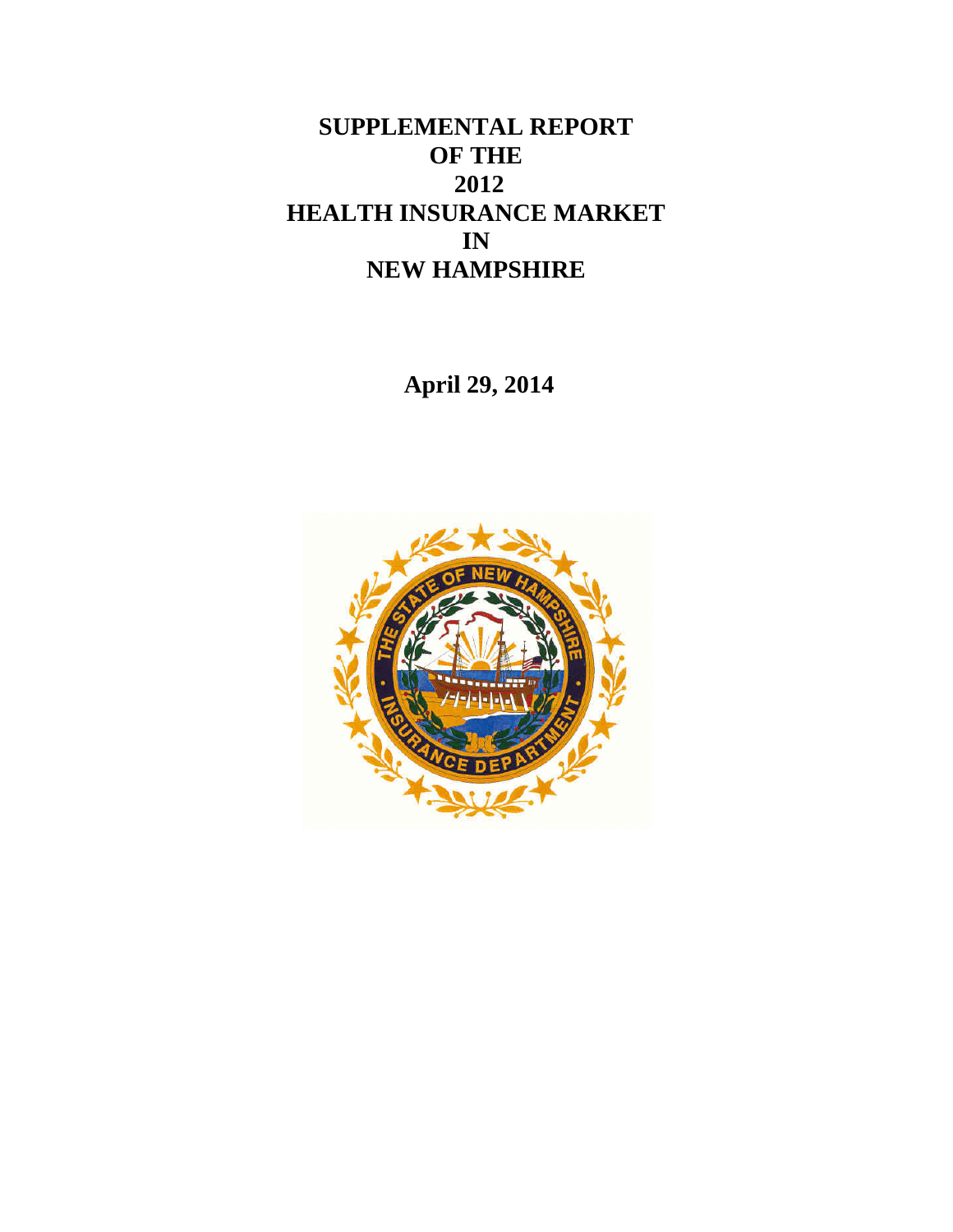# **Prepared by the New Hampshire Insurance Department SUPPLEMENTAL REPORT OF THE 2012 HEALTH INSURANCE MARKET IN NEW HAMPSHIRE**

By law, the Insurance Commissioner is authorized to prescribe the format and content of financial and other reports filed by insurers licensed in New Hampshire. The data submitted in the Supplemental Report is critical to understanding and evaluating the New Hampshire health insurance market. The data are collected annually, and this report is based on activity during the calendar year 2012.

"Situs" of a policy is defined as the jurisdiction in which the policy is issued or delivered as stated in the policy. For employer business issued through a qualified association trust, the situs shall be based on the location of each member employer. Carriers are instructed to apply the same consideration when determining situs for this report as they do when preparing the NAIC Supplemental Health Care Exhibit. TPAs shall determine situs of their contracts in a similar manner.

The Supplemental Report collects data for both NH situs members and non-NH situs members. Beginning in 2012, to ease the burden on carriers submitting data for the Supplemental Report, the New Hampshire Insurance Department no longer requires carriers to submit benefit option details and premium for non-NH situs membership. Carriers continue to submit membership and claims information for non-NH situs enrollment. Tables from the 2011 Supplemental Report have been restated in Appendix C of this report and will allow for a consistent comparison to the 2012 Supplemental Report.

Summary findings are presented first, followed by more detailed analyses. For those who are not familiar with the data collected in the Supplemental Report, you are encouraged to start with the Supplemental Report History, Data Collected, and Data Notes sections at the end of the report.

# **LIMITED COVERAGE AND LIMITED ELIGIBILITY POLICIES**

The following heath insurance policies offered in the NH insurance market have limited coverage and/or limited eligibility.

Stand alone stop-loss insurance is an example of an insurance policy with limited coverage. It protects against catastrophic or unpredictable losses. Groups with stand alone stop-loss insurance are liable for all claims up to a specific or aggregate prescribed threshold. The insurance company offering stop-loss coverage only becomes liable for claims after the prescribed threshold has been exceeded.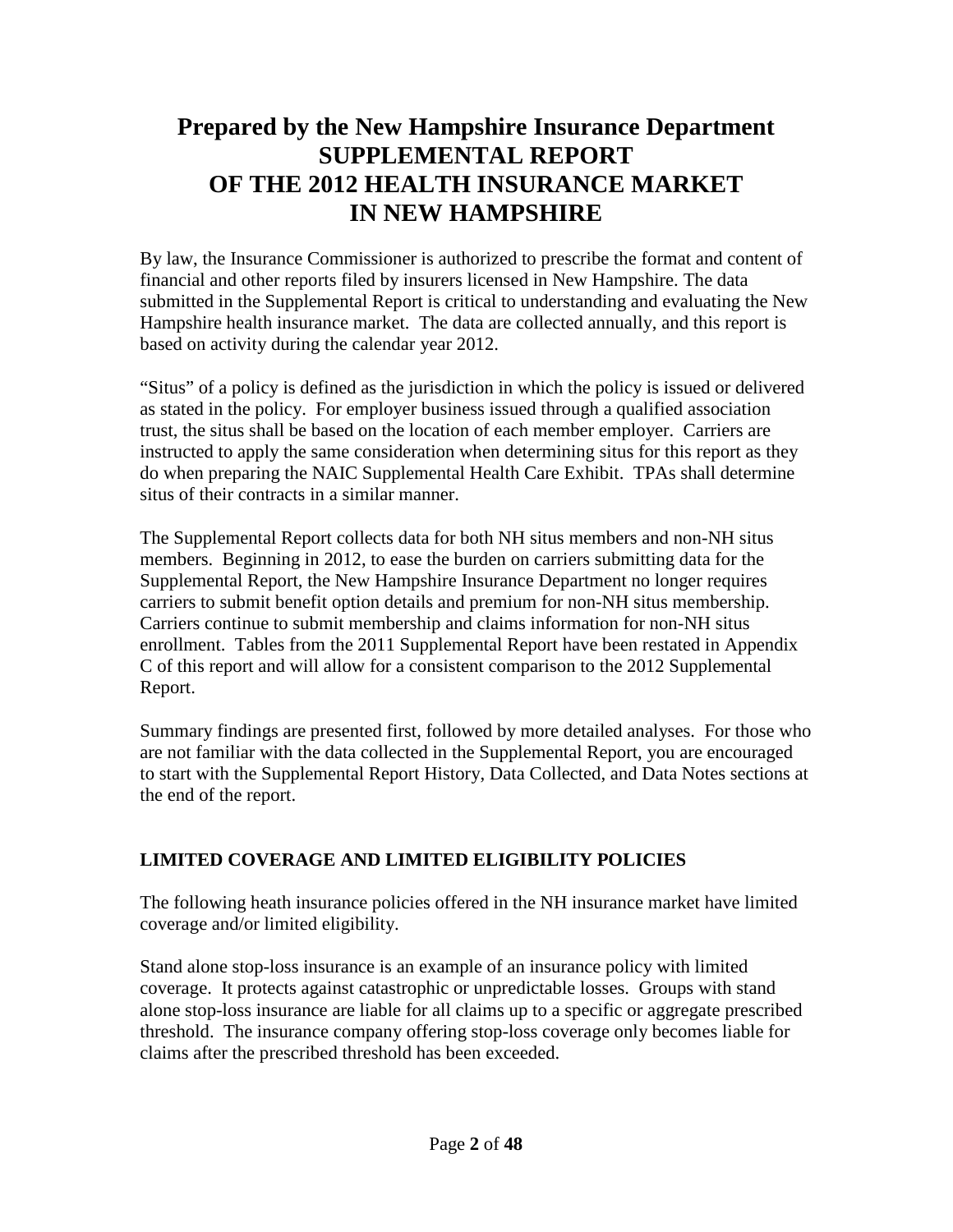Student health insurance is an example of a health insurance product where eligibility is limited. Coverage for student health insurance is offered through participating colleges and universities and specific eligibility rules apply.

Insurance offered in a High Risk Pool is another example of insurance coverage where the eligibility is limited, specifically to high risk members. There are two options for high risk members wanting to seek coverage in a High Risk Pool in NH. The New Hampshire Health Plan (NHHP) was established as a high risk pool under state statute to provide health insurance to NH residents who are declined coverage through the private market, members who have a pre-qualifying condition or are otherwise not eligible for health insurance. The NHHP-FED is a federal high risk pool established by the United States Department of Health and Human Services (HHS) to provide access to affordable health insurance coverage for the uninsured regardless of health condition. The NHHP administers the federal plan on behalf of HHS. Both of the high risk pools in existence for 2012 are impacted by the implementation of the Affordable Care Act, and the related changes will appear in subsequent Supplemental Reports.

Due to the unique nature and features of these limited policies, data for these policies have been excluded from the report with the exception of the table below that summarizes the 2012 premium and claim experience of members enrolled in these limited policy types. Please note that the premiums shown for the High Risk Pool reflect what the insured member pays and do not include assessments or government subsidies.

|                             |                | Premium     | <b>Claims</b> | Loss  |
|-----------------------------|----------------|-------------|---------------|-------|
| <b>Limited Coverage</b>     | <b>Members</b> | <b>PMPM</b> | <b>PMPM</b>   | Ratio |
| <b>Stand Alone Stoploss</b> | 27,615         | \$28        | \$23          | 81%   |
|                             |                |             |               |       |
| Student                     | 1,566          | \$115       | \$101         | 88%   |
|                             |                |             |               |       |
| High Risk Pool (NHHP)       | 2,809          | \$490       | \$825         | 168%  |
| High Risk Pool (NHHP-FED)   | 506            | \$473       | \$4,846       | 1026% |
| <b>High Risk Pool Total</b> | 3.316          | \$488       | \$1,181       | 242%  |

The following table shows Summary Statistics for NH situs members enrolled in Limited Coverage and Limited Eligibility Policies.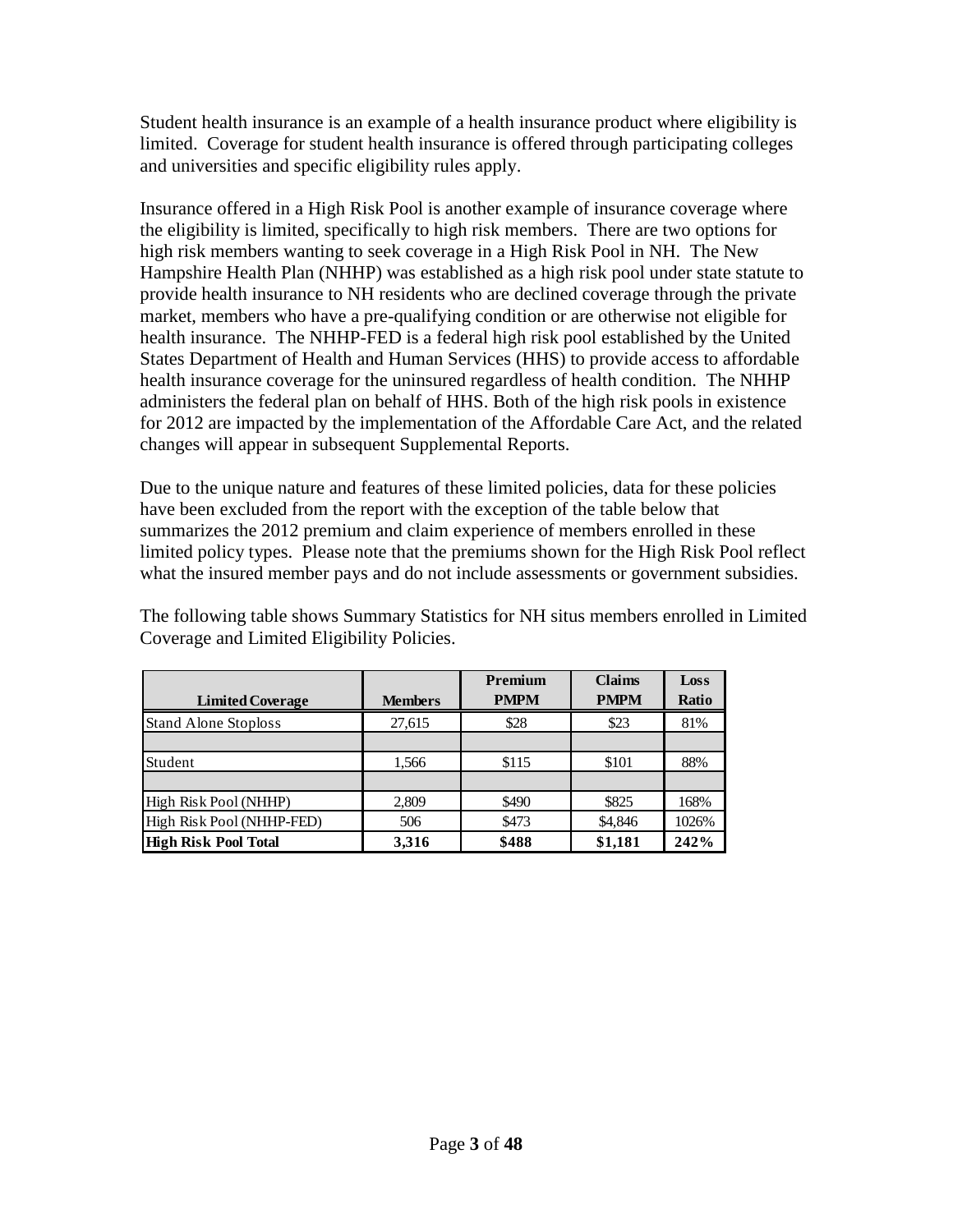# **TRADITIONAL HEALTH INSURANCE POLICIES**

Presented below are summary statistics about more traditional health insurance data submitted to the NHID. These data include members insured and members covered by self funded policies.

### SUMMARY STATISTICS

#### NH SITUS STATISTICS

- Total premiums and premium equivalents  $= $2,660,620,363$
- Total claims  $= $2,287,620,136$
- Average loss ratio  $= 86.0\%$
- Average number of members insured  $= 506,580$
- Average member premium per month:
	- o Large Group \$456
	- o Small Group \$432
	- o Non-group \$287
- Members

|              | <b>NH Situs</b> | non-NH Situs | <b>Total</b> |
|--------------|-----------------|--------------|--------------|
| Large Group  | 373,527         | 165,824      | 539,352      |
| Small Group  | 92,084          | 21,905       | 113,989      |
| Individual   | 40,969          | 889          | 41,858       |
| <b>Total</b> | 506,580         | 188,619      | 695,199      |

|                          | <b>NH Situs</b> | non-NH Situs | <b>Total</b> |
|--------------------------|-----------------|--------------|--------------|
| Groups of 1 Employee     | 2.419           | 1.750        | 4.170        |
| Groups of 2-50 Employees | 89.665          | 20.155       | 109,820      |

• Percentage of All Members

|              | <b>NH Situs</b> | non-NH Situs | Total      |
|--------------|-----------------|--------------|------------|
| Large Group  | 54%             | 24%          | <b>78%</b> |
| Small Group  | 13%             | 3%           | 16%        |
| Individual   | 6%              | $0\%$        | 6%         |
| <b>Total</b> | 73%             | 27%          | 100%       |

• Percentage Members that are Fully Insured

|              | <b>NH Situs</b> | non-NH Situs | Total      |
|--------------|-----------------|--------------|------------|
| Large Group  | 28%             | 12%          | 23%        |
| Small Group  | 99%             | 40%          | 88%        |
| Individual   | 100%            | 100%         | 100%       |
| <b>Total</b> | 47%             | 16%          | <b>38%</b> |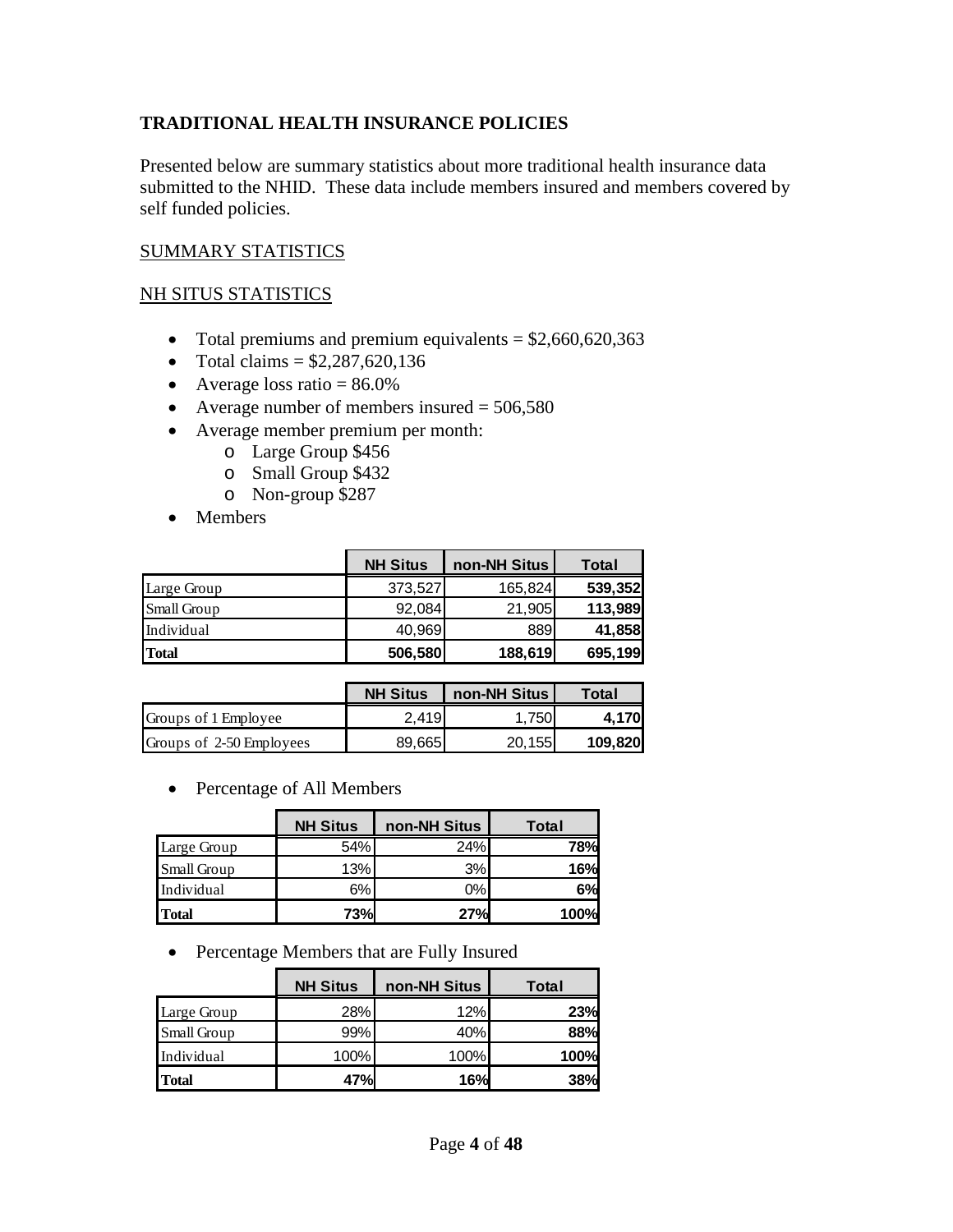#### HIGH DEDUCTIBLE HEALTH PLANS

• Percent of members in an IRS defined High Deductible Health Plan (HDHP) for NH situs members is 15%, compared to 18% in 2011.

### **DEDUCTIBLES**

Most common deductible amounts, based on percent of covered members (NH-situs only):

- $$0 29\%$
- $$500 6\%$
- $$1,000 8\%$
- $$2,000 10\%$
- $$3,000 15\%$
- $$5,000 5\%$

#### CO-INSURANCE

Most common co-insurance amounts, based on percent of covered members (NH-situs only):

- $\bullet$  0% co-insurance  $\bullet$  70%
- $\bullet$  10% co-insurance 6%
- $20\%$  co-insurance  $18\%$

#### CO-PAYS

Most common co-pay amounts, based on percent of covered members (NH-situs only):

- $\$0$  19%
- $$10 7\%$
- $$15 8\%$
- $$20 16\%$
- $$25 24\%$
- $$40 6\%$

# **DETAILED ANALYSES**

### **HIGH DEDUCTIBLE HEALTH PLANS (HDHPs)**

Data are identified for members enrolled in a high deductible health plan based on whether the policy qualified as an IRS defined high deductible health plan during the calendar year 2012. In 2012, the IRS definition included policies with a minimum deductible of \$1,200 for an individual and \$2,400 for a family.

The overall percentage of NH-situs members in a HDHP is 15 percent. This represents a decline from 2011, when the percentage of NH-situs members enrolled in an HDHP was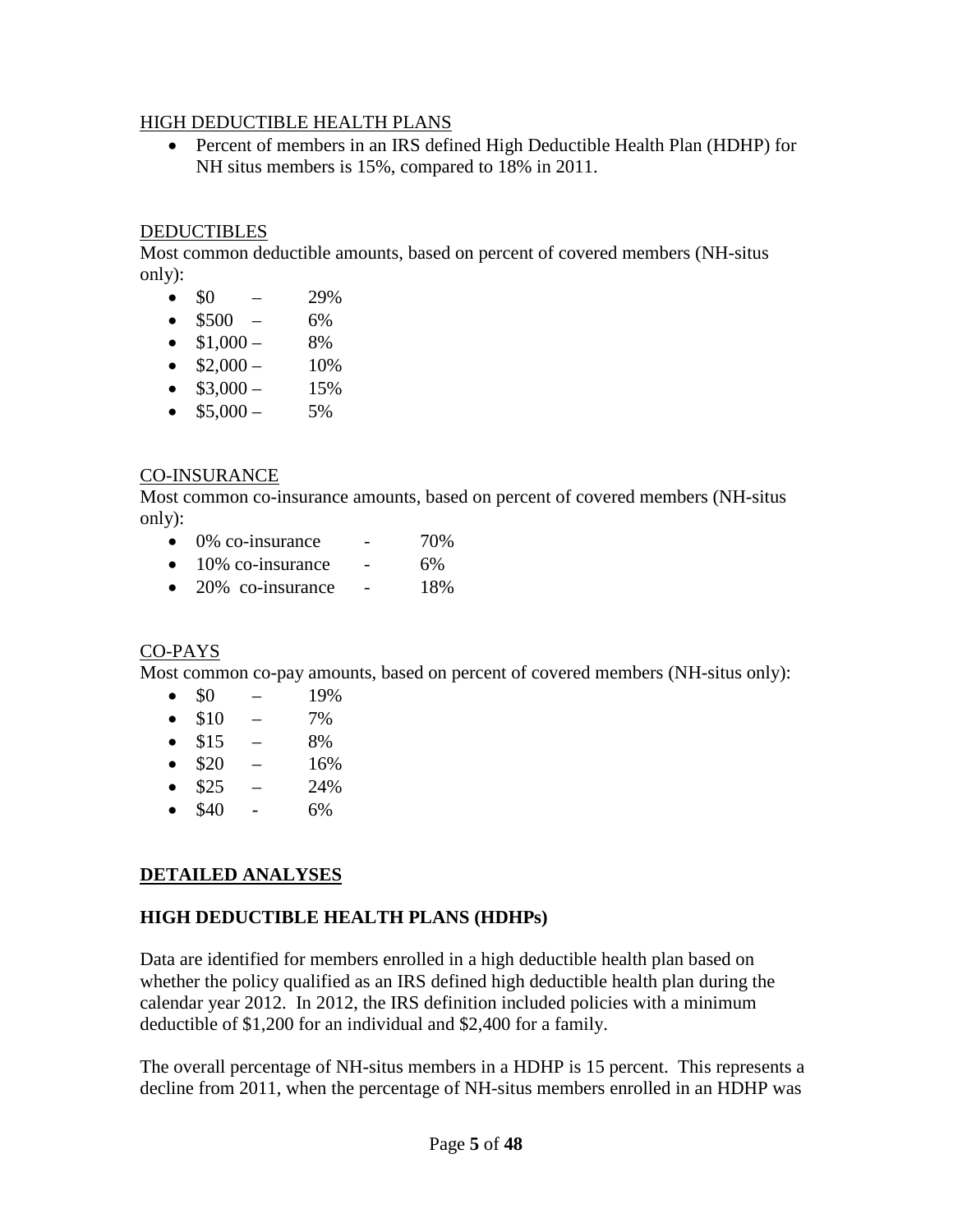18%. The highest penetration remains in the non-group market segment where 39% of members were enrolled in a HDHP in 2012. Both the large group and small group markets experienced a decline in HDHP penetration in 2012 while the opposite was true for the non-group market.

As with all tables shown in the report, both self-insured and fully-insured members are included in the large and small group columns. Self/Fully-insured columns are NOT mutually exclusive from the Large/Small/Non-Group columns. Percentages are always determined for data within each column. Tables from 2012 and 2011 are below.

| <b>Situs</b>              | <b>HDHP</b> | All<br>Members | Self-<br>Insured | <b>Fully-</b><br>Insured | Large<br>Group | <b>Small</b><br>Group | Non-<br>Group |
|---------------------------|-------------|----------------|------------------|--------------------------|----------------|-----------------------|---------------|
| NH - Situs                | No          | 85%            | 91%              | 79%                      | 88%            | 85%                   | 61%           |
| NH - Situs                | Yes         | 15%            | 9%               | 21%                      | 12%            | 15%                   | 39%           |
| <b>NH</b> - Situs Members |             | 506.580        | 270.391          | 236,189                  | 373.527        | 92,084                | 40.969        |

**2011**

**2012**

| <b>Situs</b>              | <b>HDHP</b> | All<br><b>Members</b> | Self-<br>Insured | Fully-<br>Insured | Large<br>Group | <b>Small</b><br>Group | Non-<br>Group |
|---------------------------|-------------|-----------------------|------------------|-------------------|----------------|-----------------------|---------------|
| NH - Situs                | No          | 82%                   | 92%              | 70%               | 85%            | 73%                   | 68%           |
| NH - Situs                | Yes         | 18%                   | 8%               | 30%               | 15%            | 27%                   | 32%           |
| <b>NH</b> - Situs Members |             | 514,409               | 272.394          | 242,015           | 374,836        | 93.196                | 46.377        |

Observations:

- HDHP overall penetration rate is lower in 2012 as compared to 2011.
- HDHP penetration rates increased in the self-insured and non-group market segments.
- HDHP penetration rates decreased in the fully-insured, Large Group, and Small group market segments. This may be due to movement towards HMO products in both of those market segments. Typically, HMO products do not meet the criteria for high deductible health plans. In 2011, 55% of the fully insured members were in HMO products. In 2012, 58% of the fully insured members were in HMO products.

# **AVERAGE PREMIUMS**

The average premium is a calculated rate, based on the total premium amount received by the carrier/TPA, divided by covered member months. Categorizations by market segment (Non-Group, Small Group, Large Group), insurance status (self-insured, fullyinsured), and plan type (HMO, POS, PPO, EPO, Indemnity) are important given that many of the New Hampshire insurance laws differ among the classifications shown. For example, carriers are allowed to adjust individual rates for differences in age, health status, and tobacco use. For 2012, in Small Group, rates may be adjusted for differences in age, number of employees enrolled, and type of industry. In Large Group, the rates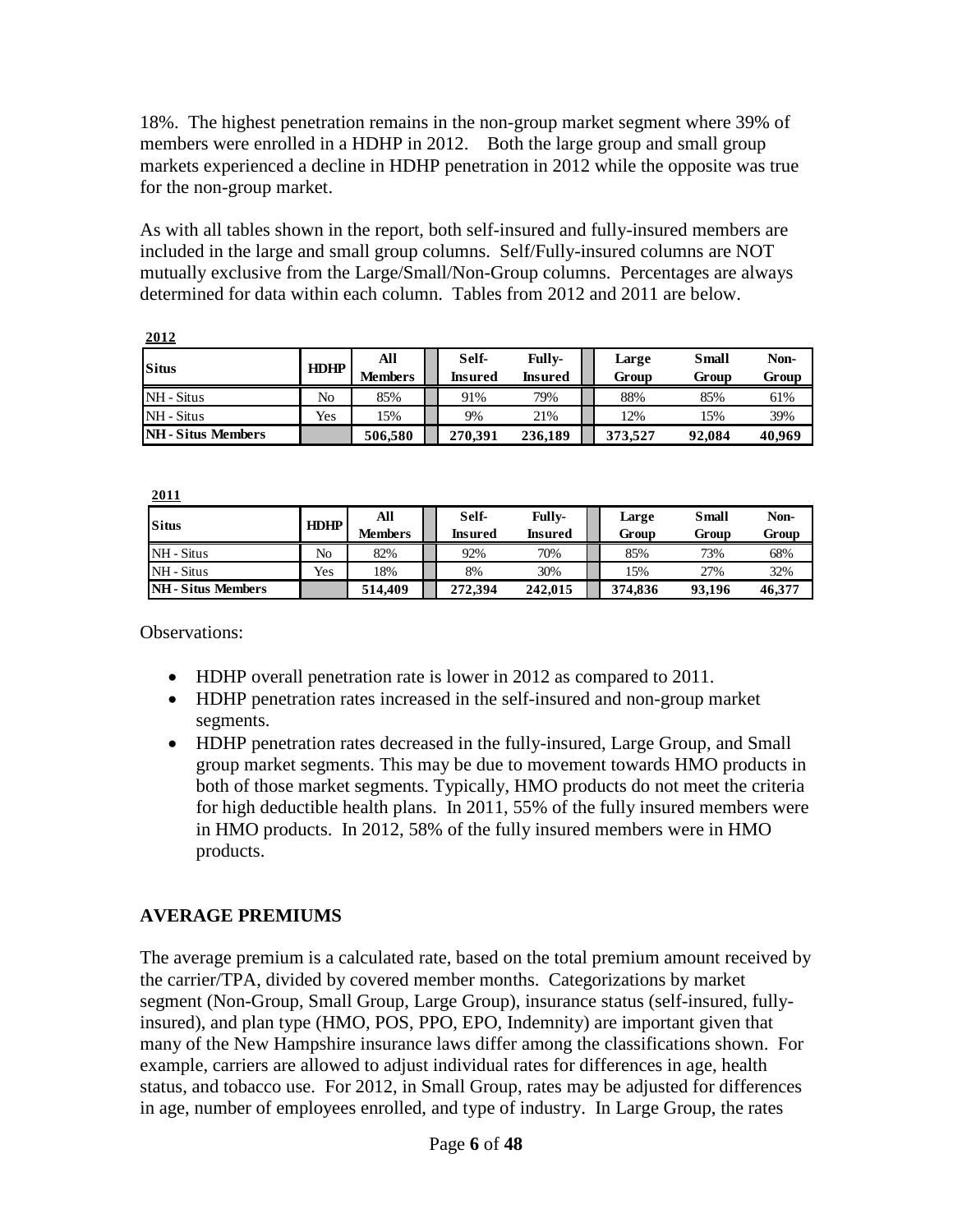issued to an employer may reflect historical claim experience of that employer group. Since the premiums are aggregated across carriers, average premium values will not represent the actual premium charged for a particular policy, but will reflect the aggregation of the benefit designs, product pricing strategies, and rating factors utilized by all carriers. The NH-situs only average premiums per member per month by market category and plan type are shown below.

|                           |                  |                | Self-Insured*          |                        | <b>Fully-Insured</b>   |
|---------------------------|------------------|----------------|------------------------|------------------------|------------------------|
| <b>Market</b><br>Category | <b>Plan Type</b> | <b>Members</b> | <b>Avg Premium</b>     | <b>Members</b>         | <b>Avg Premium</b>     |
|                           | <b>HMO</b>       | 90,754         | \$469                  | 62,249                 | \$450                  |
|                           | <b>POS</b>       | 41,743         | \$493                  | 2,895                  | \$466                  |
| Large Group               | <b>PPO</b>       | 131,689        | \$443                  | 32,114                 | \$430                  |
|                           | EPO              | 954            | \$624                  | 5,754                  | \$365                  |
|                           | Indemnity**      | 4,607          | \$529                  | 768                    | \$576                  |
|                           | <b>HMO</b>       | 169            | \$522                  | 69,541                 | \$427                  |
|                           | <b>POS</b>       | $\overline{4}$ | \$556                  | 1,738                  | \$447                  |
| Small Group               | <b>PPO</b>       | 409            | \$534                  | 15,007                 | \$442                  |
|                           | <b>EPO</b>       |                | No Membership Reported | 5,154                  | \$458                  |
|                           | Indemnity**      | 62             | \$508                  | No Membership Reported |                        |
|                           | <b>HMO</b>       |                |                        | 4,762                  | \$206                  |
|                           | <b>POS</b>       |                |                        |                        | No Membership Reported |
| Non-Group                 | <b>PPO</b>       |                | No Membership Reported | 34,640                 | \$302                  |
|                           | <b>EPO</b>       |                |                        | 4                      | \$559                  |
|                           | Indemnity**      |                |                        | 1,562                  | \$211                  |
|                           | <b>Total</b>     | 270,391        | \$461                  | 236,189                | \$410                  |

\*A premium equivalent is provided for self-insured policyholders. Please see the Data Notes section for additional information regarding the calculation methodology. \*\* Due to limited membership, indemnity values are disproportionately affected by outlier data. Please see Data Notes section for additional information on outlier data.

Observations:

- In the fully-insured market, most people are covered by HMO plans in the group market while most people are covered by PPO plans in the non-group market.
- The most popular self-insured plans are PPO plans, while the majority of fullyinsured members are enrolled in HMO plans.
- HMO average premiums per member in the group market ranged from \$427 to \$522, compared to only \$206 in the non-group market.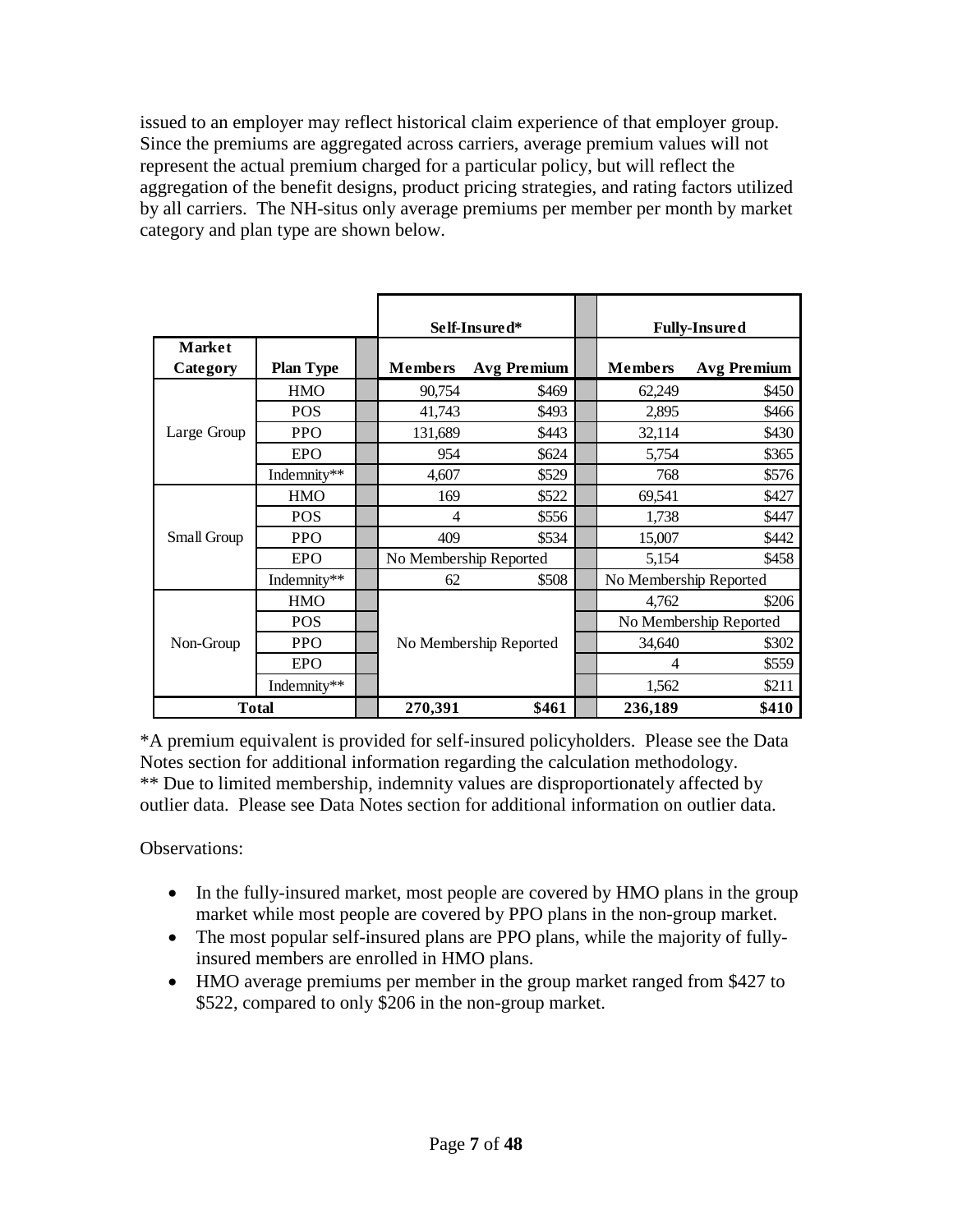• Significantly lower average premiums in the non-group market are likely attributable to the ability of carriers to underwrite for health status and to lower benefit richness in that segment.

# **Average Premium and Benefit Richness**

Benefit richness is measured using an actuarial value that represents the cost of providing benefits when compared to a hypothetical standard benefit package. For example, if the standard benefit package covers a range of medical services including up to ten physical therapy (PT) visits per year, and is compared to a policy that has the same benefits except coverage is allowed for only five PT visits per year, then the difference in the actuarial value would reflect the difference in the cost of providing coverage for an additional five PT visits allowed.

The computed actuarial value of the standard benefit package allows the NHID to compare the value of different benefit packages that do not cover the same services at the same level. Using the example above with up to five PT visits that are fully covered, the value of that plan can be compared against another plan that covers up to ten PT visits with a fifty percent co-insurance for each visit. If both benefit packages have the same premium, which is the better value?

The actuarial value is a calculation that identifies the difference in the actual cost of providing one insurance policy versus another. For example, if the insurer pays fifty percent of ten visits, it might be assumed that the value of a plan is equal to a plan on which the insurer pays the full amount of five visits. In fact, the actuarial value may be different because a member may utilize more than five visits infrequently, so that the cost to the carrier of providing five visits with no co-insurance is greater than providing ten with fifty percent cost sharing.

For the actuarial values in this report, carriers are required to calculate the actuarial value as follows:

1) Calculate health coverage plan rates for each coverage option,

2) Calculate health coverage plan rates for the four standard health benefit plan designs (HMO, PPO, POS, Indemnity) as defined for the New Hampshire small employer reinsurance pool

3) Calculate the actuarial value as the ratio of the health coverage plan rate from step 1 to the health coverage plan rate of the same plan type from step 2

Given that the benefit plans differ by plan type, comparisons can only be made within the same plan type category (e.g. only compare HMO benefit richness values to other HMO values).

In November of 2012, the Department of Health and Human Services (HHS) released a long awaited proposed rule that gives clarification of the concept of Actuarial Value under the ACA. This new rule gives actuaries and other interested parties a proposed methodology along with a model that calculates the expected actuarial value for a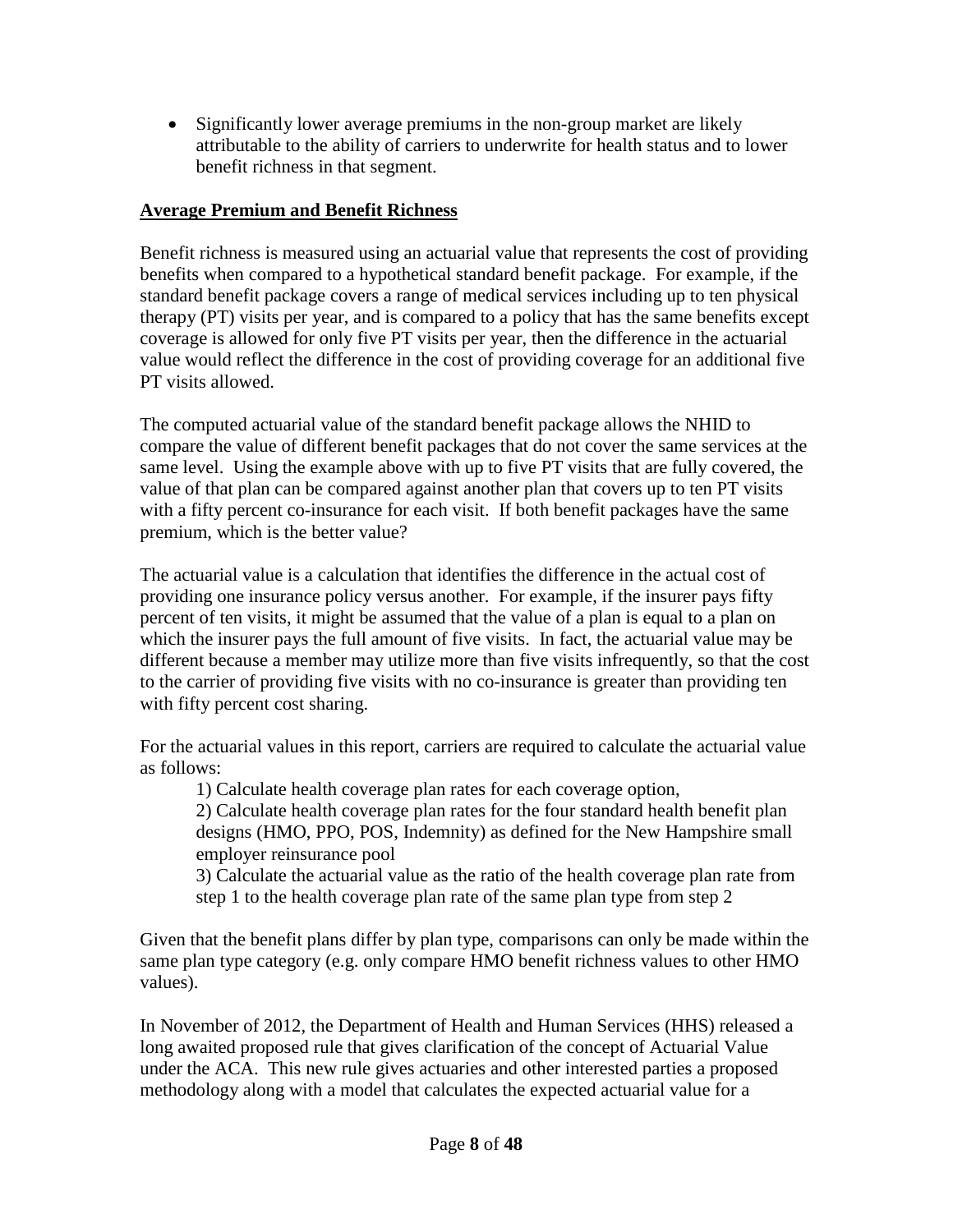specific selected benefit design. Under the ACA, this actuarial value concept will be used to aid in the development of plan designs along with allowing for consistent comparison of plan value across different plan designs for consumers.

It is important to note the methodology used to calculate the actuarial values presented in this report was developed several years ago, before the proposed methodology under the ACA guidelines, and therefore will not line up exactly. For example, plan designs with a 60% actuarial value using the proposed ACA ruling methodology will result in the plan being a **bronze** level plan. It would not be correct to assume that the plan designs in this report with a 60% actuarial value would be **bronze** level plans under the ACA.

|                      |               |                | Self-Insured*          |                 |                        | <b>Fully-Insured</b>   |                 |
|----------------------|---------------|----------------|------------------------|-----------------|------------------------|------------------------|-----------------|
|                      | <b>Market</b> |                | Avg                    | <b>Benefit</b>  |                        | Avg                    | <b>Benefit</b>  |
| <b>Plan Type</b>     | Category      | <b>Members</b> | Premium                | <b>Richness</b> | <b>Members</b>         | Premium                | <b>Richness</b> |
|                      | Large Group   | 90,754         | \$469                  | 0.78            | 62,249                 | \$450                  | 0.66            |
| <b>HMO</b>           | Small Group   | 169            | \$522                  | 0.86            | 69,541                 | \$427                  | 0.56            |
|                      | Non-Group     |                | No Membership Reported |                 | 4,762                  | \$206                  | 0.93            |
|                      |               |                |                        |                 |                        |                        |                 |
|                      | Large Group   | 41,743         | \$493                  | 0.74            | 2,895                  | \$466                  | 0.62            |
| <b>POS</b>           | Small Group   | 4              | \$556                  | 1.01            | 1,738                  | \$447                  | 0.43            |
|                      | Non-Group     |                | No Membership Reported |                 | No Membership Reported |                        |                 |
|                      |               |                |                        |                 |                        |                        |                 |
|                      | Large Group   | 131,689        | \$443                  | 0.75            | 32,114                 | \$430                  | 0.65            |
| <b>PPO</b>           | Small Group   | 409            | \$534                  | 0.79            | 15,007                 | \$442                  | 0.53            |
|                      | Non-Group     |                | No Membership Reported |                 | 34,640                 | \$302                  | 0.18            |
|                      |               |                |                        |                 |                        |                        |                 |
|                      | Large Group   | 954            | \$624                  | 0.80            | 5,754                  | \$365                  | 0.76            |
| <b>EPO</b>           | Small Group   |                | No Membership Reported |                 | 5,154                  | \$458                  | 0.77            |
|                      | Non-Group     |                |                        |                 | 4                      | \$559                  | 0.71            |
|                      |               |                |                        |                 |                        |                        |                 |
|                      | Large Group   | 4,607          | \$529                  | 0.96            | 768                    | \$576                  | 0.85            |
| Indemnity**          | Small Group   | 62             | \$508                  | 0.90            |                        | No Membership Reported |                 |
|                      | Non-Group     |                | No Membership Reported |                 | 1,562                  | \$211                  | 0.38            |
| <b>Total Members</b> |               | 270,391        |                        |                 | 236,189                |                        |                 |

Below is a NH-Situs only comparison table of average premiums and actuarial values between the Small and Large Group markets and the Non-Group market.

\*A premium equivalent is provided for self-insured policyholders. Please see the Data Notes section for additional information regarding the calculation methodology. \*\* Due to limited membership, indemnity values are disproportionately affected by outlier data. Please see Data Notes section for additional information on outlier data.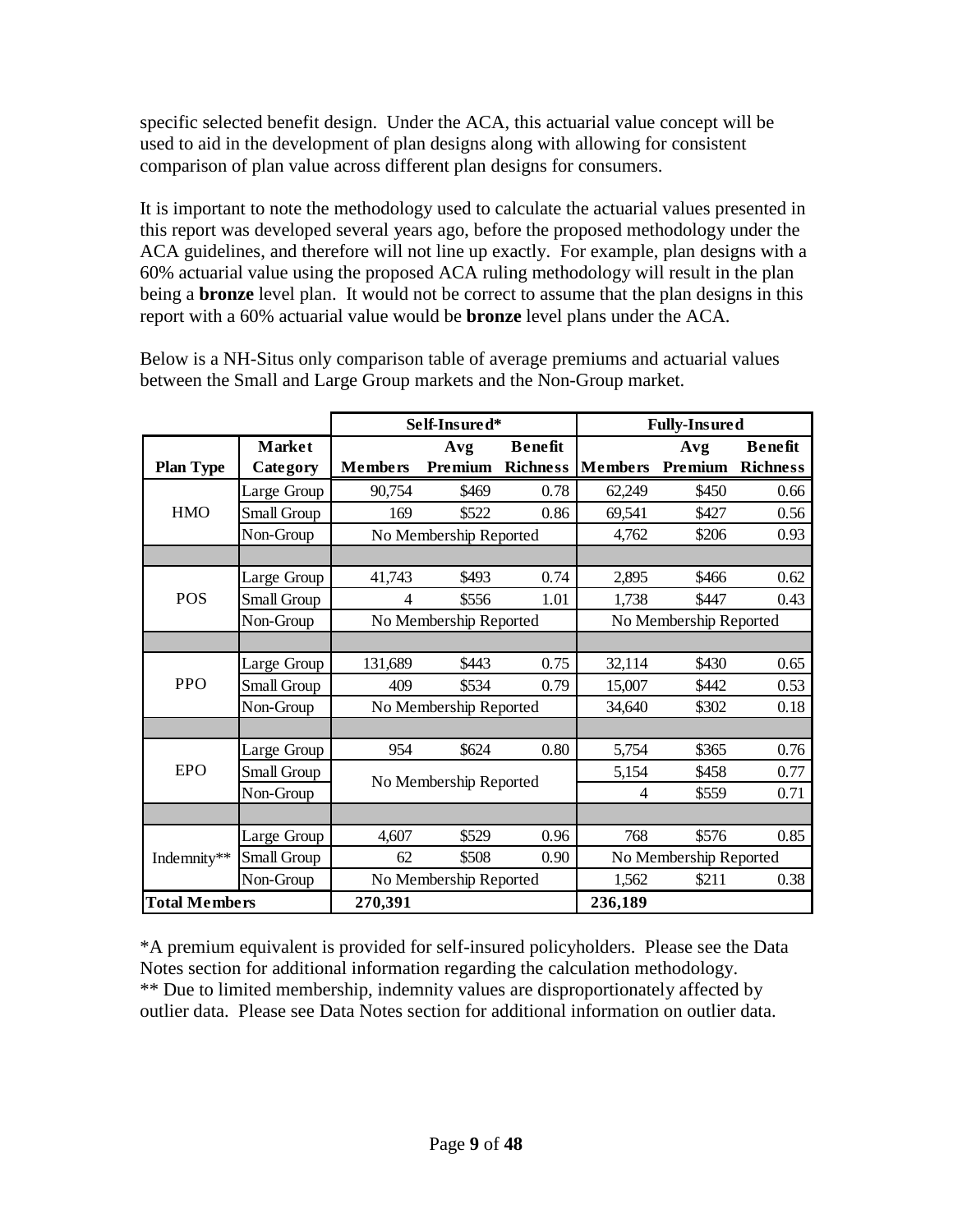Observations:

- For the HMO products, the average premium for fully-insured Large Group is higher than for fully-insured Small Group, but some of the difference can be explained by the less rich benefits in the Small Group market.
- For HMO Large Group, the average premium for self-insured is 4% percent higher than the average premium for fully-insured HMO, but the value of the selfinsured benefits is about 18 percent greater than the value of the fully-insured benefits.
- The fully-insured large group POS premiums are about 5 percent less than the self-insured Large Group POS premiums, and the benefit richness for the fullyinsured members is 16 percent less than the benefit richness for the self-insured members.
- For PPO Large Group, the self-insured premium is 3 percent higher than the fullyinsured premium; however, self-insured benefits are 15 percent richer. The average premium for PPO Large Group fully-insured is 3 percent lower than the average PPO premium for the Small Group segment, however the richness of the benefit value for Large Group is about 23% greater.
- The average premium for PPO Non-group is 30% lower than for PPO Large Group, however the benefits for PPO Non-group are 72% less rich than for PPO Large Group. The lower benefit richness in the Non-group segment is likely attributable to more members being enrolled in high deductible plans and enrolled in plan designs with higher coinsurance percentages.
- Policies under the Indemnity plan type vary extensively with respect to benefit richness and premiums.

The table below provides comparative information of NH-situs only for 2011 and 2012 data. The "Change in Value" reflects the total overall change in both premiums and benefit richness. If premiums go up by five percent and benefit richness goes down by five percent, the total change in value is equal to negative ten percent. No adjustments are made for inflation or for changes in the underlying risk of the members (due to factors such as age, health status, etc.), which may also be contributing factors to the change in average premium.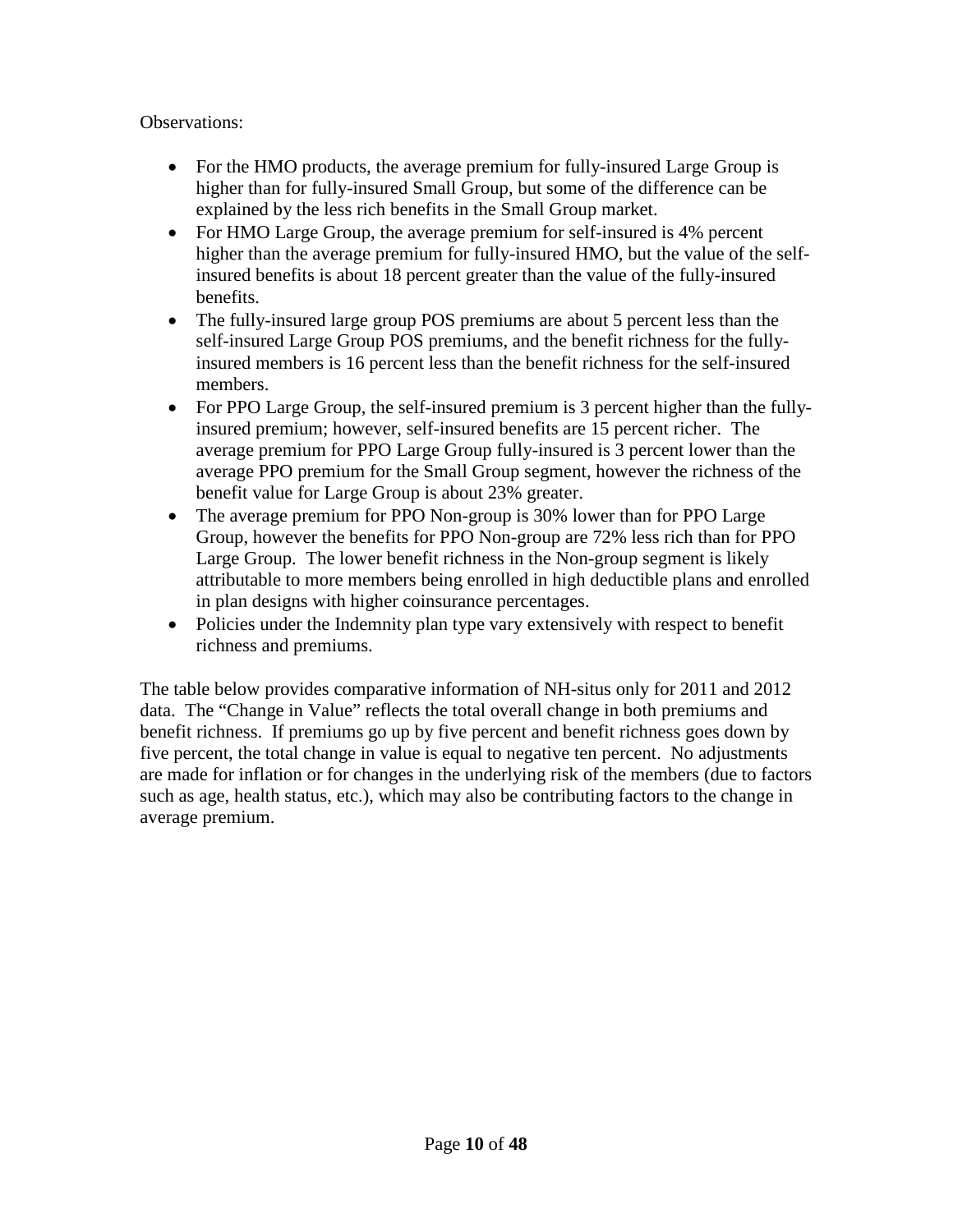|             |                    | <b>Members</b>         |                | Avg Premium* |       | <b>Benefit Richness</b> |      |                    |  |
|-------------|--------------------|------------------------|----------------|--------------|-------|-------------------------|------|--------------------|--|
| Plan Type   | Market<br>Category | 2011                   | 2012           | 2011         | 2012  | 2011                    | 2012 | Change in<br>Value |  |
|             | Large Group        | 154,484                | 153,004        | \$434        | \$461 | 0.73                    | 0.73 | $-6%$              |  |
| <b>HMO</b>  | Small Group        | 64,471                 | 69,710         | \$423        | \$427 | 0.60                    | 0.56 | $-8%$              |  |
|             | Non-Group          | 9,481                  | 4,762          | \$187        | \$206 | 0.91                    | 0.93 | $-8%$              |  |
|             |                    |                        |                |              |       |                         |      |                    |  |
|             | Large Group        | 66,649                 | 44,638         | \$459        | \$491 | 0.75                    | 0.73 | $-10%$             |  |
| <b>POS</b>  | Small Group        | 720                    | 1,742          | \$580        | \$447 | 0.67                    | 0.43 | $-13%$             |  |
|             | Non-Group          | No Membership Reported |                |              |       |                         |      |                    |  |
|             |                    |                        |                |              |       |                         |      |                    |  |
|             | Large Group        | 139,225                | 163,803        | \$359        | \$440 | 0.66                    | 0.73 | $-12%$             |  |
| <b>PPO</b>  | Small Group        | 15,292                 | 15,416         | \$436        | \$445 | 0.55                    | 0.54 | $-4%$              |  |
|             | Non-Group          | 34,891                 | 34,640         | \$276        | \$302 | 0.21                    | 0.18 | $-25%$             |  |
|             |                    |                        |                |              |       |                         |      |                    |  |
|             | Large Group        | 8,184                  | 6,708          | \$354        | \$402 | 0.76                    | 0.77 | $-13%$             |  |
| <b>EPO</b>  | Small Group        | 12,258                 | 5,154          | \$389        | \$458 | 0.76                    | 0.77 | $-17%$             |  |
|             | Non-Group          | 23                     | $\overline{4}$ | \$460        | \$559 | 0.77                    | 0.71 | $-30%$             |  |
|             |                    |                        |                |              |       |                         |      |                    |  |
|             | Large Group        | 6,294                  | 5,375          | \$544        | \$536 | 0.95                    | 0.94 | 1%                 |  |
| Indemnity** | Small Group        | 455                    | 62             | \$332        | \$508 | 0.15                    | 0.90 | 428%               |  |
|             | Non-Group          | 1,982                  | 1,562          | \$217        | \$211 | 0.31                    | 0.38 | 27%                |  |

\*A premium equivalent is provided for self-insured policyholders. Please see the Data Notes section for additional information regarding the calculation methodology. \*\* Due to limited membership, indemnity values are disproportionately affected by outlier data. Please see Data Notes section for additional information on outlier data.

Observations include:

- HMO Large Group represents 30 percent of the membership, and the value of the insurance for these members dropped by about 6 percent from 2011 to 2012.
- Both Non-group and Small Group HMO experienced an increase in average premium levels between 2011 and 2012. Small Group HMO experienced a decline in benefit richness between 2011 and 2012, while Non-group HMO experienced an increase. The value of insurance for those in the HMO Small Group and Non-group markets each declined by 8 percent.
- The value for POS Small Group decreased by 13 percent, while the value for POS Large Group decreased by 10 percent between 2011 and 2012.
- The majority of Non-Group members are enrolled in PPO products, and this segment saw a reduction in value equal to 25 percent.
- The Indemnity plan type saw extensive variability with respect to average premiums and benefit richness often observed when analyzing plans with small membership populations and shifting membership.
- In many cases, the value of benefits decreased while premiums increased, which will always result in a reduction in the value of the insurance coverage.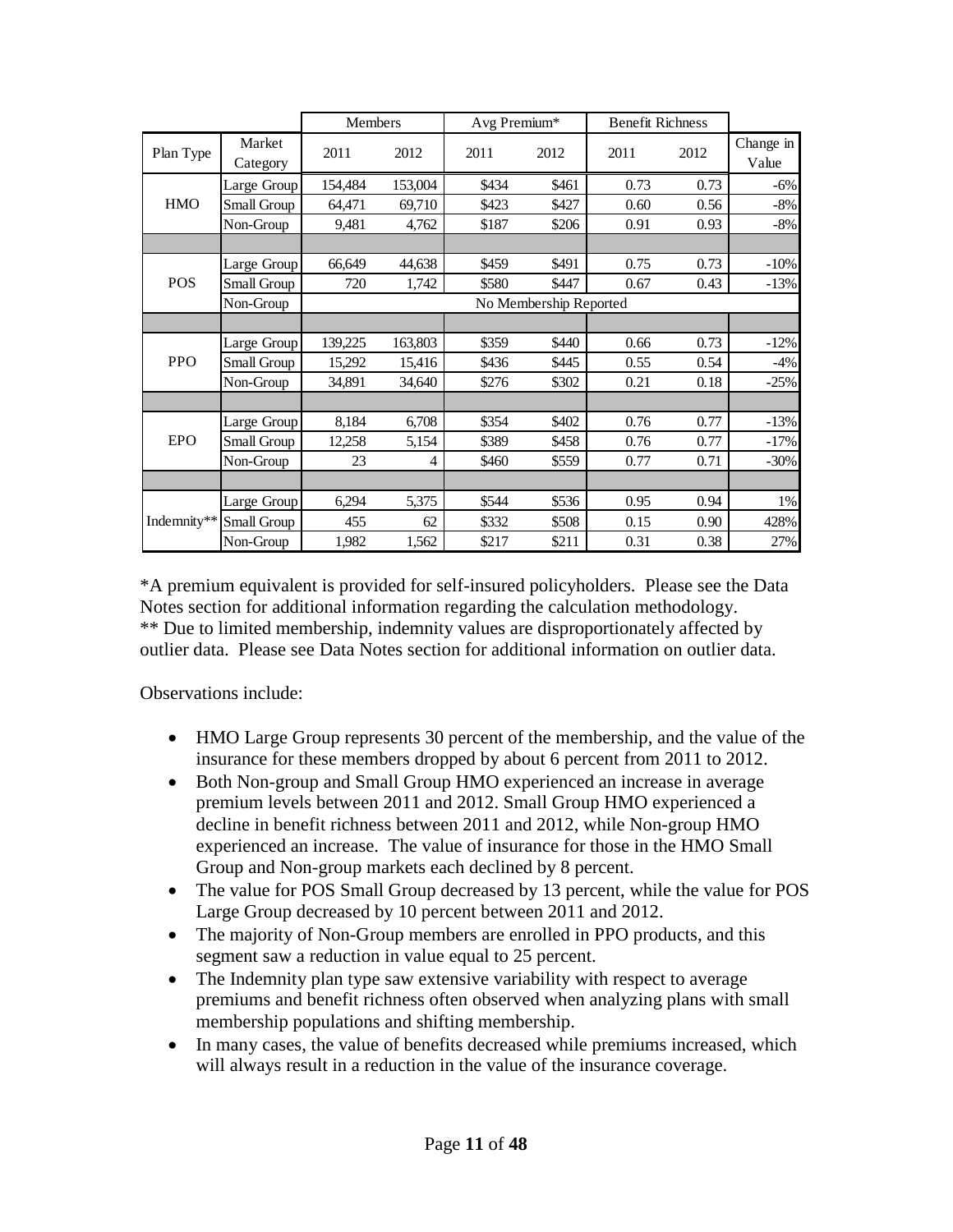- In some cases the average premium went down: Small Group POS, Large Group Indemnity and Non-Group Indemnity premiums decreased. Small Group POS saw a dramatic decrease in benefit richness from 2011 to 2012, while the Large Group Indemnity plans held relatively flat across the two years and the Non-Group Indemnity plans show an increase in benefit richness.
- The value of insurance for the Large Group PPO segment (representing 32% of covered members) decreased by 12 percent. The decline in value in this segment was being driven by average premiums increasing more than the average benefit richness.

### **Average Premium and Adjusted Premium**

With the actuarial value, average premiums can be adjusted based on the value of the benefits. This allows a more direct comparison, within each Plan Type, of what different policies would cost if the value of the covered benefits were the same, however, factors such as changes due to age, health status, and other rating considerations have not been adjusted for. To the extent that those factors affect average premium levels, the adjusted premium values are not directly comparable. In some cases, membership is less than 0.5 percent and is shown as 0% due to rounding.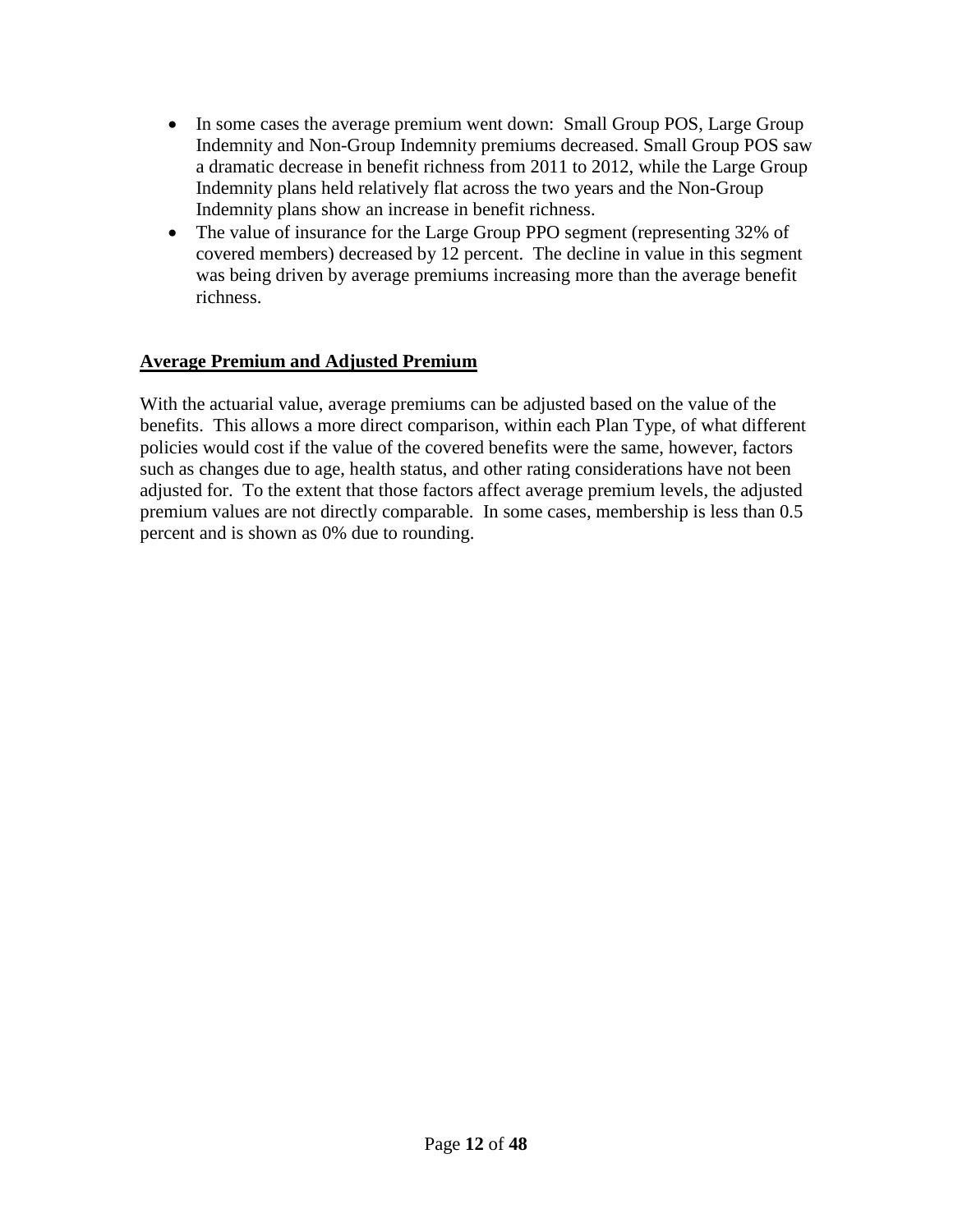|                  |                        | Self-Insured*                        |                        |         |                                       | <b>Fully-Insured</b>   |                            |
|------------------|------------------------|--------------------------------------|------------------------|---------|---------------------------------------|------------------------|----------------------------|
| <b>Plan Type</b> | <b>Market Category</b> | Percent of<br><b>Members</b> Premium | Avg                    | Premium | Adjusted Percent of<br><b>Members</b> | Avg<br>Premium         | <b>Adjusted</b><br>Premium |
|                  | Large Group            | 34%                                  | \$469                  | \$603   | 26%                                   | \$450                  | \$681                      |
| <b>HMO</b>       | Small Group            | 0%                                   | \$522                  | \$606   | 29%                                   | \$427                  | \$769                      |
|                  | Non-Group              |                                      | No Membership Reported |         | 2%                                    | \$206                  | \$222                      |
|                  |                        |                                      |                        |         |                                       |                        |                            |
|                  | Large Group            | 15%                                  | \$493                  | \$670   | 1%                                    | \$466                  | \$754                      |
| <b>POS</b>       | Small Group            | 0%                                   | \$556                  | \$550   | 1%                                    | \$447                  | \$1.031                    |
|                  | Non-Group              |                                      | No Membership Reported |         |                                       | No Membership Reported |                            |
|                  |                        |                                      |                        |         |                                       |                        |                            |
|                  | Large Group            | 49%                                  | \$443                  | \$591   | 14%                                   | \$430                  | \$661                      |
| <b>PPO</b>       | Small Group            | 0%                                   | \$534                  | \$678   | 6%                                    | \$442                  | \$828                      |
|                  | Non-Group              |                                      | No Membership Reported |         | 15%                                   | \$302                  | \$1,667                    |
|                  |                        |                                      |                        |         |                                       |                        |                            |
|                  | Large Group            | 0%                                   | \$624                  | \$780   | 2%                                    | \$365                  | \$479                      |
| <b>EPO</b>       | Small Group            |                                      | No Membership Reported |         | 2%                                    | \$458                  | \$591                      |
|                  | Non-Group              |                                      |                        |         | 0%                                    | \$559                  | \$786                      |
|                  |                        |                                      |                        |         |                                       |                        |                            |
|                  | Large Group            | 2%                                   | \$529                  | \$553   | 0%                                    | \$576                  | \$682                      |
| Indemnity**      | Small Group            | 0%                                   | \$508                  | \$565   |                                       | No Membership Reported |                            |
|                  | Non-Group              |                                      | No Membership Reported |         | 1%                                    | \$211                  | \$549                      |
|                  |                        |                                      |                        |         |                                       |                        |                            |
|                  | <b>Total Members</b>   | 270,391                              |                        |         | 236,189                               |                        |                            |

\*A premium equivalent is provided for self-insured policyholders. Please see the Data Notes section for additional information regarding the calculation methodology. \*\* Due to limited membership, indemnity values are disproportionately affected by outlier data. Please see Data Notes section for additional information on outlier data.

Observations:

- For all fully insured group plans, the premiums adjusted for benefit differences is inversely correlated with group size. Small groups have a higher adjusted premium than large groups.
- Adjusted Non-Group premiums are higher than adjusted Small Group premiums in the PPO and EPO product lines. Non-Group HMO premiums are much lower than the group premiums due to the Healthy Kids population, which only covers children under age 19. Since children on average are much healthier and less costly to insure than adults, the Non-group HMO premiums should not be compared to the group HMO premiums. Starting July 1, 2012, children covered by Healthy Kids Silver through Harvard Pilgrim Health Care were moved to Medicaid. The Supplemental Report does not include data for members enrolled in plans administered by Medicaid. Therefore caution must be used when comparing the results from the 2011 Supplemental Report to the 2012 Supplemental Report because the 2012 Supplemental Report includes half a year's worth of Healthy Kids enrollment while the 2011 Supplemental Report includes a full year's worth of Healthy Kids enrollment.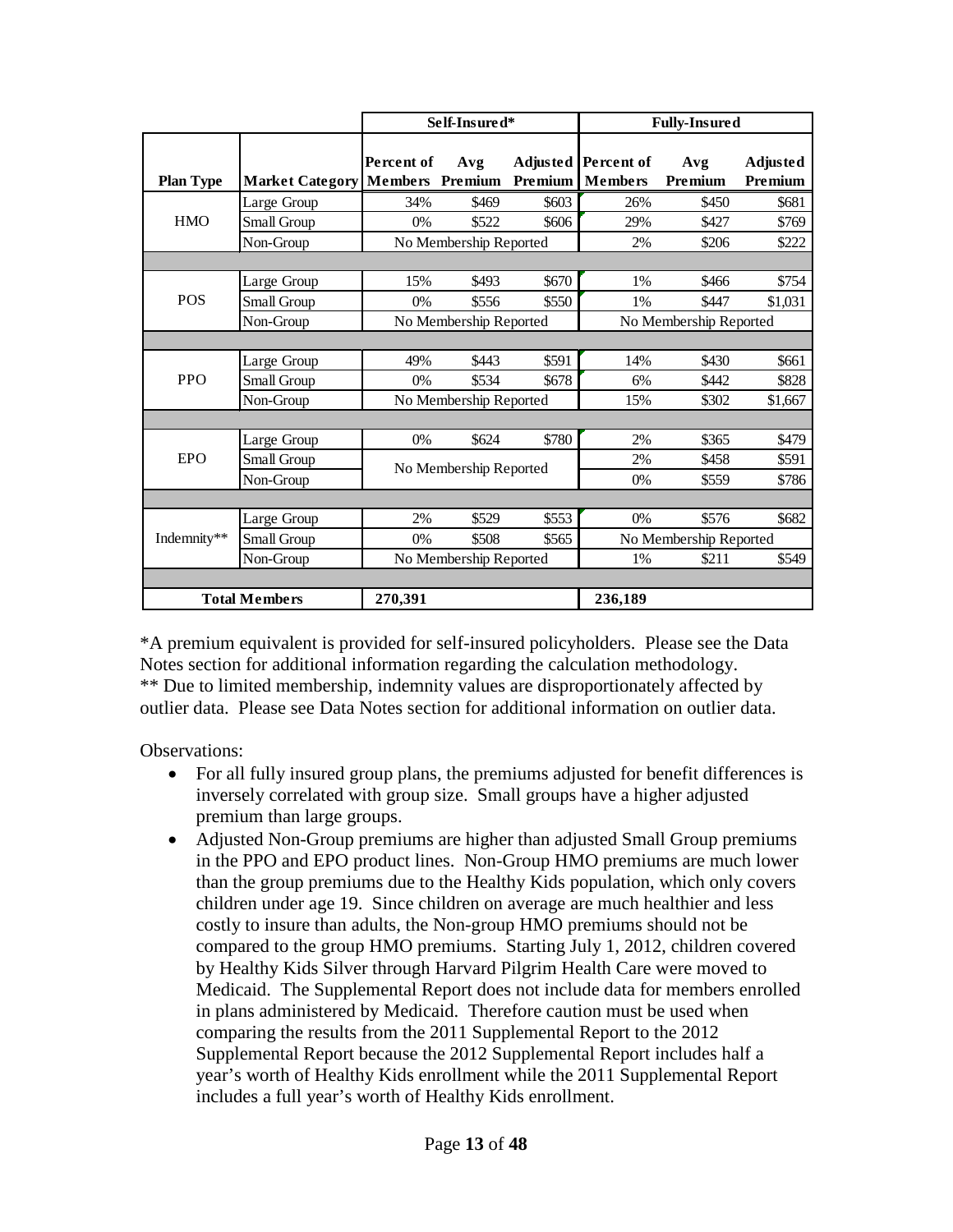• Large Group adjusted premiums are higher for fully-insured members as compared to self-insured members in the HMO, POS, PPO, and Indemnity products.

Health insurance benefits and medical care utilization by state and municipal employees are frequently considered unique. The following table shows the same calculations for each of these account types.

|                  |                      | Percent of     | Avg                    | <b>Benefit</b>  | <b>Adjusted</b> |
|------------------|----------------------|----------------|------------------------|-----------------|-----------------|
| <b>Plan Type</b> | <b>Account Type</b>  | <b>Members</b> | Premium*               | <b>Richness</b> | Premium*        |
|                  | <b>State</b>         | 5%             | \$440                  | 0.80            | \$550           |
| <b>HMO</b>       | Municipal            | 9%             | \$459                  | 0.78            | \$588           |
|                  | All Other Accounts   | 31%            | \$442                  | 0.63            | \$708           |
|                  |                      |                |                        |                 |                 |
|                  | <b>State</b>         | 1%             | \$627                  | 0.84            | \$748           |
| <b>POS</b>       | Municipal            | 5%             | \$520                  | 0.68            | \$767           |
|                  | All Other Accounts   | 3%             | \$400                  | 0.72            | \$560           |
|                  |                      |                |                        |                 |                 |
|                  | <b>State</b>         | 0%             | \$529                  | 1.10            | \$481           |
| <b>PPO</b>       | Municipal            | 0%             | \$575                  | 0.69            | \$839           |
|                  | All Other Accounts   | 42%            | \$417                  | 0.53            | \$793           |
|                  |                      |                |                        |                 |                 |
|                  | <b>State</b>         |                | No Membership Reported |                 |                 |
| <b>EPO</b>       | Municipal            | 0%             | \$486                  | 0.87            | \$557           |
|                  | All Other Accounts   | 2%             | \$426                  | 0.77            | \$552           |
|                  |                      |                |                        |                 |                 |
|                  | <b>State</b>         |                | No Membership Reported |                 |                 |
| Indemnity**      | Municipal            | 1%             | \$718                  | 0.96            | \$745           |
|                  | All Other Accounts   | 1%             | \$289                  | 0.65            | \$443           |
|                  |                      |                |                        |                 |                 |
|                  | <b>Total Members</b> | 506,580        |                        |                 |                 |

#### **State and Municipal Account Comparison**

\*A premium equivalent is provided for self-insured policyholders. Please see the Data Notes section for additional information regarding the calculation methodology.

\*\* Due to limited membership, indemnity values are disproportionately affected by outlier data. Please see Data Notes section for additional information on outlier data.

Observations include:

• State HMO plans had an increase in benefit richness between 2011 and 2012, with the benefit richness increasing to 0.80 in 2012 from 0.73 (see Appendix C) in 2011. Municipal HMO plans and All Other Accounts HMO plans experienced a slight decline in benefit richness between 2011 and 2012. Municipal HMO plan benefit richness decreased from 0.81(see Appendix C) in 2011 to 0.78 in 2012 while All Other Accounts HMO plans benefit richness decreased from 0.65 in 2011 (see Appendix C) to 0.63 in 2012. Although fewer State covered members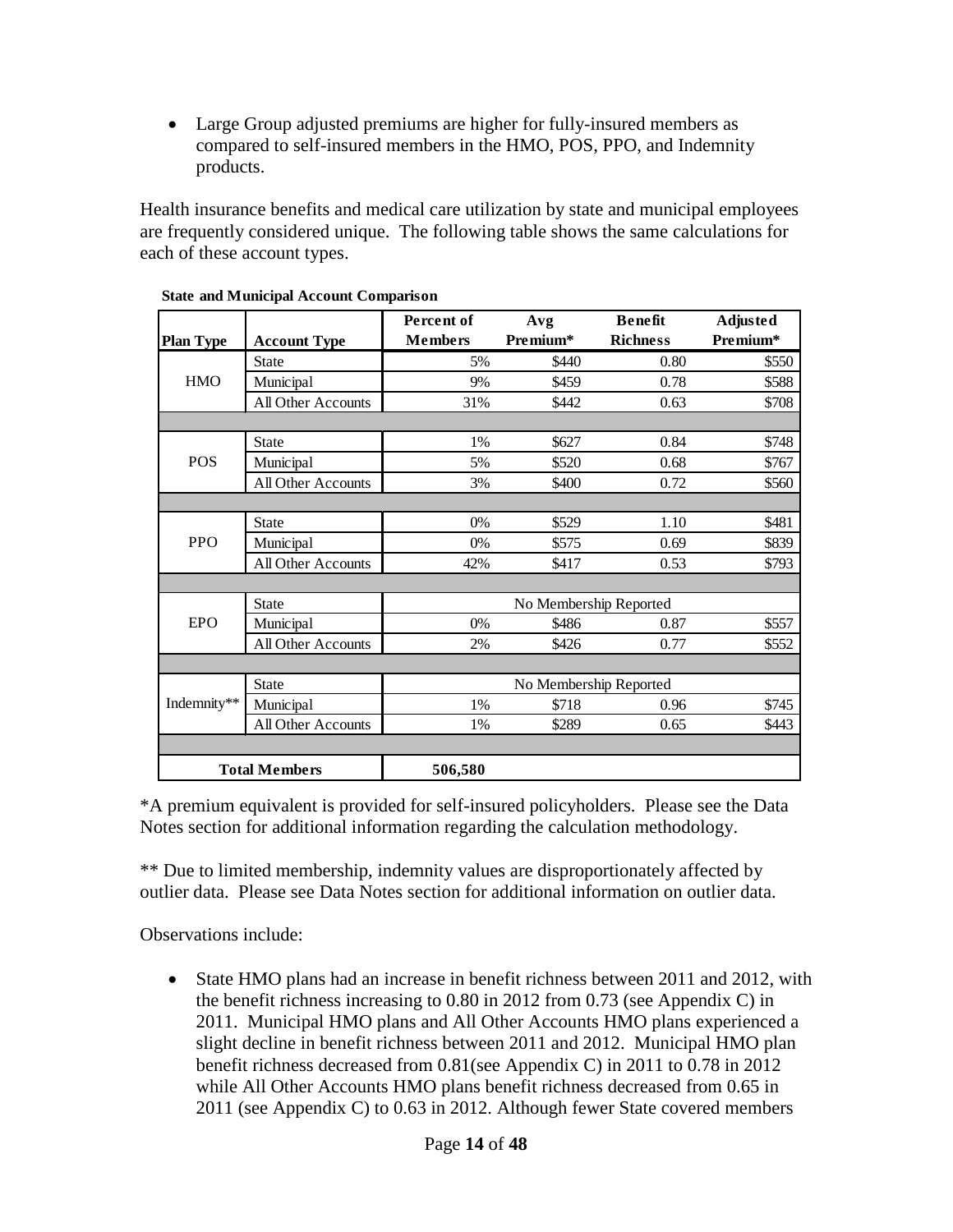are enrolled in POS products, both the average premium and adjusted premium are substantially higher than for All Other POS policies. Municipal covered members enrolled in POS products remains stable, but the adjusted premium is higher than the adjusted premium for State POS plans.

## **MARKET CATEGORY**

The market categories shown below with membership and loss ratios provide a more detailed breakdown of the summary market categories shown above. Separate tables exist for 2012 self-insured and fully-insured policies. A comparison of 2012 to 2011 is made in total.

| <b>Market Category</b>             | All<br><b>Members</b> | Loss<br><b>Ratio</b> | Self-<br><b>Insured</b><br><b>Members</b> | Loss<br><b>Ratio</b> | <b>Fully-</b><br><b>Insured</b><br><b>Members</b> | Loss<br><b>Ratio</b> |
|------------------------------------|-----------------------|----------------------|-------------------------------------------|----------------------|---------------------------------------------------|----------------------|
| <b>Total Large Group</b>           | 68%                   | 0.88                 | 88%                                       | 0.90                 | 44%                                               | 0.84                 |
| Employers with 51-99 Employees     | 7%                    | 0.84                 | 1%                                        | 0.94                 | 14%                                               | 0.83                 |
| Employers with $>=100$ Employees   | 61%                   | 0.89                 | 87%                                       | 0.90                 | 30%                                               | 0.84                 |
|                                    |                       |                      |                                           |                      |                                                   |                      |
| <b>Oualified Association Trust</b> | 7%                    | 0.93                 | 11%                                       | 0.94                 | 2%                                                | 0.84                 |
|                                    |                       |                      |                                           |                      |                                                   |                      |
| <b>Total Small Group</b>           | 17%                   | 0.81                 | $0\%$                                     | 0.80                 | 37%                                               | 0.81                 |
| Employers with 1 Employee          | 0%                    | 1.07                 | None Reported                             |                      | 1%                                                | 1.07                 |
| Employers with 2-9 Employees       | 7%                    | 0.79                 | $0\%$                                     | 0.91                 | 15%                                               | 0.79                 |
| Employers with 10-25 Employees     | 6%                    | 0.81                 | $0\%$                                     | 0.96                 | 14%                                               | 0.81                 |
| Employers with 26-50 Employees     | 3%                    | 0.77                 | $0\%$                                     | 0.77                 | 7%                                                | 0.77                 |
|                                    |                       |                      |                                           |                      |                                                   |                      |
| <b>Total Individual</b>            | 8%                    | 0.63                 |                                           |                      | 17%                                               | 0.63                 |
| <b>Individual Policy</b>           | 8%                    | 0.62                 | None Reported                             |                      | 17%                                               | 0.62                 |
| Individual as Group Conversion     | $0\%$                 | 2.06                 |                                           |                      | $0\%$                                             | 2.06                 |
|                                    |                       |                      |                                           |                      |                                                   |                      |
| <b>Grand Total</b>                 | 506,580               | 0.86                 | 270,391                                   | 0.91                 | 236,189                                           | 0.80                 |

# **All Members, by Insured Status and Market Category**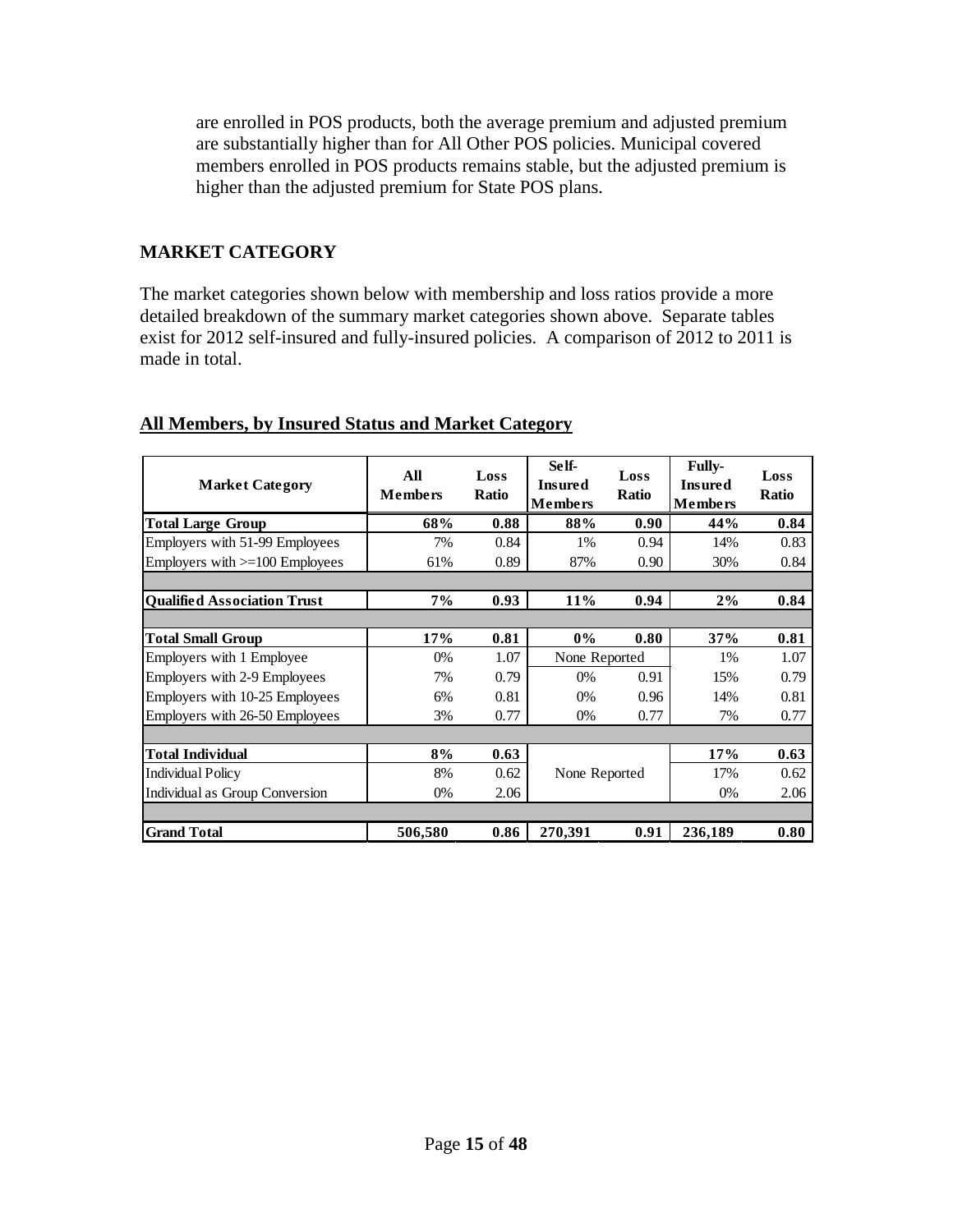# **Overall Comparison –2011 and 2012**

The following table compares the membership distribution and loss ratios by market category for 2011 versus 2012.

|                                     | <b>Percent of Members</b> |         | <b>Loss Ratio</b> |      |
|-------------------------------------|---------------------------|---------|-------------------|------|
| <b>Market Category</b>              | 2011                      | 2012    | 2011              | 2012 |
| <b>Total Large Group</b>            | 66%                       | 68%     | 0.91              | 0.88 |
| Employers with 51-99 Employees      | 7%                        | 7%      | 0.85              | 0.84 |
| Employers with $>=100$ Employees    | 59%                       | 61%     | 0.91              | 0.89 |
|                                     |                           |         |                   |      |
| <b>Qualified Association Trust</b>  | 7%                        | 7%      | 0.92              | 0.93 |
|                                     |                           |         |                   |      |
| <b>Total Small Group</b>            | 18%                       | 17%     | 0.84              | 0.81 |
| Employers with 1 Employee           | 1%                        | 0%      | 1.08              | 1.07 |
| <b>Employers with 2-9 Employees</b> | 7%                        | 7%      | 0.81              | 0.79 |
| Employers with 10-25 Employees      | 6%                        | 6%      | 0.81              | 0.81 |
| Employers with 26-50 Employees      | 4%                        | 3%      | 0.88              | 0.77 |
|                                     |                           |         |                   |      |
| <b>Total Individual</b>             | 9%                        | 8%      | 0.71              | 0.63 |
| <b>Individual Policy</b>            | 9%                        | 8%      | 0.71              | 0.62 |
| Individual as Group Conversion      | $0\%$                     | 0%      | 2.76              | 2.06 |
|                                     |                           |         |                   |      |
| <b>Grand Total</b>                  | 514,409                   | 506,580 | 0.88              | 0.86 |

Observations:

- Overall, the loss ratio for the entire market decreased slightly from 2011 to 2012, dropping 2% from 88% to 86%.
- The Large Group market's loss ratio decreased by 3% between 2011 and 2012. Within the Large Group segment, both employer groups with 51 -99 employees and employer groups with 100+ employees experienced a slight decline in loss ratio. Employers obtaining insurance through Qualified Association Trusts experienced a slight increase in loss ratio, from 92% in 2011 to 93% in 2012.
- The Small Group market experienced a 3% decline in the overall loss ratio between 2011 and 2012. Within the Small Group segment, the loss ratio for employers with 26-50 employees decreased from 88% in 2011 to 78% in 2012. The loss ratio for employers with 10-25 employees remained stable at the 81% level. The loss ratio for groups with only one employee declined, but is still running well over 100% at the 104% level.
- The Non-group loss ratio was 63% in 2012, which is a decrease of 8% from the 2011 loss ratio of 71%.
- Group conversion policies show lower loss ratios for 2012 compared to 2011, but continue to run at a very high level of 200%. The conversion pool is small, and prone to high loss ratios due to the inability to medically underwrite.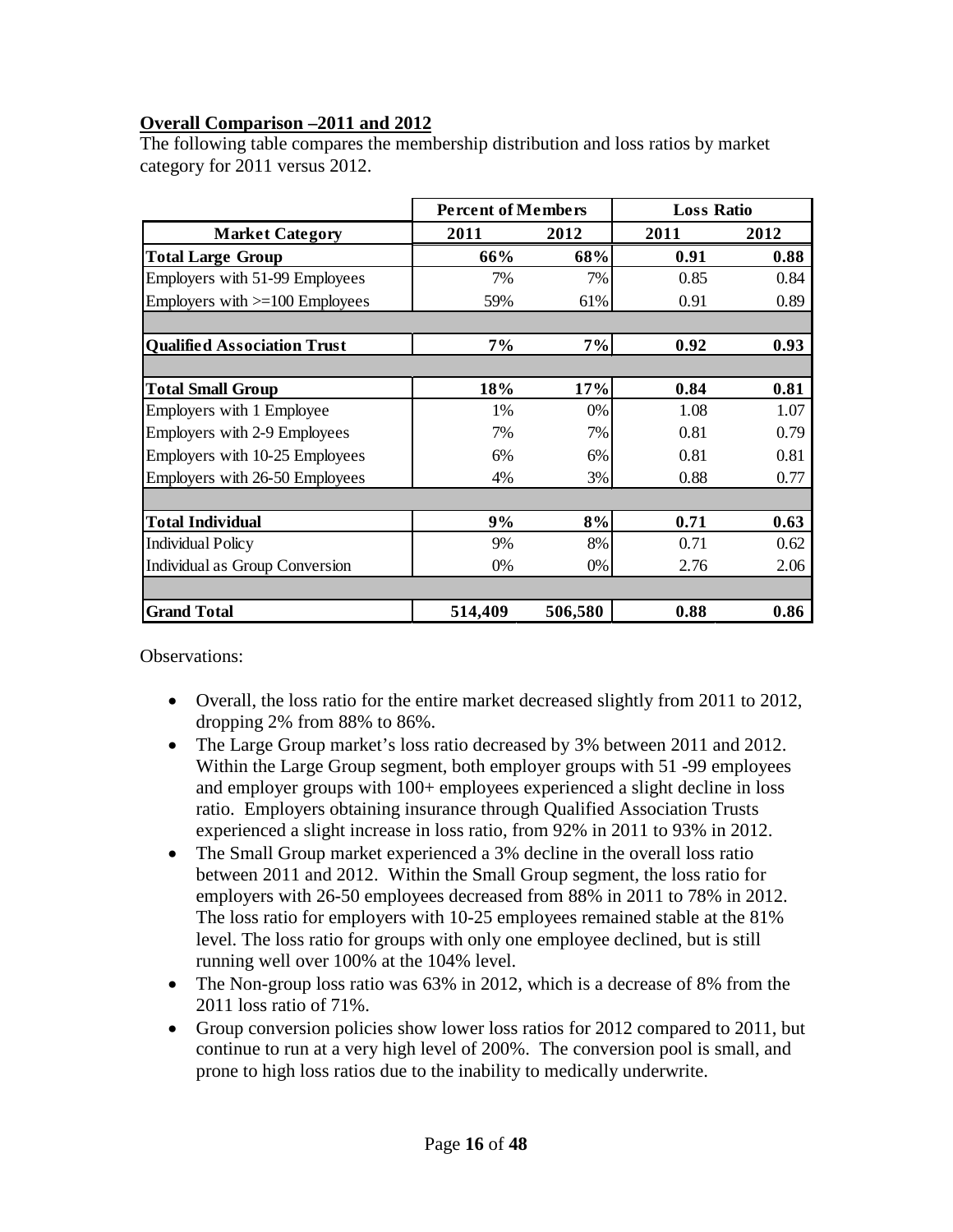# **DEDUCTIBLES**

Information is collected on deductibles according to the dollar amount of the policy deductible. The deductible is the amount that the member pays before the health insurance carrier contributes to the cost of care. If the plan has more than one deductible, the highest level of coverage for medical services (i.e. the lowest deductible) within the network is used. Dollar amounts refer to individual deductibles, not family deductibles.

Summary comparison tables are shown below. A more detailed table is contained in Appendix A. Bold values represent the group (within each comparison) with the highest percentage of members where the value is at least two percent.

|                    | All            | Self-          | <b>Fully-</b>  | Large   | <b>Small</b> | Non-   |
|--------------------|----------------|----------------|----------------|---------|--------------|--------|
| <b>Deductible</b>  | <b>Members</b> | <b>Insured</b> | <b>Insured</b> | Group   | Group        | Group  |
| \$0                | 29%            | 51%            | 5%             | 39%     | 0%           | 12%    |
| $$1-249$           | 2%             | 4%             | 0%             | 3%      | 0%           | 0%     |
| \$250-499          | $5\%$          | 9%             | 1%             | $7\%$   | 0%           | 0%     |
| \$500-749          | 6%             | 10%            | 2%             | 8%      | 1%           | 1%     |
| \$750-999          | 2%             | 3%             | 2%             | 3%      | 0%           | 0%     |
| \$1,000-1,499      | 10%            | 7%             | 15%            | 8%      | 15%          | 19%    |
| \$1,500-2,999      | 18%            | 8%             | 31%            | 14%     | 34%          | 27%    |
| \$3,000-4.999      | 19%            | 7%             | 32%            | 15%     | 43%          | 4%     |
| \$5,000-7,499      | 6%             | 1%             | 12%            | 3%      | 7%           | 30%    |
| \$7,500-9,999      | $0\%$          | $0\%$          | $0\%$          | 0%      | $0\%$        | 1%     |
| $$10,000+$         | $1\%$          | 0%             | 1%             | 0%      | $0\%$        | 7%     |
| <b>Grand Total</b> | 506.580        | 270.391        | 236.189        | 373,527 | 92,084       | 40,969 |

|                           |         | <b>All Members</b> |       | Large Group | <b>Small Group</b> |         |         | Non-group |
|---------------------------|---------|--------------------|-------|-------------|--------------------|---------|---------|-----------|
| <b>Deductible</b>         | 2011    | 2012               | 2011  | 2012        | 2011               | 2012    | 2011    | 2012      |
| \$0                       | 32%     | 29%                | 41%   | 39%         | 0%                 | 0%      | 21%     | 12%       |
| $$1-249$                  | $1\%$   | 2%                 | 2%    | 3%          | $0\%$              | 0%      | $0\%$   | 0%        |
| \$250-499                 | 7%      | 5%                 | 10%   | 7%          | $0\%$              | 0%      | $0\%$   | 0%        |
| \$500-749                 | 7%      | 6%                 | 9%    | 8%          | 3%                 | 1%      | 0%      | 1%        |
| \$750-999                 | 2%      | 2%                 | 3%    | 3%          | $0\%$              | 0%      | $0\%$   | 0%        |
| \$1,000-1,499             | 12%     | 10%                | 10%   | 8%          | 18%                | 15%     | 21%     | 19%       |
| \$1,500-2,999             | 19%     | 18%                | 14%   | 14%         | 38%                | 34%     | 26%     | 27%       |
| \$3,000-4.999             | 13%     | 19%                | 10%   | 15%         | 32%                | 43%     | 2%      | 4%        |
| \$5,000-7,499             | 5%      | 6%                 | 2%    | 3%          | 6%                 | 7%      | 24%     | 30%       |
| \$7,500-9,999             | 1%      | $0\%$              | 0%    | 0%          | 2%                 | 0%      | 1%      | $1\%$     |
| $$10,000+$                | $0\%$   | $1\%$              | 0%    | $0\%$       | $0\%$              | 0%      | 4%      | 7%        |
| <b>Average Deductible</b> | \$1,340 | \$1,528            | \$908 | \$1,082     | \$2,438            | \$2,564 | \$2,632 | \$3,265   |
| <b>Annual Deductible</b>  |         |                    |       |             |                    |         |         |           |
| Increase                  |         | 14%                |       | 19%         |                    | 5%      |         | 24%       |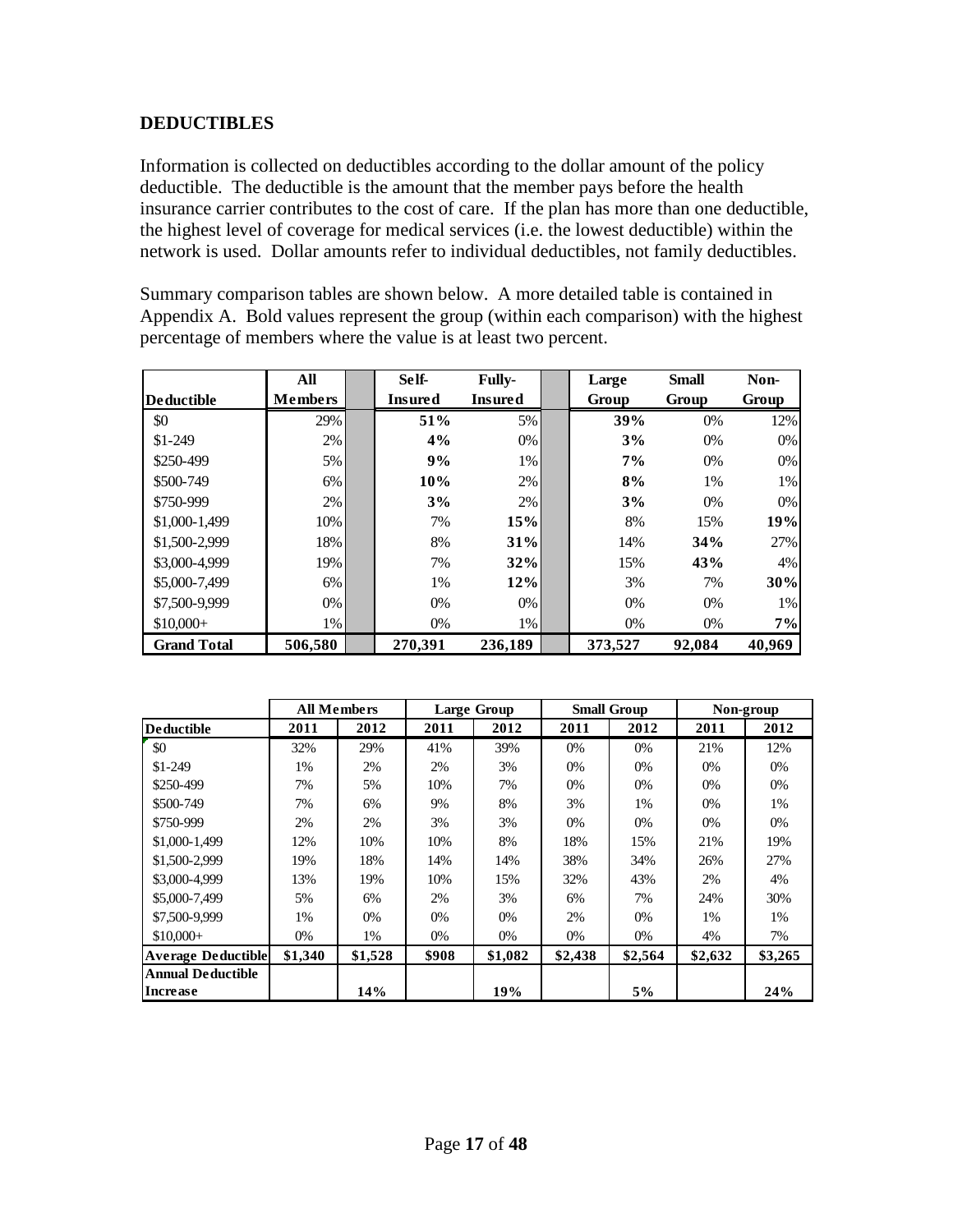Observations:

- The self-insured population benefits reflect lower deductibles than the fullyinsured population.
- Generally, the large groups have lower deductibles, while individuals and small groups have higher deductibles.
- Between 2011 and 2012, average deductibles grew \$188 or by 14% overall. Nongroup experienced the largest change and percentage change in deductible. The average deductible for members enrolled in Non-group policies in 2012 is \$3,265 compared to \$1,082 in the Large Group market and \$2,564 in the Small Group Market.
- The most common deductible for large groups is \$0, while the most common deductible for small groups and individuals is much higher. Almost all small group members (99%) have deductibles in the \$1,000-\$7,499 range compared with approximately 79% of individual members in the same range.
- The high percentage of members covered by a self-insured account without any deductible is partly the result of the state of NH employee plan and the benefit plans covering municipal employees. See chart below.

|                    |                                                      | Self-Insured |                  |         |  |  |  |  |  |
|--------------------|------------------------------------------------------|--------------|------------------|---------|--|--|--|--|--|
| <b>Deductible</b>  | <b>All Self-</b><br><b>Insured</b><br><b>Members</b> | <b>State</b> | <b>Municipal</b> | Other   |  |  |  |  |  |
| \$0                | 51%                                                  | 88%          | 80%              | 33%     |  |  |  |  |  |
| $$1-249$           | 4%                                                   | $0\%$        | 1%               | 7%      |  |  |  |  |  |
| \$250-499          | 9%                                                   | $0\%$        | 8%               | 12%     |  |  |  |  |  |
| \$500-749          | 10%                                                  | 12%          | 5%               | 11%     |  |  |  |  |  |
| \$750-999          | 3%                                                   | 0%           | $0\%$            | 5%      |  |  |  |  |  |
| \$1,000-1,499      | 7%                                                   | 0%           | 4%               | 9%      |  |  |  |  |  |
| \$1,500-2,999      | 8%                                                   | $0\%$        | 3%               | 11%     |  |  |  |  |  |
| \$3,000-4,999      | 7%                                                   | $0\%$        | $0\%$            | 12%     |  |  |  |  |  |
| \$5,000-7,499      | 1%                                                   | 0%           | 0%               | 2%      |  |  |  |  |  |
| <b>Grand Total</b> | 270,391                                              | 29,466       | 71,287           | 169,638 |  |  |  |  |  |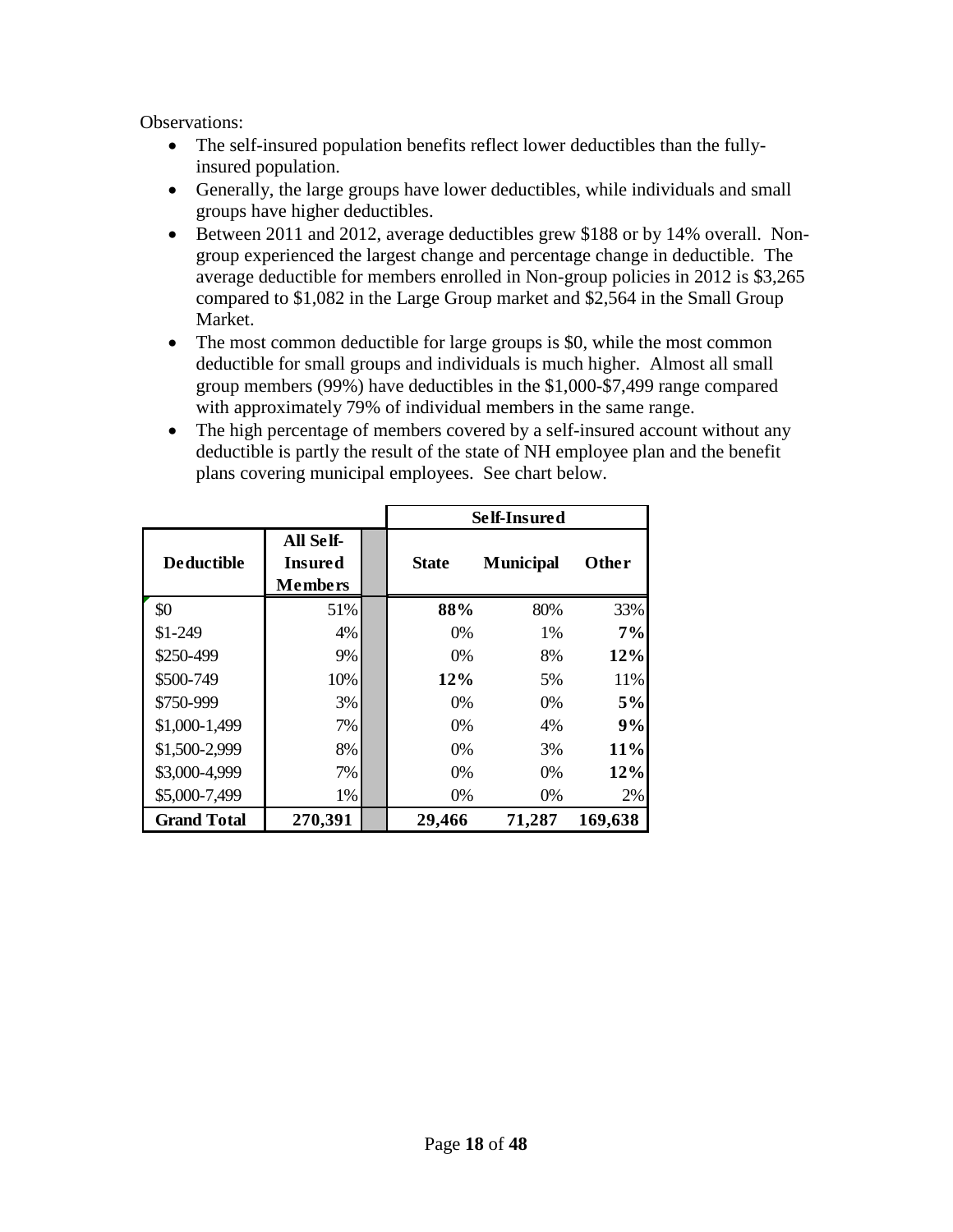## **CO-INSURANCE**

Co-insurance is the percentage of the total claim that the member is responsible for paying. Co-insurance is paid after the deductible has been met. If the plan has more than one co-insurance level, the highest coverage level for medical services (i.e. lowest member coinsurance %) within network is reported.

|                    | All            |                           | Self-   | <b>Fully-</b> | Large   | <b>Small</b> | Non-   |
|--------------------|----------------|---------------------------|---------|---------------|---------|--------------|--------|
| <b>Coinsurance</b> | <b>Members</b> | Insured<br><b>Insured</b> |         |               | Group   | Group        | Group  |
| 0%                 | 70%            |                           | 65%     | 76%           | 67%     | 87%          | 56%    |
| 10%                | 6%             |                           | 8%      | 4%            | 9%      | 1%           | $0\%$  |
| 20%                | 18%            |                           | 17%     | 18%           | 17%     | 12%          | 32%    |
| 30%                | 5%             |                           | 8%      | 2%            | 6%      | 0%           | 8%     |
| 40%                | $1\%$          |                           | 1%      | 0%            | 1%      | 0%           | $0\%$  |
| 50%                | $0\%$          |                           | 0%      | 1%            | 0%      | $0\%$        | 5%     |
| Total Members      | 506,580        |                           | 270,391 | 236,189       | 373,527 | 92,084       | 40,969 |

|                            |       | <b>All Members</b> |       | <b>Large Group</b> | <b>Small Group</b> |       |       | Non-group |
|----------------------------|-------|--------------------|-------|--------------------|--------------------|-------|-------|-----------|
| Coinsurance                | 2011  | 2012               | 2011  | 2012               | 2011               | 2012  | 2011  | 2012      |
| 0%                         | 68%   | 70%                | 65%   | 67%                | 87%                | 87%   | 54%   | 56%       |
| 5%                         | $0\%$ | 0%                 | 1%    | 0%                 | 0%                 | 0%    | 0%    | 0%        |
| 10%                        | 7%    | 6%                 | 9%    | 9%                 | 1%                 | 1%    | 0%    | 0%        |
| 15%                        | 1%    | $0\%$              | 1%    | $0\%$              | 0%                 | $0\%$ | 0%    | 0%        |
| 20%                        | 19%   | 18%                | 19%   | 17%                | 12%                | 12%   | 35%   | 32%       |
| 25%                        | 1%    | 0%                 | 2%    | $0\%$              | $0\%$              | $0\%$ | $0\%$ | 0%        |
| 30%                        | 3%    | 5%                 | 3%    | 6%                 | 0%                 | $0\%$ | 7%    | 8%        |
| 35%                        | $0\%$ | 0%                 | 0%    | $0\%$              | 0%                 | $0\%$ | 0%    | 0%        |
| 40%                        | 0%    | 1%                 | 1%    | 1%                 | 0%                 | 0%    | 0%    | 0%        |
| 50%                        | $0\%$ | 0%                 | $0\%$ | $0\%$              | $0\%$              | $0\%$ | 4%    | 5%        |
| <b>Average Coinsurance</b> | 6%    | 6%                 | 6%    | 7%                 | $2\%$              | 3%    | 11%   | 11%       |
| <b>Annual Coinsurance</b>  |       |                    |       |                    |                    |       |       |           |
| Increase                   |       | $1\%$              |       | 2%                 |                    | 3%    |       | 2%        |

Observations:

- Much of the Non-group market has higher coinsurance percentages than Large and Small Group, with 45 percent of individual members having to pay 20% or more co-insurance. The average coinsurance for the Non-group market is 11%, which is significantly higher than the average coinsurance in both the Small Group and Large Group markets.
- The coinsurance levels of the Small Group market are lower than the coinsurance levels in the Large Group market. It is important to note that coinsurance is only one measure of benefit richness. The Small Group market's members tend to have much higher deductibles than the Large Group market's members. The overall benefit richness of the Small Group market is much lower than the Large Group market since the higher deductibles more than offset the lower coinsurance levels that only apply after the deductible has been met.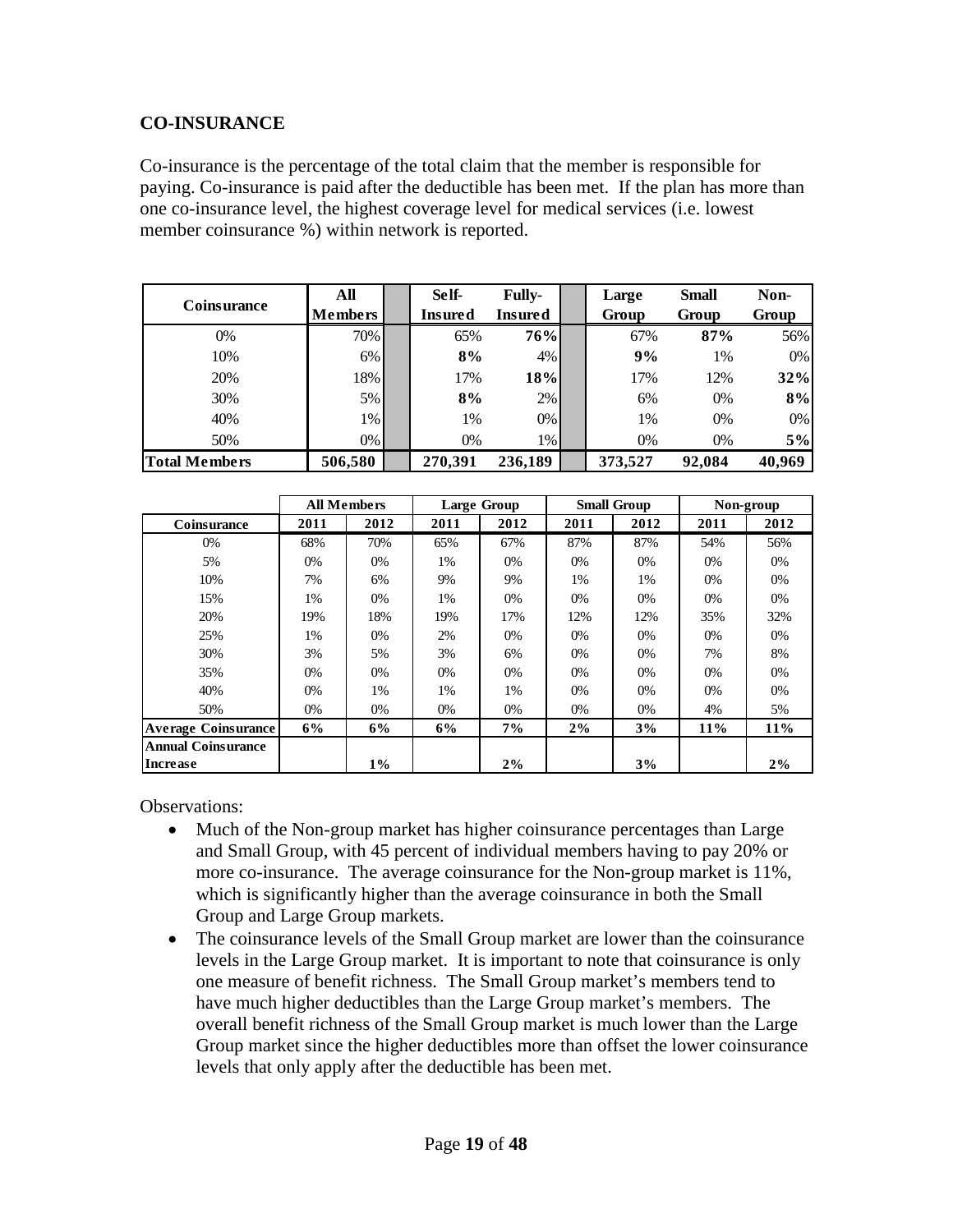# **CO-PAYS**

Co-pays represent the dollar amount of the highest office visit member contribution for services within network. The distribution of co-pay amounts is similar in 2012 to 2011, but some co-pays experienced membership increases while others experienced membership declines.

|                      | All            | Self-          | Fully-         | Large    | <b>Small</b> | Non-     |
|----------------------|----------------|----------------|----------------|----------|--------------|----------|
| Copay                | <b>Members</b> | <b>Insured</b> | <b>Insured</b> | Group    | Group        | Group    |
| \$0                  | 19%            | 17%            | 22%            | 17%      | 13%          | 51%      |
| \$5                  | 6%             | 12%            | 0%             | 9%       | 0%           | $0\%$    |
| \$10                 | 7%             | 12%            | 1%             | 10%      | 0%           | $0\%$    |
| \$15                 | 8%             | 13%            | 2%             | 11%      | 1%           | $0\%$    |
| \$20                 | 16%            | 18%            | 14%            | 18%      | 4%           | 26%      |
| \$25                 | 24%            | 10%            | 40%            | 16%      | 67%          | $0\%$    |
| \$30                 | 4%             | 4%             | 3%             | 4%       | 0%           | 6%       |
| \$35                 | 1%             | $2\%$          | 1%             | 1%       | 0%           | 3%       |
| \$40                 | 6%             | 6%             | 6%             | 6%       | 5%           | 8%       |
| \$45                 | 1%             | 1%             | 0%             | 1%       | $0\%$        | $0\%$    |
| \$50                 | 6%             | 2%             | 10%            | 6%       | 8%           | $2\%$    |
| \$55                 | 0%             | 0%             | 0%             | 0%       | $0\%$        | $0\%$    |
| \$60                 | 1%             | 1%             | 0%             | 1%       | 0%           | 0%       |
| \$65                 | 0%             | 0%             | 0%             | 0%       | 0%           | 0%       |
| \$70                 | 0%             | 1%             | 0%             | 0%       | 0%           | 0%       |
| \$75                 | 0%             | 0%             | 1%             | 0%       | 0%           | 4%       |
| <b>Total Members</b> | 506,580        | 270,391        | 236,189        | 373,527  | 92,084       | 40,969   |
| <b>Average Copay</b> | \$<br>20       | \$<br>17       | \$<br>23       | \$<br>19 | \$<br>24     | \$<br>15 |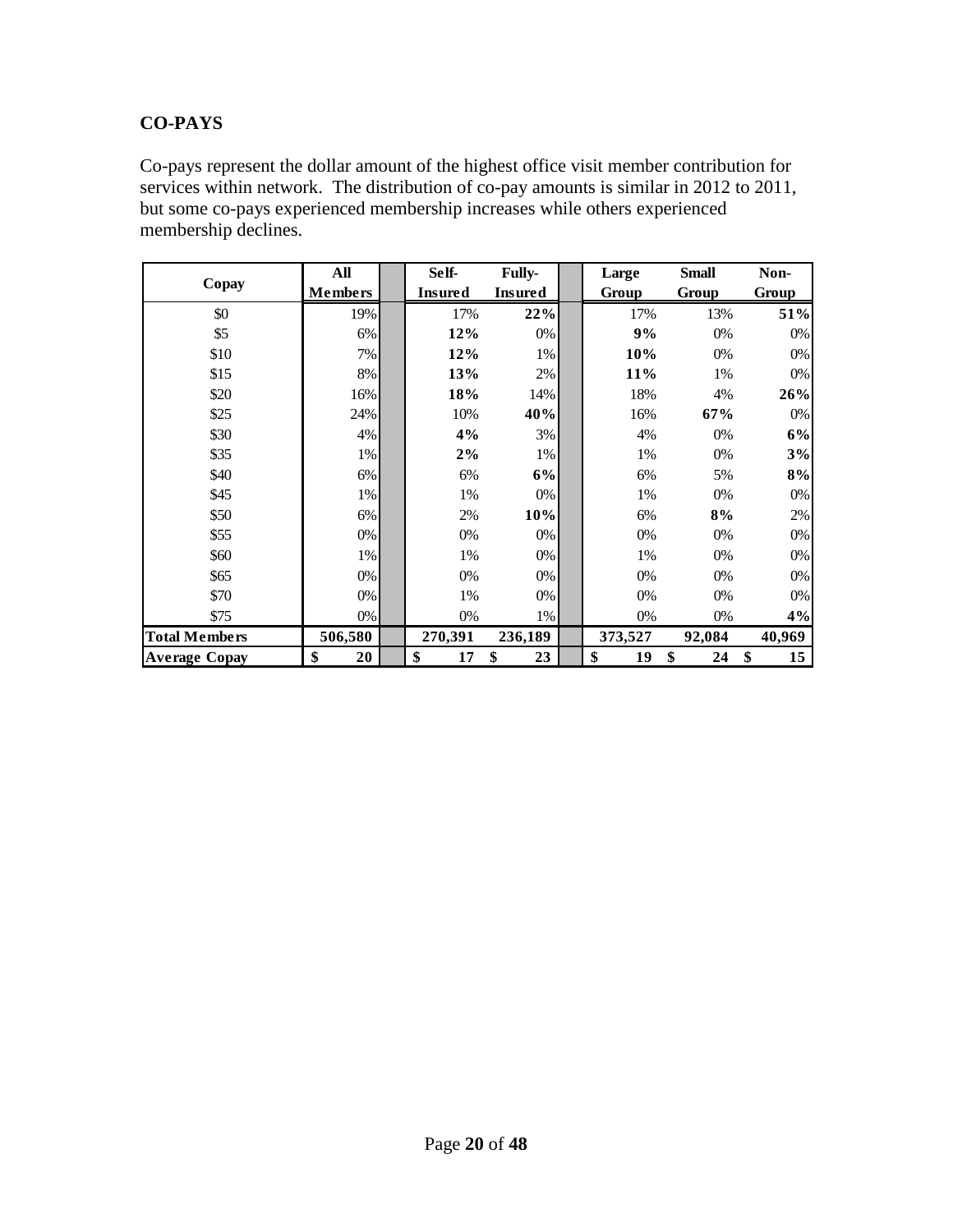|                      | <b>All Members</b> |          |
|----------------------|--------------------|----------|
| Copay                | 2011               | 2012     |
| \$0                  | 20%                | 19%      |
| \$5                  | 7%                 | 6%       |
| \$10                 | 13%                | 7%       |
| \$15                 | 5%                 | 8%       |
| \$20                 | 18%                | 16%      |
| \$25                 | 18%                | 24%      |
| \$30                 | 4%                 | 4%       |
| \$35                 | 2%                 | 1%       |
| \$40                 | 6%                 | 6%       |
| \$45                 | 1%                 | 1%       |
| \$50                 | 6%                 | 6%       |
| \$55                 | 0%                 | 0%       |
| \$60                 | 0%                 | 1%       |
| \$65                 | 0%                 | 0%       |
| \$70                 | 1%                 | 0%       |
| \$75                 | 0%                 | 0%       |
| <b>Total Members</b> | 514,409            | 506,580  |
| Average Copay        | \$<br>18           | \$<br>20 |

Observations:

- Overall the average co-pay increased by 7% which appears to be driven by movement out of the \$0, \$5, \$10, and \$20 co-pay levels and into the \$15 and \$25 co-pay levels. The self-insured market tends to have lower co-pays than the fullyinsured market with 61% of fully-insured members having co-pays of \$25 or more compared to only 27% of self-insured members.
- Co-pay levels represent one indicator of benefit richness. Although the Nongroup market tends to have lower co-pay levels, the overall benefit richness in the Non-group market is dramatically lower than in the employer market since the Non-group benefit designs have significantly higher coinsurance and deductible levels relative to the employer market.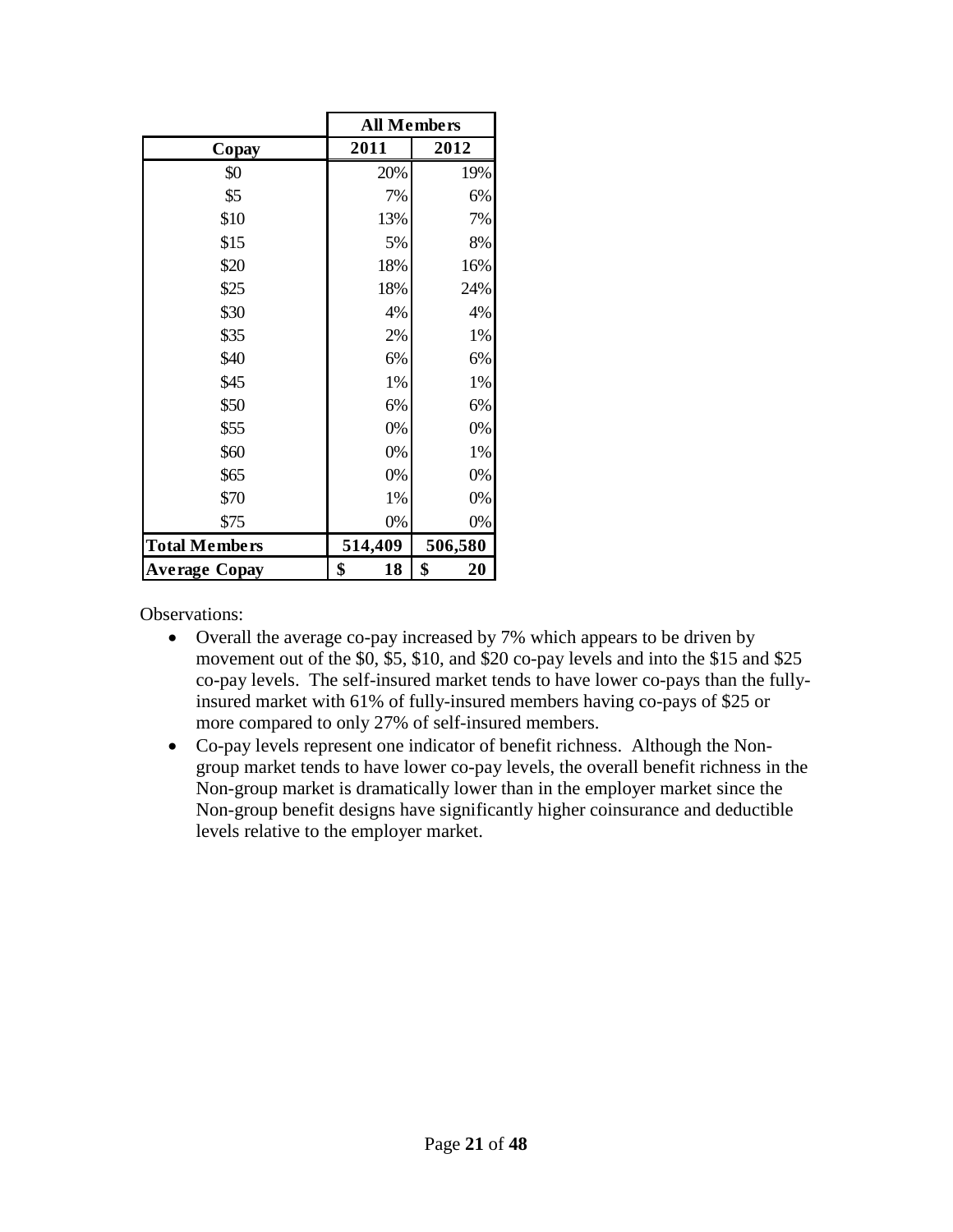# **COVERED BENEFITS**

Coverage for benefits is based on whether the policy provides coverage at the level described in the Supplemental Report bulletin. Definitions are provided in Appendix B for all 26 benefit categories included in the Supplemental Report filing. A few of these categories had none or very few members without coverage, but all are listed in the table below.

Covered benefits are subject to greater reporting variation. This variation is due to differences in how carriers interpret policy coverage and the definition of the benefits which is described in the bulletin. For example, if a carrier generally covers the benefit, but not to the exact specifications in the Supplemental Report bulletin definition, the carrier may not report that benefit as being covered by the policy. Additionally, Members appearing to be without coverage for a particular benefit may obtain coverage for that benefit through a mechanism other than the primary insurance carrier. Examples of this include mental health benefits and prescription drug coverage provided by an organization external to the employer or insurance carrier.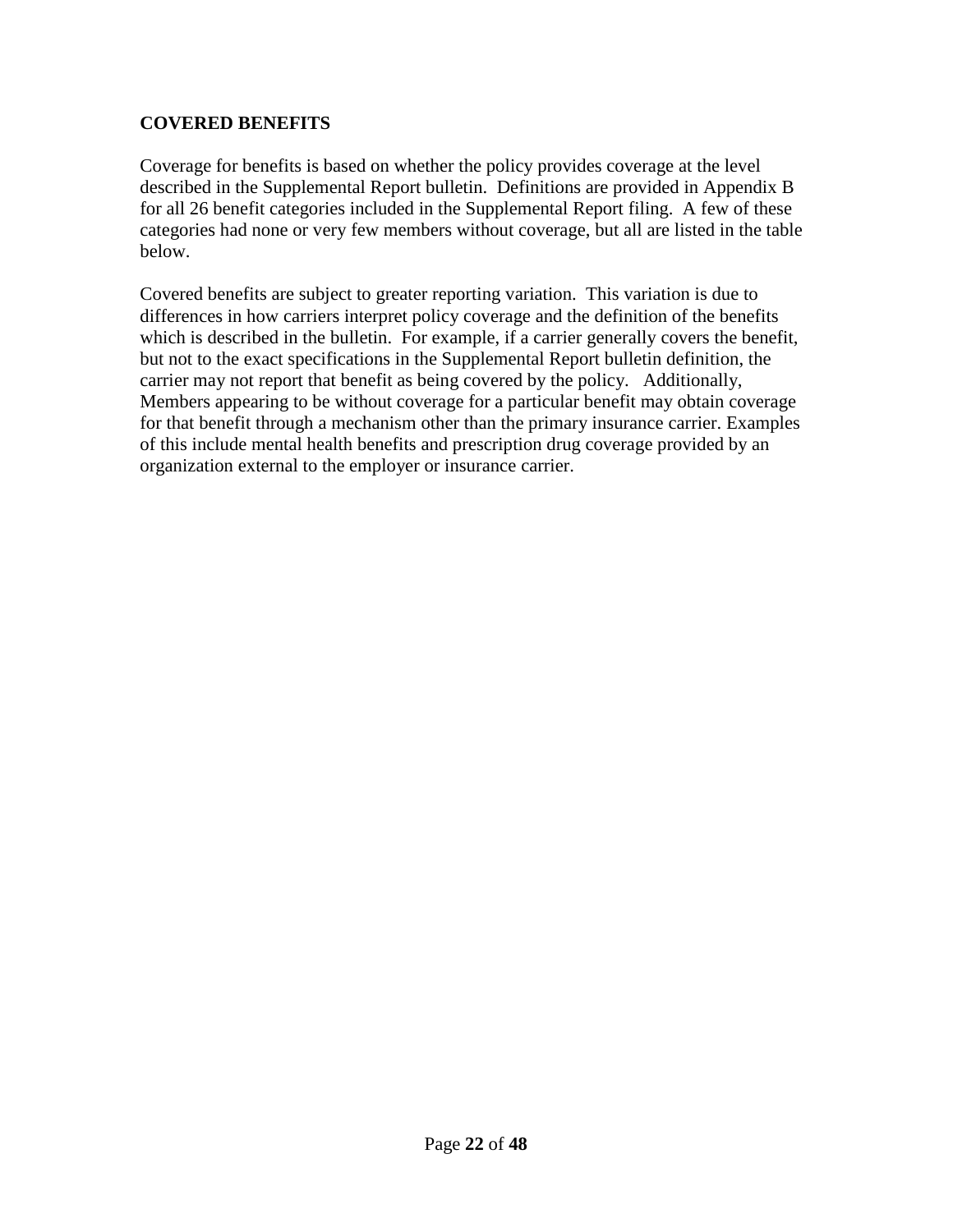# **Detailed Benefit Category Table:**

| <b>Coverage Category</b>        | Covered        | All            | Self- | <b>Fully-</b>          | Large | <b>Small</b> | Non-  |
|---------------------------------|----------------|----------------|-------|------------------------|-------|--------------|-------|
|                                 |                | <b>Members</b> |       | <b>Insured Insured</b> | Group | Group        | Group |
| <b>Ambulance Services</b>       | Yes            | 100%           | 100%  | 100%                   | 100%  | 100%         | 100%  |
|                                 | N <sub>o</sub> | 0%             | 0%    | $0\%$                  | 0%    | 0%           | 0%    |
| Audiology Screening of          | Yes            | 99%            | 100%  | 97%                    | 100%  | 100%         | 85%   |
| Newborns                        | N <sub>o</sub> | 1%             | 0%    | 3%                     | 0%    | 0%           | 15%   |
| <b>Blood and Blood Products</b> | Yes            | 83%            | 73%   | 94%                    | 77%   | 100%         | 100%  |
|                                 | N <sub>o</sub> | 17%            | 27%   | 6%                     | 23%   | 0%           | $0\%$ |
| Case Management                 | Yes            | 100%           | 100%  | 100%                   | 100%  | 100%         | 100%  |
| Programs                        | N <sub>o</sub> | 0%             | 0%    | 0%                     | 0%    | 0%           | 0%    |
| <b>Chiropractic Services</b>    | Yes            | 93%            | 99%   | 85%                    | 99%   | 98%          | 24%   |
|                                 | N <sub>o</sub> | 7%             | 1%    | 15%                    | 1%    | 2%           | 76%   |
| Durable Medical                 | Yes            | 100%           | 100%  | 100%                   | 100%  | 100%         | 99%   |
| Equipment                       | N <sub>o</sub> | 0%             | 0%    | 0%                     | 0%    | 0%           | 1%    |
| <b>Emergency Room Services</b>  | Yes            | 100%           | 100%  | 100%                   | 100%  | 100%         | 100%  |
|                                 | N <sub>o</sub> | 0%             | 0%    | 0%                     | 0%    | 0%           | 0%    |
| <b>Family Planning Services</b> | Yes            | 82%            | 74%   | 92%                    | 78%   | 99%          | 81%   |
|                                 | N <sub>o</sub> | 18%            | 26%   | 8%                     | 22%   | 1%           | 19%   |
| <b>Habilitative Services</b>    | Yes            | 93%            | 98%   | 88%                    | 98%   | 100%         | 28%   |
|                                 | N <sub>o</sub> | 7%             | 2%    | 12%                    | 2%    | 0%           | 72%   |
|                                 | Yes            | 71%            | 51%   | 94%                    | 61%   | 98%          | 100%  |
| <b>Hearing Aids</b>             | N <sub>o</sub> | 29%            | 49%   | 6%                     | 39%   | 2%           | $0\%$ |
| Home Health Care                | Yes            | 100%           | 100%  | 100%                   | 100%  | 100%         | 100%  |
|                                 | N <sub>o</sub> | 0%             | 0%    | 0%                     | 0%    | $0\%$        | 0%    |
|                                 | Yes            | 83%            | 73%   | 94%                    | 77%   | 100%         | 99%   |
| Hospice                         | N <sub>o</sub> | 17%            | 27%   | 6%                     | 23%   | 0%           | 1%    |
|                                 | Yes            | 100%           | 100%  | 99%                    | 100%  | 100%         | 94%   |
| Hospitalization                 | N <sub>o</sub> | 0%             | 0%    | 1%                     | 0%    | 0%           | 6%    |
| <b>Infertility Services</b>     | Yes            | 46%            | 45%   | 46%                    | 46%   | 66%          | 0%    |
|                                 | N <sub>o</sub> | 54%            | 55%   | 54%                    | 54%   | 34%          | 100%  |
| Medical Food                    | Yes            | 99%            | 99%   | 99%                    | 99%   | 100%         | 94%   |
|                                 | No             | 1%             | 1%    | 1%                     | 1%    | 0%           | 6%    |
| Mental Health and               | Yes            | 80%            | 73%   | 88%                    | 77%   | 94%          | 74%   |
| Substance Abuse                 | N <sub>o</sub> | 20%            | 27%   | 12%                    | 23%   | 6%           | 26%   |
|                                 | Yes            | 79%            | 68%   | 91%                    | 73%   | 99%          | 85%   |
| <b>Nutritional Services</b>     | No             | 21%            | 32%   | 9%                     | 27%   | 1%           | 15%   |
| <b>Outpatient Hospital</b>      | Yes            | 100%           | 100%  | 100%                   | 100%  | 100%         | 100%  |
| Services and Surgery            | No             | 0%             | 0%    | 0%                     | $0\%$ | $0\%$        | 0%    |
| Outpatient Laboratory and       | Yes            | 100%           | 100%  | 100%                   | 100%  | 100%         | 100%  |
| Diagnostic Services             | No             | 0%             | $0\%$ | $0\%$                  | $0\%$ | 0%           | $0\%$ |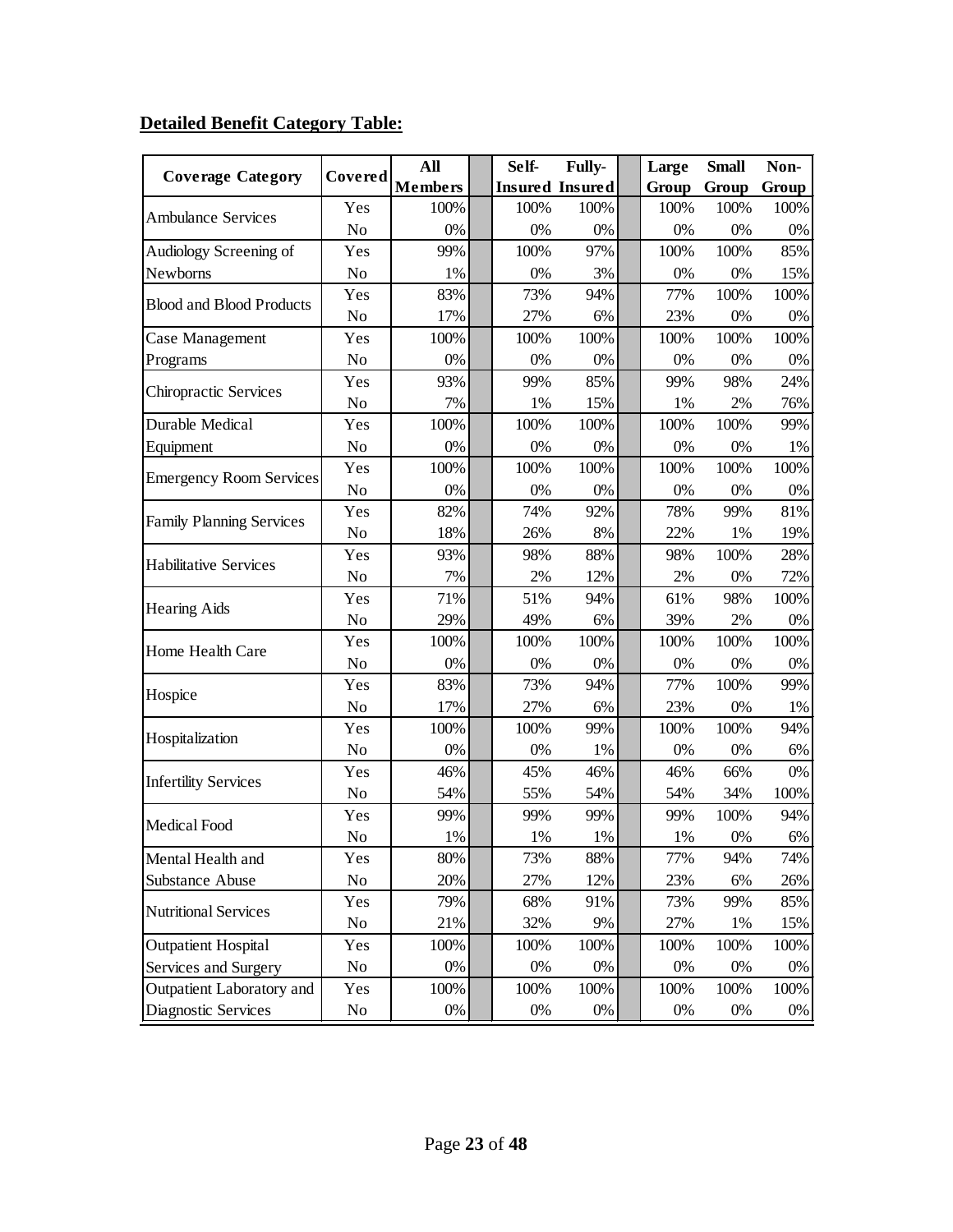| <b>Coverage Category</b>         | <b>Covered</b> | All            | Self- | <b>Fully-</b>   | Large | <b>Small</b> | Non-  |
|----------------------------------|----------------|----------------|-------|-----------------|-------|--------------|-------|
|                                  |                | <b>Members</b> |       | Insured Insured | Group | Group        | Group |
| <b>Outpatient Rehabilitation</b> | Yes            | 99%            | 100%  | 99%             | 100%  | 100%         | 92%   |
| Services                         | No             | 1%             | $0\%$ | 1%              | $0\%$ | $0\%$        | 8%    |
| Pregnancy and Maternity          | Yes            | 99%            | 100%  | 97%             | 100%  | 100%         | 84%   |
| Services                         | No             | 1%             | 0%    | $3\%$           | 0%    | $0\%$        | 16%   |
| <b>Preventive Services</b>       | Yes            | 87%            | 80%   | 95%             | 83%   | 100%         | 97%   |
|                                  | N <sub>0</sub> | 13%            | 20%   | $5\%$           | 17%   | $0\%$        | 3%    |
| <b>Prescription Drugs</b>        | Yes            | 94%            | 90%   | 99%             | 92%   | 100%         | 94%   |
|                                  | No             | 6%             | 10%   | 1%              | 8%    | $0\%$        | 6%    |
| <b>Skilled Nursing Facility</b>  | Yes            | 90%            | 88%   | 92%             | 88%   | 94%          | 100%  |
|                                  | No             | 10%            | 12%   | 8%              | 12%   | 6%           | 0%    |
|                                  | Yes            | 100\%          | 100%  | 100%            | 100\% | 100%         | 100\% |
| Transplants                      | N <sub>0</sub> | 0%             | 0%    | 0%              | 0%    | $0\%$        | 0%    |
| Well Child and                   | Yes            | 87%            | 80%   | 95%             | 83%   | 100%         | 96%   |
| <b>Immunization Services</b>     | No             | 13%            | 20%   | $5\%$           | 17%   | 0%           | 4%    |

Typically fewer fully-insured or Small Group members are without coverage for a particular benefit. This is probably due to NH laws for mandated benefits. Larger employers are more likely to be self-insured and have more flexibility to negotiate which benefits will be covered under their policy.

There was a noticeable increase in the percentage of members with coverage for infertility services. In 2011, 41% had coverage compared to 46% in 2012.

Another category with a noticeable increase was Medical Foods. Almost all members had coverage for Medical Foods in 2012 with carriers reporting 99% of all New Hampshire situs members had medical food coverage. This is up from 94% in 2011.

The category with the largest decrease in percentage of enrollees with coverage was Well Child and Immunization Services. In 2011, carriers reported that 94% of enrollees had Well Child and Immunization Services covered. In 2012, the percentage has dropped to 87%. This decline is driven by self funded large groups not offering this coverage at the same level as fully insured Small Group and Non-Group markets.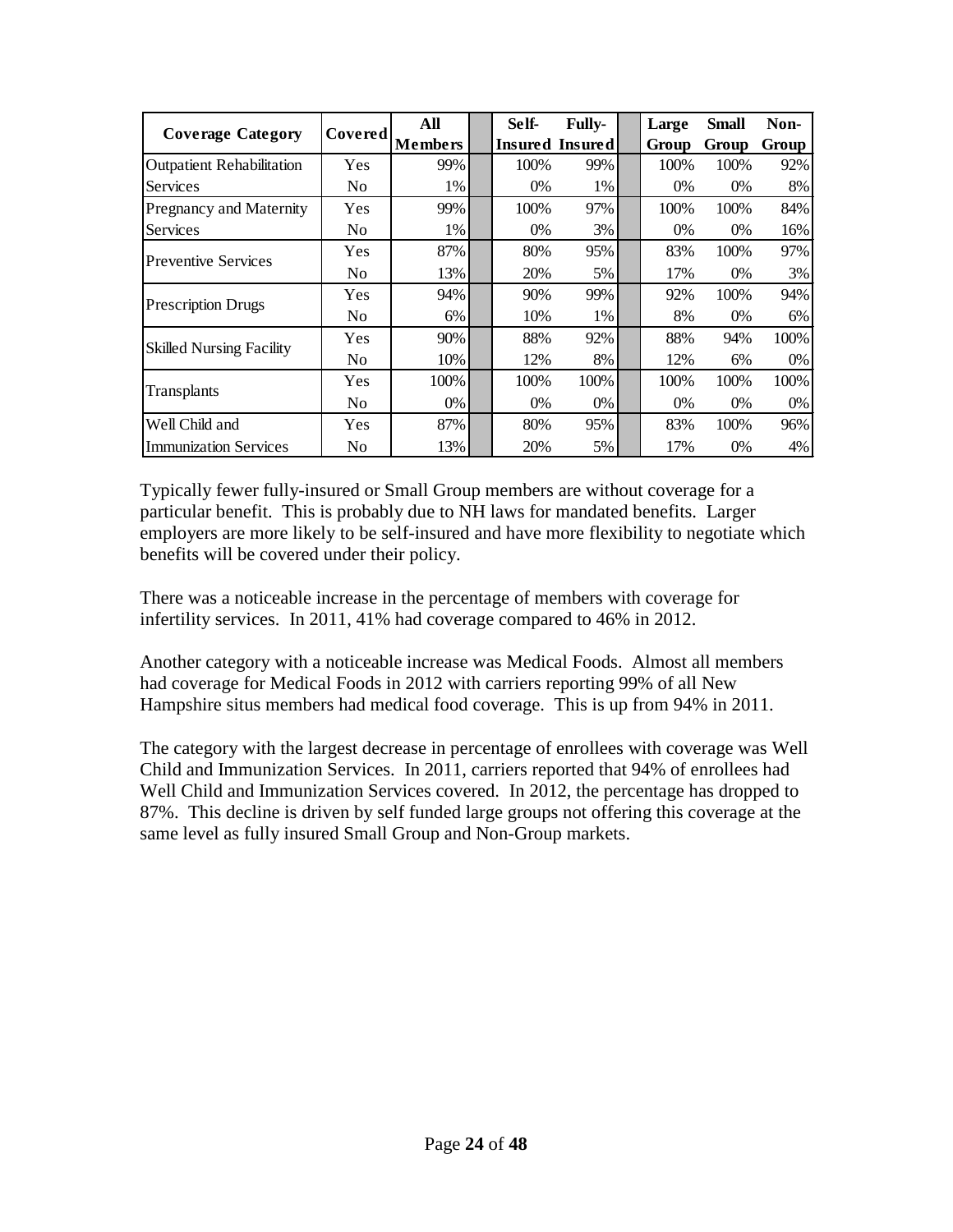# **CARRIER MEMBERSHIP DISTRIBUTION**

Data submitted for the Supplemental Report is based on policyholder and New Hampshire residents. The data include insured members who reside outside of NH if covered under a NH policy as well as insured members employed in a NH branch location but covered under an out-of-state health policy. These data include self-funded accounts.

The following companies have been grouped into one "family" company name for the tables below:

- Anthem includes: Anthem Health Plans of NH and Matthew Thornton
- Assurant includes: Time Life Insurance Company and John Alden Life Insurance Company
- CIGNA includes: CIGNA Health and Life Insurance Company and Connecticut General Life Insurance Company
- Harvard Pilgrim includes: Harvard Pilgrim HealthCare NE, HPHC, Harvard Pilgrim Health Care, and Health Plans, Inc.
- MVP includes: MVP Health Insurance Company of NH and MVP Health Plan of NH
- United Healthcare includes: United Healthcare Insurance Company and United Healthcare Services Inc.

Based on the Supplemental Report submission, the distribution of members by carrier, funding type, and market segment is shown in the charts below:

| Health Insurance Carrier/TPA | Self-Insured<br><b>Members</b> | <b>Fully-Insured</b><br><b>Members</b> | <b>Total</b><br><b>Members</b> | <b>Percent of Total</b> |
|------------------------------|--------------------------------|----------------------------------------|--------------------------------|-------------------------|
| Anthem                       | 130,412                        | 144,773                                | 275,184                        | 39.6%                   |
| <b>Harvard Pilgrim</b>       | 83,626                         | 74,194                                 | 157,820                        | $22.7\%$                |
| <b>CIGNA</b>                 | 133,833                        | 20,434                                 | 154,267                        | 22.2%                   |
| United                       | 54,421                         | 3,663                                  | 58,084                         | $8.4\%$                 |
| Aetna                        | 21,154                         | 1,161                                  | 22,315                         | $3.2\%$                 |
| <b>MVP</b>                   | 358                            | 13,260                                 | 13,618                         | $2.0\%$                 |
| <b>Usable Mutual</b>         | 5,054                          |                                        | 5,054                          | $0.7\%$                 |
| Assurant                     |                                | 4,007                                  | 4,007                          | $0.6\%$                 |
| Chesapeake                   |                                | 2,520                                  | 2,520                          | $0.4\%$                 |
| Celtic                       |                                | 1,696                                  | 1,696                          | $0.2\%$                 |
| <b>Health Partners</b>       | 265                            |                                        | 265                            | $0.0\%$                 |
| <b>State Farm</b>            |                                | 184                                    | 184                            | $0.0\%$                 |
| Golden Rule                  |                                | 130                                    | 130                            | $0.0\%$                 |
| American Republic            |                                | 55                                     | 55                             | $0.0\%$                 |
| Total                        | 429,122                        | 266,077                                | 695,199                        | 100.0%                  |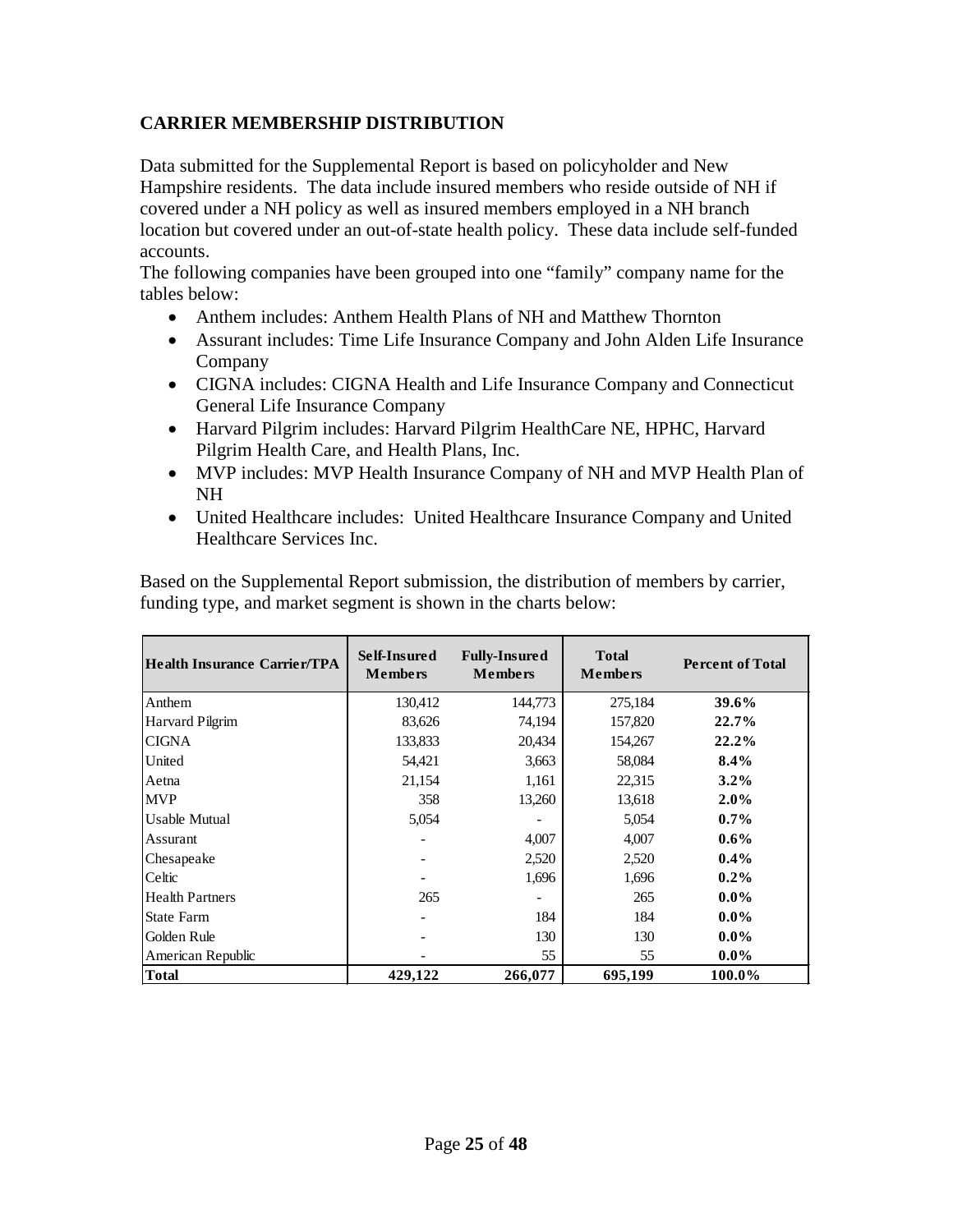

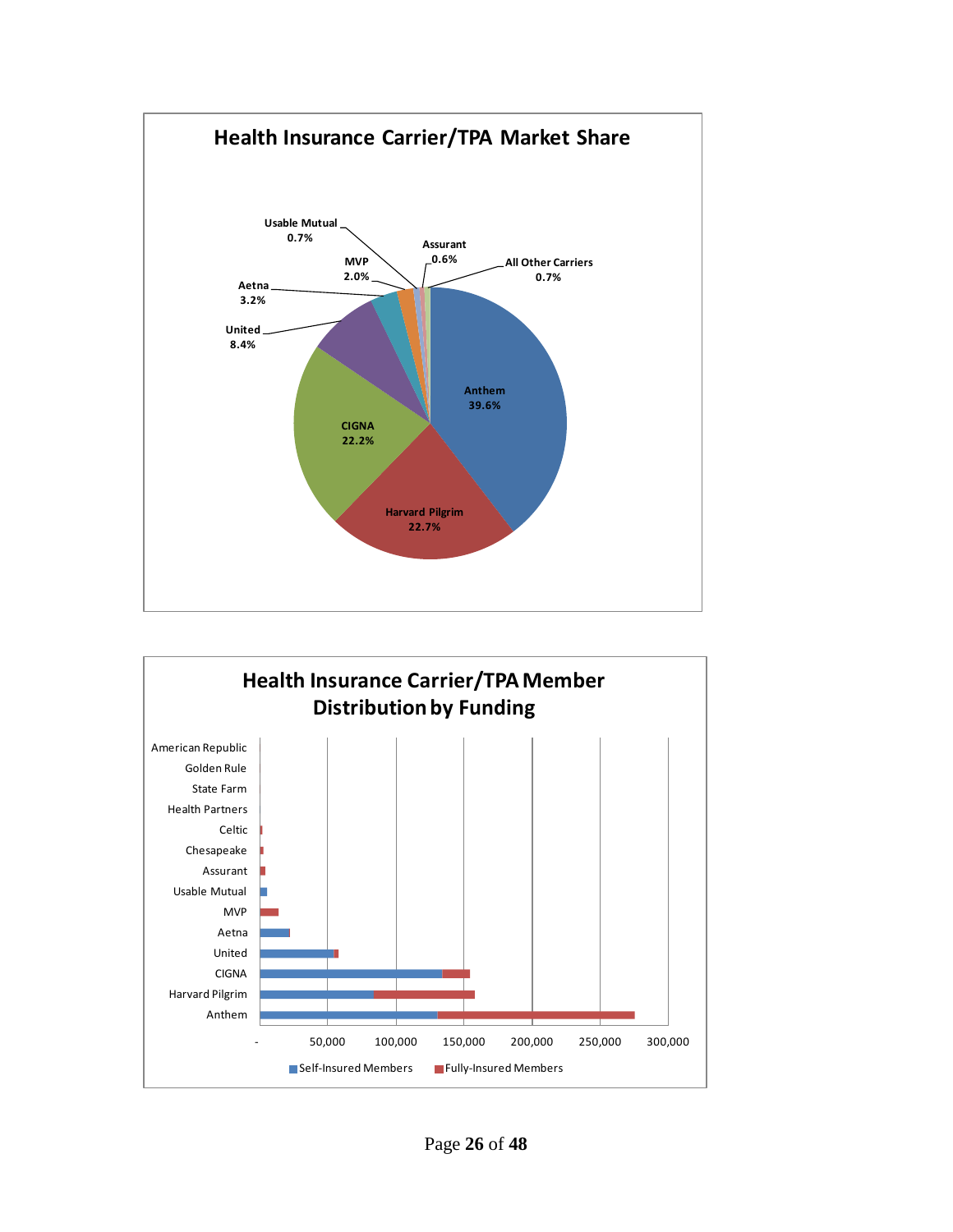

Note: The Healthy Kids population is reported under Harvard Pilgrim's Non-group segment.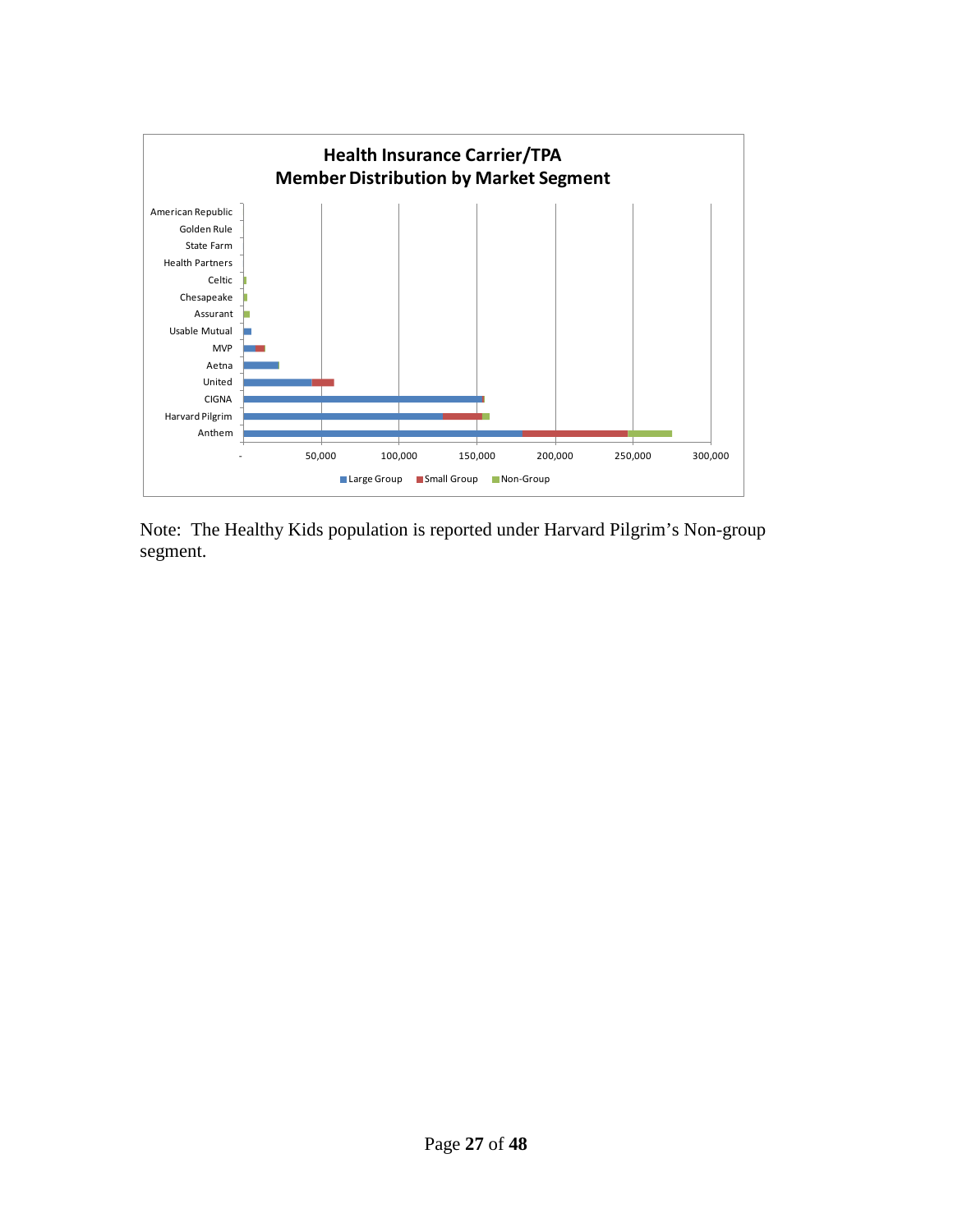# **SUPPLEMENTAL REPORT HISTORY**

The first round of Supplemental Report filings occurred on May 1, 2002, and included data from calendar year 2001. The first data submission applied only to licensed nonprofit health service corporations and licensed health maintenance organizations. All other licensed health carriers filed in 2003. In 2006, the department substantially revised the bulletin that describes how data need to be submitted to the NHID. For this reason, the 2006 report cannot be compared to prior submissions. The 2007 bulletin had minor changes, but included a separate variable for self-insured vs. fully-insured data. This separation allows greater insight into the market dynamics of the differing policy types. The 2009 bulletin clarified that out-of-state employer's branch location in NH shall be considered a New Hampshire employer, and the carrier/TPA shall submit data for all members who are employed at that branch location. Beginning in 2012, to ease the burden on carriers submitting data for the Supplemental Report, the New Hampshire Insurance Department no longer requires carriers to submit benefit option details and premium for non-NH situs membership. Carriers continue to submit membership and claims information for non-NH situs enrollment. Tables from the 2011 Supplemental Report have been restated in Appendix C of this report and will allow for a consistent comparison to the 2012 Supplemental Report.

# **DATA COLLECTED**

The Supplemental Report data collection applies to all health insurance companies and health maintenance organizations licensed in New Hampshire. All third party administrators (TPAs) licensed or registered in New Hampshire must submit data.

Data submitted by TPAs must comply with instructions in order to compare self-insured costs to what is experienced with underwritten insurance. To compare self-insured to fully-insured, a premium equivalent is calculated, based on the total cost to the employer including special programs such as disease management.

Data are submitted to the NHID by stop loss companies as a part of the Supplemental Report data collection process, but are reported separately to avoid double counting. The membership covered under these polices are tracked through the TPA, as is the overall health insurance premium equivalent and the corresponding medical claims.

Carriers meeting the de minimis exemption do not submit data that are tabulated in this report. Carriers that write less than \$250,000 in accident and health insurance premiums in New Hampshire are no longer required to submit a null report. TPAs with fewer than 2,400 covered life months are not required to file a report with the NHID.

Data are collected for New Hampshire policies, including when an organization has "bricks and mortar" in New Hampshire. For example, assume a TPA administers a health benefit plan. This plan covers a New Hampshire employer and there are 250 lives associated with this employer's plan of which 100 of the 250 lives are Massachusetts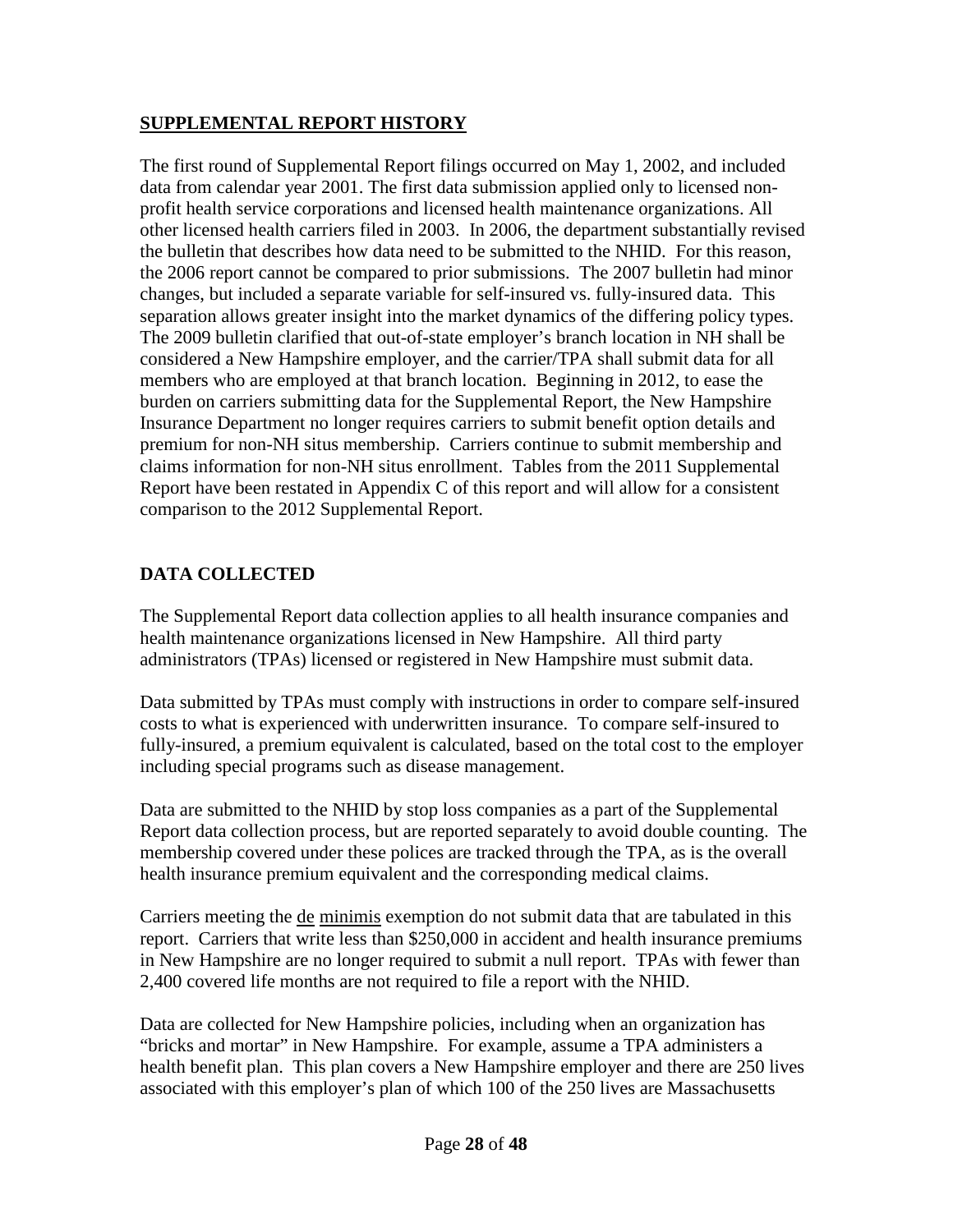residents, and the remaining 150 lives are New Hampshire residents. This TPA is required to report all lives, regardless of the state of residency, covered through this plan as they are all associated with a NH employer's health benefit plan.

In another example, assume a TPA administers a health benefit plan. This plan is for a Massachusetts employer and there are 500 lives associated with this employer's plan and the employer has no facilities in NH. Half of these lives are New Hampshire residents whose principal place of employment is in Massachusetts. This TPA would not be required to report these lives as none of the 500 lives are associated with a NH employer's health benefit plan. The same principles apply to fully-insured policies. Policies issued to NH employers or that cover members who have a work location in New Hampshire should be reported in the New Hampshire Supplemental Report.

For an explanation of the data fields used in the Supplemental Report, please see the Supplemental Report bulletin on the NHID website that describes how the data must be submitted to the NHID:

[http://www.nh.gov/insurance/media/bulletins/2012/documents/sup\\_rept\\_bull-2012.pdf.](http://www.nh.gov/insurance/media/bulletins/2012/documents/sup_rept_bull-2012.pdf)

# **DATA NOTES**

Supplemental Report data are submitted to the NHID by July 15 of each year for premium billed and claims with a date of service during the prior calendar year. The length of time after the incurred period is needed in order to adequately capture data on a "claims paid" basis, which may take several months for the provider to submit the claim, the carrier to process the claim, and the data to be loaded in reporting databases.

Upon receiving data from the carrier, the NHID analyzes the submission and provides a summary report back to the carrier. This quality assurance process takes place to confirm that what is submitted by the carrier is reasonable and without major errors that occasionally develop during a data submission process. Additionally, questions are presented to the carriers when apparent anomalies are discovered upon examination of the submitted data. As a result, some carriers resubmit data to correct errors, however not all anomalies and data errors are eliminated with this process. No further auditing of the data takes place.

Many of the statistics in this report are based on membership. Membership numbers are calculated averages based on member months. If a member was covered for twelve months, that member is reported to the NHID with twelve member months and represents one complete member. If a member was only insured for half the year, six months are reported and the membership value is 0.5. This method of averaging allows the NHID to provide comparable numbers of members, when in practice the actual number of members fluctuates throughout the year. Additionally, many individuals may be insured for only part of the year due to moving in or out of state, changing employers, or becoming uninsured. The averaging mechanism avoids overestimating the number of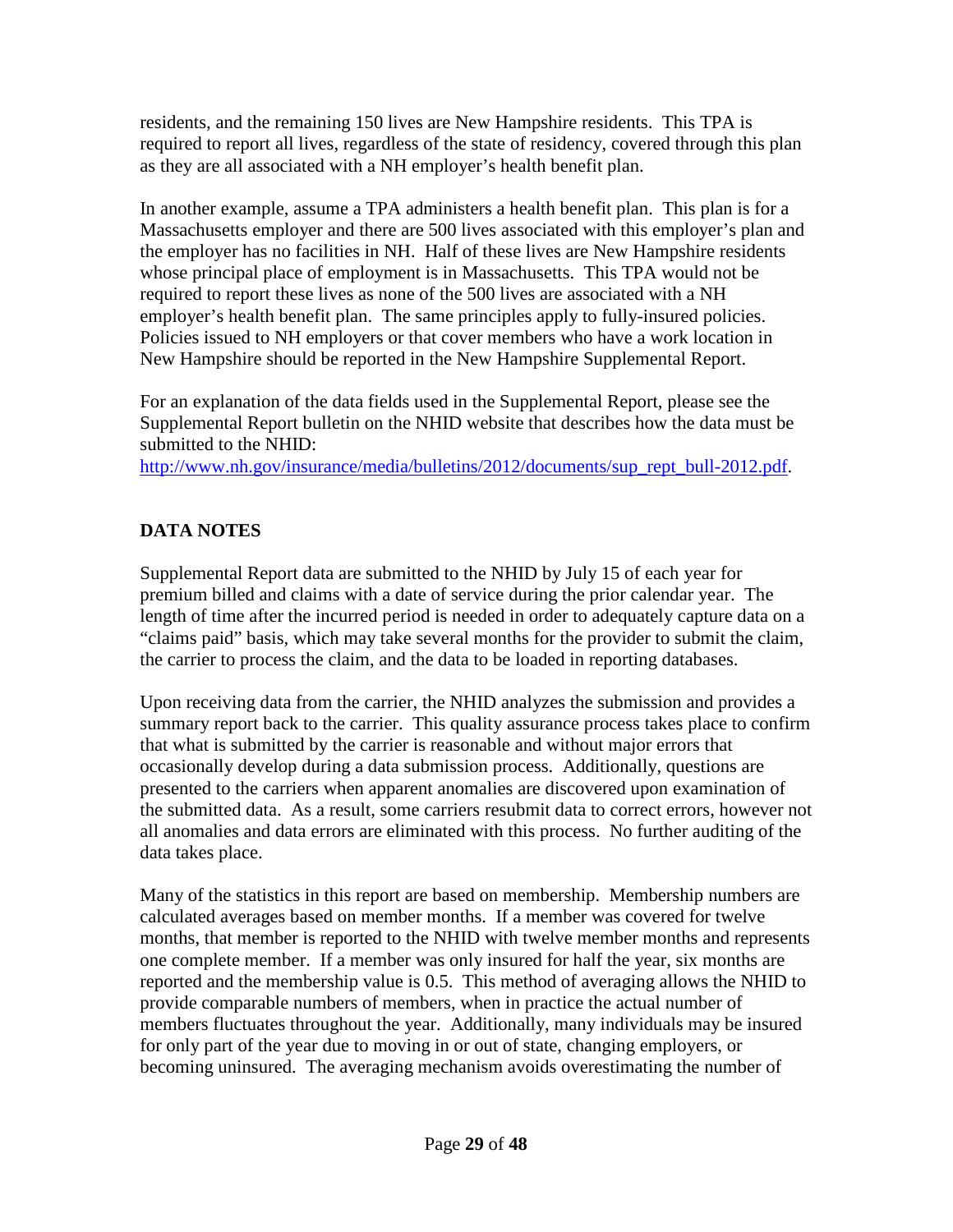persons insured by counting membership on a pro-rated basis. As members can be counted on a partial basis, summary totals may differ due to rounding errors.

"Loss ratio" is the term that is used to assess what percentage of the premium is paid out for medical claims. Loss ratio is calculated using the data submitted in the Supplemental Report by dividing the total medical and pharmacy claims dollars by the total premium dollars. This calculation also takes place for self-funded insurance using a premium equivalent.

Third party administrators (TPAs) calculate an earned premium equivalent based on the contribution rates established for the coverage being reported. These premium equivalents include all funds collected by the TPA from the account in relation to the TPA's administration of the group's health plan. The funds include provisions for claims, administration, stop-loss insurance, TPA's profit margins, commissions, wellness programs, network fees, and disease management programs.

A loss ratio of 0.85 indicates that 85 cents of every premium dollar is used to cover the cost of medical claims. The difference between 0.85 and 1.0 in this example (equal to 15 cents of every premium dollar) is the amount that covers carrier administrative costs and profit, but does not include all factors that affect carrier profitability.

Analysis of the carrier 2011 submissions revealed one large carrier with a low loss ratio in their Large Group underwritten line of business that remained unexplained after repeated inquiries. This introduces some uncertainty in the loss ratios provided in this report. The overall Large Group underwritten loss ratio including this suspect data is 80% while if the suspect data is excluded, that loss ratio is elevated to 85%. This suspect data remains part of the 2011 comparisons in this report, however, caution should be used when comparing to the 2011 loss ratios in the Large Group underwritten segment.

Average premiums are provided in this report. These averages are calculated by the NHID on a per member per month basis. This allows comparability, but the average premiums will not reflect the actual premium paid by any particular enrollee. This is due to several factors related to the way premiums are calculated, including the application of rating factors, the employee/employer contributions, and premium tiering for coverage types including family, couple, and individual.

The actuarial value is a factor representative of the relative value of the benefits being reported against a standardized set of benefits. RSA 420-G:4 I (c) requires carriers to calculate a health coverage plan rate for each of its coverage options. The New Hampshire Small Employer Reinsurance Pool developed four benefit plans that ceding carriers used to adjudicate claims (indemnity, PPO, POS, and HMO). Carriers calculate the health coverage plan rate for these four plans (called standardized plans). Then, for each reported coverage type, the carrier calculates the health coverage plan rate. The actuarial value is the ratio of the health coverage plan rate for each reported coverage type to the health coverage plan rate for the corresponding standardized plan. As part of the quality assurance process, some actuarial values were identified as anomalies (outside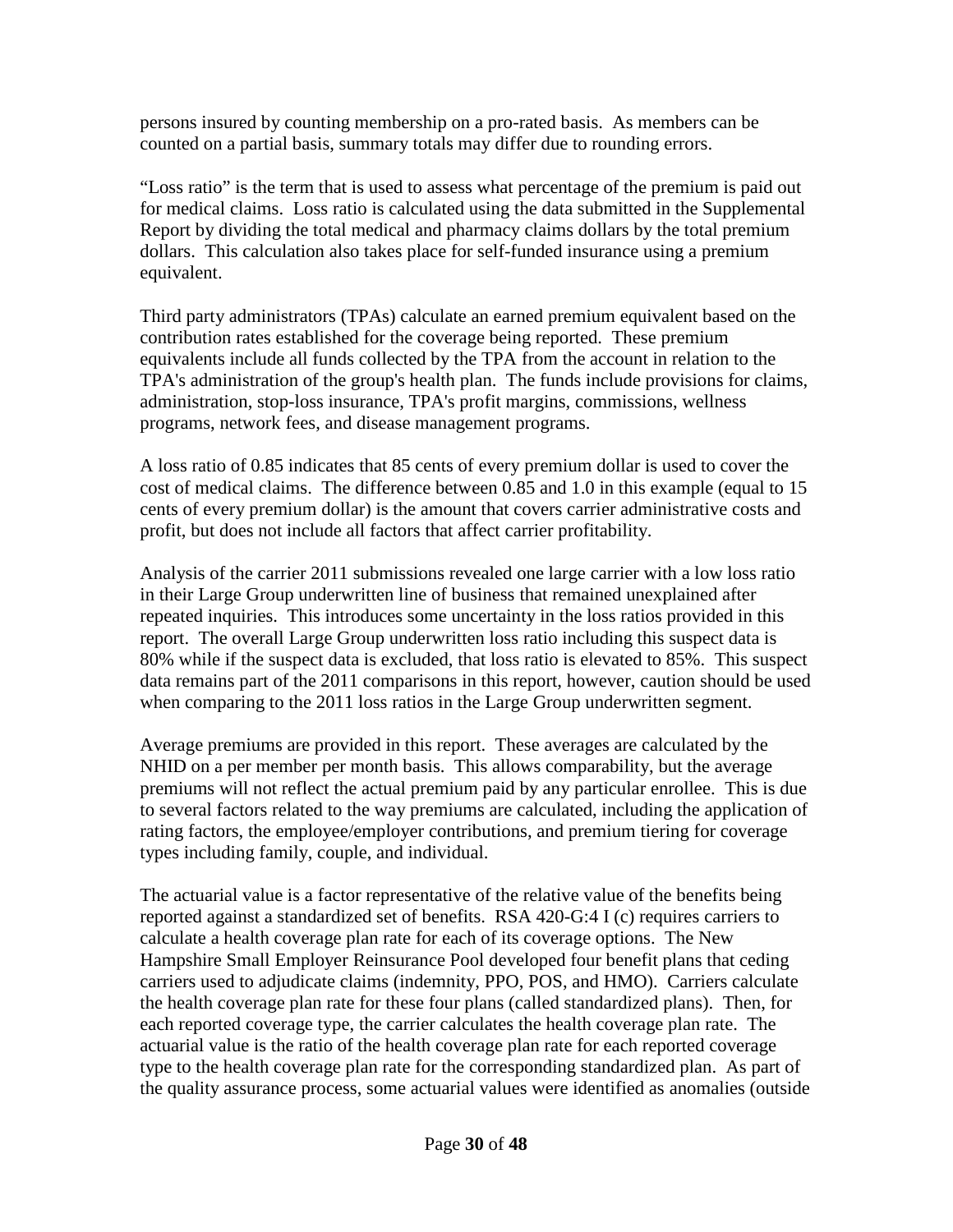the range of expected values). Questions were posed to carriers providing those anomalous values, resulting in some corrections, however some seemingly anomalous actuarial values remain in the data used for this report.

Benefit richness is a ratio of the unadjusted premium to the adjusted premium (premium divided by the actuarial values submitted by the carriers). When aggregating data, the benefit richness is the ratio of the sum of the unadjusted premiums divided by the sum of the adjusted premiums.

Starting July 1, 2012, children using Healthy Kids Silver through Harvard Pilgrim Health Care were moved to Medicaid. The Supplemental Report does not include data for members enrolled in plans administered by Medicaid. Caution must be used when comparing the results from the 2011 Supplemental Report to the 2012 Supplemental Report since the 2012 Supplemental Report includes half a year's worth of Healthy Kids enrollment while the 2011 Supplemental Report includes a full year's worth of Healthy Kids enrollment.

Carriers not submitting accurate and compliant data to the NHID are subject to enforcement actions.

Due to the unique nature of these products and to avoid double counting stop-loss, data related to policies for stop-loss, student coverage, blanket insurance, and the high risk pool was included only in the table titled 'LIMITED COVERAGE AND LIMITED ELIGIBILITY POLICIES', and was excluded from the remainder of the report. The stop loss data in the 2012 Supplemental Report is based only on a portion of the stop loss market in New Hampshire. A couple of the largest carriers did not submit stop loss claims and premium data despite reporting a significant amount of self-insured membership with stop loss coverage.

Like any data collection tool, the Supplemental Reporting tool has limitations. These limitations are not unlike any that are to be expected with survey data. Therefore, while the NHID believes this report accurately represents the health insurance marketplace in New Hampshire, we believe that the data include a degree of error that cannot be eliminated with this type of reporting process.

Comments or questions should be directed to tyler.brannen@ins.nh.gov.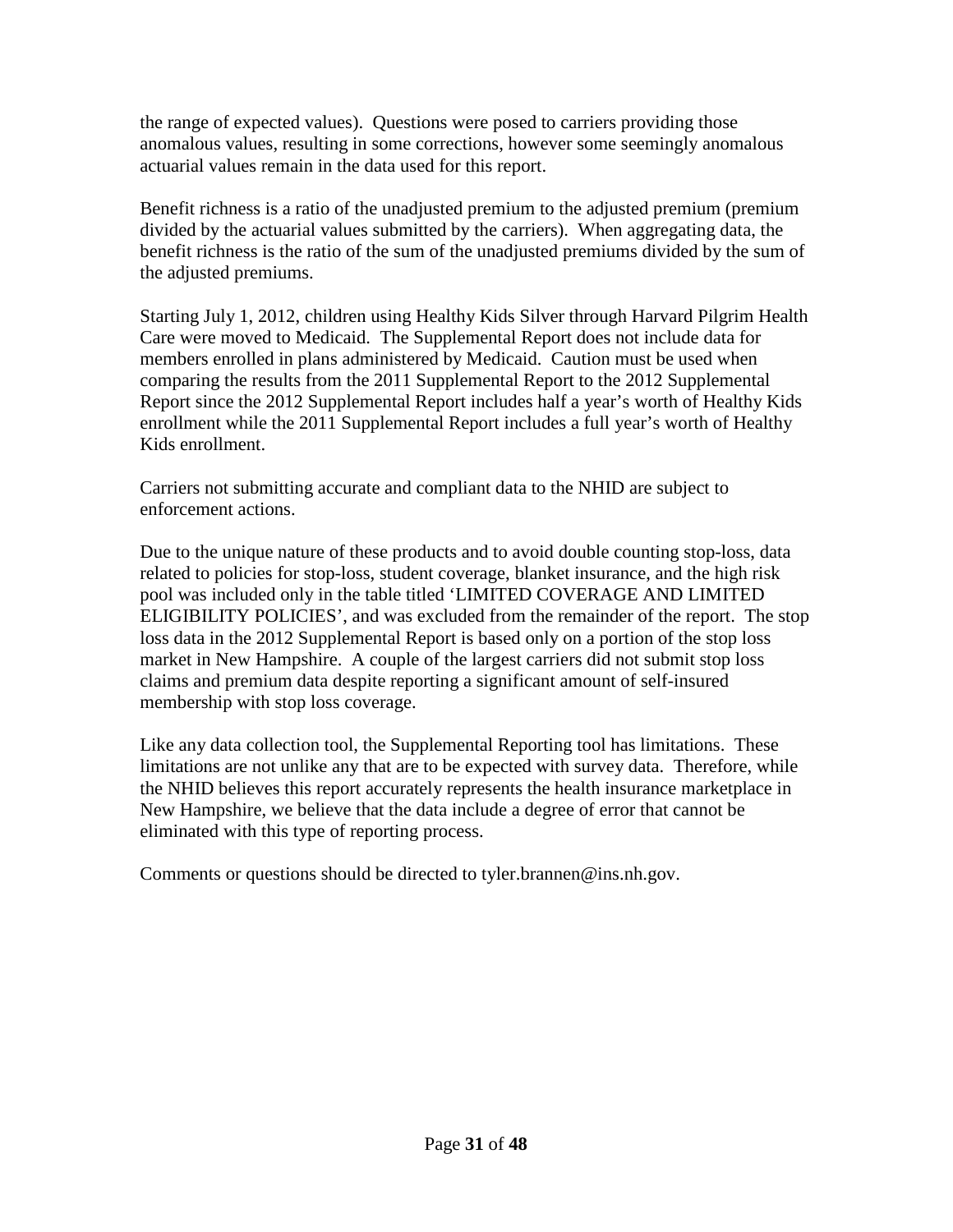| Deductible | <b>All Members</b> | Self-Insured | Fully-<br><b>Insured</b> |       | Large Group Small Group Non-Group |       |
|------------|--------------------|--------------|--------------------------|-------|-----------------------------------|-------|
| \$0        | 29%                | 69%          | 15%                      | 39%   | 0%                                | 12%   |
| \$100      | 1%                 | $1\%$        | 0%                       | 1%    | 0%                                | $0\%$ |
| \$125      | $0\%$              | $0\%$        | $0\%$                    | 0%    | 0%                                | $0\%$ |
| \$150      | $0\%$              | $0\%$        | 0%                       | 0%    | 0%                                | $0\%$ |
| \$200      | 1%                 | $2\%$        | 0%                       | $2\%$ | 0%                                | $0\%$ |
| \$250      | 5%                 | $5\%$        | 0%                       | 6%    | 0%                                | $0\%$ |
| \$300      | $0\%$              | $0\%$        | $0\%$                    | 1%    | 0%                                | $0\%$ |
| \$400      | $0\%$              | $0\%$        | $0\%$                    | 0%    | $0\%$                             | $0\%$ |
| \$500      | 6%                 | $6\%$        | $2\%$                    | $8\%$ | $1\%$                             | $1\%$ |
| \$600      | $0\%$              | $0\%$        | $0\%$                    | 0%    | $0\%$                             | $0\%$ |
| \$750      | $2\%$              | $2\%$        | 1%                       | 3%    | 0%                                | $0\%$ |
| \$900      | $0\%$              | $0\%$        | 1%                       | 0%    | 0%                                | $0\%$ |
| \$1,000    | $8\%$              | $2\%$        | 12%                      | 6%    | 14%                               | 14%   |
| \$1,100    | $0\%$              | $0\%$        | 0%                       | 0%    | $0\%$                             | $0\%$ |
| \$1,200    | 2%                 | $2\%$        | 0%                       | $2\%$ | 0%                                | $0\%$ |
| \$1,250    | $1\%$              | $0\%$        | 1%                       | 0%    | 0%                                | $5\%$ |
| \$1,300    | $0\%$              | $0\%$        | $0\%$                    | 0%    | $0\%$                             | $0\%$ |
| \$1,350    | $0\%$              | $0\%$        | $0\%$                    | 0%    | $0\%$                             | $0\%$ |
| \$1,500    | 4%                 | 2%           | 4%                       | 4%    | 3%                                | 3%    |
| \$1,600    | $0\%$              | $0\%$        | 0%                       | 0%    | 0%                                | $0\%$ |
| \$1,700    | $0\%$              | $0\%$        | $0\%$                    | 0%    | 0%                                | $0\%$ |
| \$1,750    | $0\%$              | $0\%$        | $0\%$                    | 0%    | $0\%$                             | $0\%$ |
| \$2,000    | 10%                | $1\%$        | 17%                      | 6%    | 27%                               | 6%    |
| \$2,100    | 0%                 | $0\%$        | 0%                       | 0%    | 0%                                | $0\%$ |
| \$2,150    | $0\%$              | $0\%$        | 0%                       | 0%    | 0%                                | $0\%$ |
| \$2,250    | $0\%$              | $0\%$        | $0\%$                    | 0%    | $0\%$                             | $0\%$ |
| \$2,400    | $0\%$              | $0\%$        | $0\%$                    | $0\%$ | $0\%$                             | $0\%$ |
| \$2,500    | 5%                 | 2%           | 6%                       | 3%    | $4\%$                             | 17%   |
| \$2,550    | $0\%$              | $0\%$        | 0%                       | 0%    | 0%                                | $0\%$ |
| \$2,600    | $0\%$              | $0\%$        | 0%                       | $0\%$ | $0\%$                             | $0\%$ |
| \$2,700    | $0\%$              | $0\%$        | $0\%$                    | 0%    | 0%                                | 0%    |
| \$2,800    | $0\%$              | $0\%$        | $0\%$                    | $0\%$ | $0\%$                             | $0\%$ |
| \$2,850    | $0\%$              | $0\%$        | $0\%$                    | $0\%$ | $0\%$                             | $0\%$ |
| \$3,000    | 15%                | $3\%$        | 24%                      | 11%   | 37%                               | $1\%$ |
| \$3,050    | $0\%$              | $0\%$        | $0\%$                    | $0\%$ | $0\%$                             | $0\%$ |
| \$3,500    | $1\%$              | $1\%$        | $0\%$                    | $2\%$ | $0\%$                             | $1\%$ |
| \$3,750    | $0\%$              | $0\%$        | $0\%$                    | $0\%$ | $0\%$                             | $0\%$ |
| \$4,000    | 3%                 | $0\%$        | $5\%$                    | 2%    | $6\%$                             | $2\%$ |
| \$4,500    | $0\%$              | $0\%$        | $0\%$                    | $0\%$ | 0%                                | $0\%$ |
| \$4,950    | $0\%$              | $0\%$        | $0\%$                    | $0\%$ | $0\%$                             | $0\%$ |

**Appendix A – Detailed Distribution of Members by Deductible**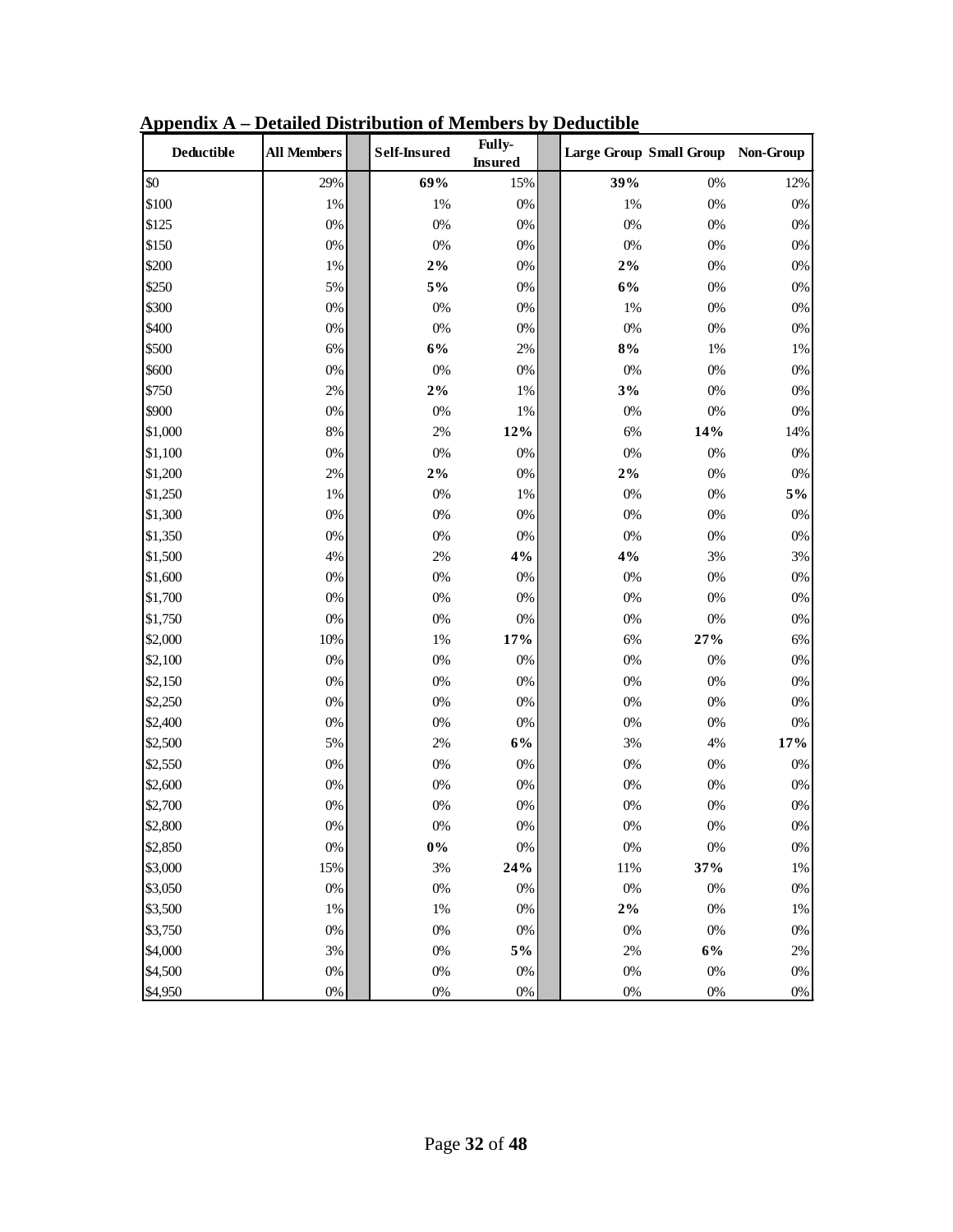| <b>Deductible</b> | <b>All Members</b> | <b>Self-Insured</b> | <b>Fully-</b><br><b>Insured</b> |       | Large Group Small Group Non-Group |       |
|-------------------|--------------------|---------------------|---------------------------------|-------|-----------------------------------|-------|
| \$5,000           | 5%                 | 1%                  | 9%                              | 3%    | 7%                                | 23%   |
| \$5,100           | $0\%$              | 0%                  | 0%                              | $0\%$ | $0\%$                             | $0\%$ |
| \$5,150           | $0\%$              | 0%                  | $0\%$                           | $0\%$ | $0\%$                             | $0\%$ |
| \$5,950           | $0\%$              | 0%                  | 1%                              | $0\%$ | 0%                                | 6%    |
| \$6,000           | $0\%$              | $0\%$               | 1%                              | 1%    | $0\%$                             | $0\%$ |
| \$6,500           | $0\%$              | $0\%$               | 0%                              | $0\%$ | $0\%$                             | $0\%$ |
| \$7,500           | $0\%$              | $0\%$               | 0%                              | $0\%$ | 0%                                | $1\%$ |
| \$9,500           | $0\%$              | $0\%$               | 0%                              | $0\%$ | 0%                                | $0\%$ |
| \$10,000          | $0\%$              | $0\%$               | 1%                              | $0\%$ | $0\%$                             | 6%    |
| \$12,000          | $0\%$              | $0\%$               | 0%                              | $0\%$ | 0%                                | $1\%$ |
| \$25,000          | $0\%$              | 0%                  | 0%                              | $0\%$ | 0%                                | $0\%$ |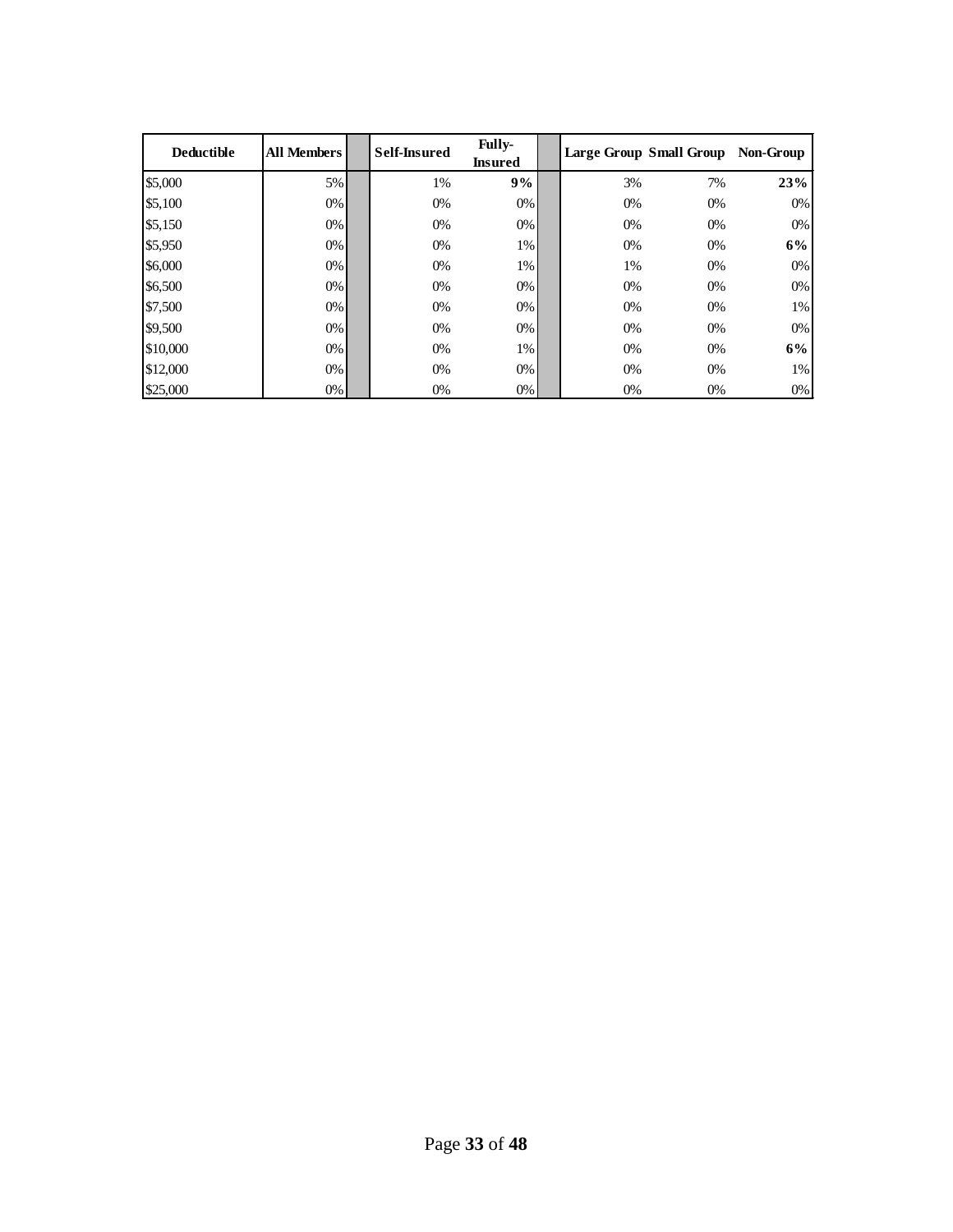# **Appendix B- Benefit Category Descriptions**

| <b>Ambulance Service</b>                    | Includes: ambulance transportation.                                                                                    |
|---------------------------------------------|------------------------------------------------------------------------------------------------------------------------|
| Audiology Screening for                     | Includes: covered for one screening and one confirming                                                                 |
| Newborns                                    | screening.                                                                                                             |
| <b>Blood and Blood Products</b>             | Includes: fees associated with the collection or donation of                                                           |
|                                             | blood or blood products, all cost recovery expenses for                                                                |
|                                             | blood, blood derivatives, components, biologics, and                                                                   |
|                                             | serums to include autologous services and albumin.                                                                     |
| <b>Case Management Program</b>              | Includes: available for medically complex and costly<br>services.                                                      |
| <b>Chiropractic Services</b>                | Includes chiropractic services.                                                                                        |
| <b>Durable Medical Equipment</b>            | Includes: nebulizers, peak flow meters, and diabetes                                                                   |
| (DME)                                       | glucose monitoring equipment.                                                                                          |
| <b>Emergency Room</b>                       | Includes: emergency room treatment.                                                                                    |
| <b>Family Planning Services</b>             | Full range of services including:                                                                                      |
|                                             | Counseling services and patient education; examination                                                                 |
|                                             | and treatment by medical professionals; laboratory                                                                     |
|                                             | examinations and tests; medically approved methods,                                                                    |
|                                             | procedures, pharmaceutical supplies and devices to                                                                     |
|                                             | prevent conception; and infertility services, including                                                                |
|                                             | sterilization reversals.                                                                                               |
|                                             |                                                                                                                        |
|                                             |                                                                                                                        |
|                                             |                                                                                                                        |
| <b>Habilitative Services</b>                | Includes: coverage for children 0-19 years of age for                                                                  |
|                                             | treatment of congenital and genetic birth defects.                                                                     |
| <b>Hearing Aids</b>                         | Includes: coverage for persons 0-18 years of age,                                                                      |
|                                             | including hearing aid for each hearing-impaired ear, every                                                             |
|                                             | 36 months.                                                                                                             |
| Home Health Care                            | Includes: coverage as an alternative to otherwise covered                                                              |
|                                             | services in a hospital or other related institution.                                                                   |
| Hospice                                     | Includes: coverage same as Medicare, including nursing                                                                 |
|                                             | care, medical social services, physicians' services,                                                                   |
|                                             | counseling services, short-term inpatient care, medical                                                                |
|                                             | appliances and supplies, home health aide services,                                                                    |
|                                             | physical therapy, occupational therapy, speech-language                                                                |
|                                             | pathology, and other items and services.                                                                               |
| Hospitalization                             | Includes: unlimited (includes detoxification)                                                                          |
| <b>Infertility Services</b>                 | Includes: coverage for services obtained after diagnosis of                                                            |
|                                             | infertility (excludes in vitro fertilization)                                                                          |
| <b>Medical Food</b>                         | Includes: for persons with metabolic disorders when                                                                    |
|                                             | ordered by a health care practitioner qualified to provide                                                             |
|                                             | diagnosis or treatment in the field of metabolic disorders                                                             |
| Mental Health and<br><b>Substance Abuse</b> | Includes: when delivered through a managed care system<br>for 60 inpatient days with partial hospitalization traded on |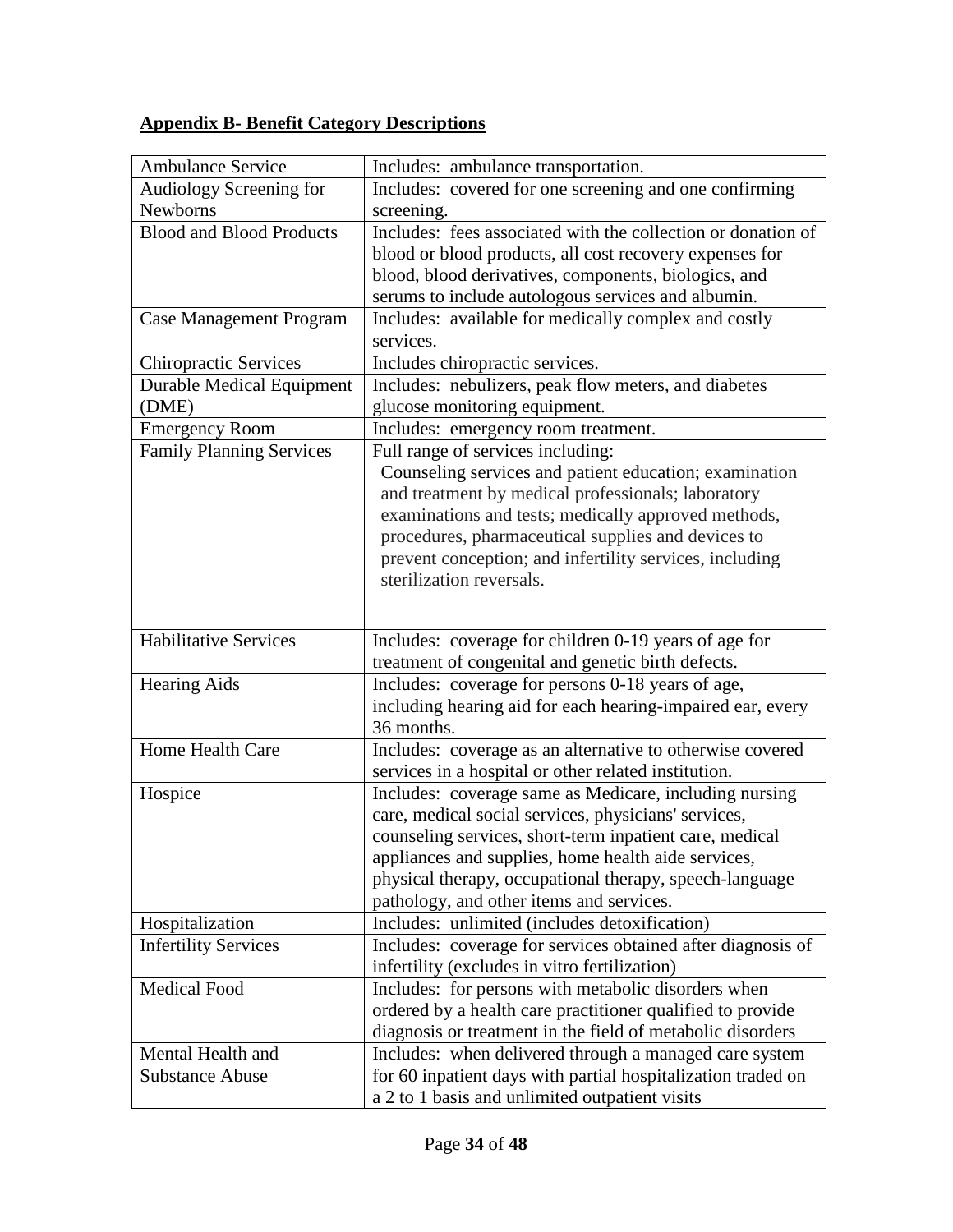| Nutritional Services                                           | Includes: six visits per year for cardiovascular disease,<br>diabetes, malnutrition, cancer, cerebral vascular disease, or<br>kidney disease.                                                                                                                                                                                                                                                                                                                                                                           |
|----------------------------------------------------------------|-------------------------------------------------------------------------------------------------------------------------------------------------------------------------------------------------------------------------------------------------------------------------------------------------------------------------------------------------------------------------------------------------------------------------------------------------------------------------------------------------------------------------|
| <b>Outpatient Hospital Services</b><br>& Surgery               | Includes: outpatient hospital services and surgery.                                                                                                                                                                                                                                                                                                                                                                                                                                                                     |
| Outpatient Laboratory &<br>Diagnostic Services                 | Includes: outpatient laboratory and diagnostic services.                                                                                                                                                                                                                                                                                                                                                                                                                                                                |
| <b>Outpatient Short-Term</b><br><b>Rehabilitative Services</b> | Includes: physical therapy, speech therapy, and<br>occupational therapy.                                                                                                                                                                                                                                                                                                                                                                                                                                                |
| Pregnancy and Maternity                                        | Includes: pregnancy and maternity.                                                                                                                                                                                                                                                                                                                                                                                                                                                                                      |
| Prescription Drugs (Rx)                                        | Includes: prescriptions available on an open formulary<br>with coverage at least the generic drug equivalent amount<br>when the brand name drug is prescribed.                                                                                                                                                                                                                                                                                                                                                          |
| <b>Preventive Services</b>                                     | Includes: services recommended by the U.S. Preventive<br>Services Task Force and other services required to be a<br>Federally Qualified HMO, including: a broad range of<br>voluntary family planning services; services for infertility;<br>well-child care from birth; periodic health evaluations for<br>adults; eye and ear examinations for children through age<br>17, to determine the need for vision and hearing correction;<br>pediatric and adult immunizations in accord with accepted<br>medical practice. |
| <b>Skilled Nursing Facility</b>                                | Includes: 100 days as an alternative to otherwise covered<br>care in a hospital or other related institution.                                                                                                                                                                                                                                                                                                                                                                                                           |
| Transplants                                                    | Includes: for bone marrow, cornea, kidney, liver, lung,<br>heart, pancreas, and pancreas/kidney transplants.                                                                                                                                                                                                                                                                                                                                                                                                            |
| Well Child & Immunization<br><b>Benefits</b>                   | Includes: for children $0 - 13$ years of age.                                                                                                                                                                                                                                                                                                                                                                                                                                                                           |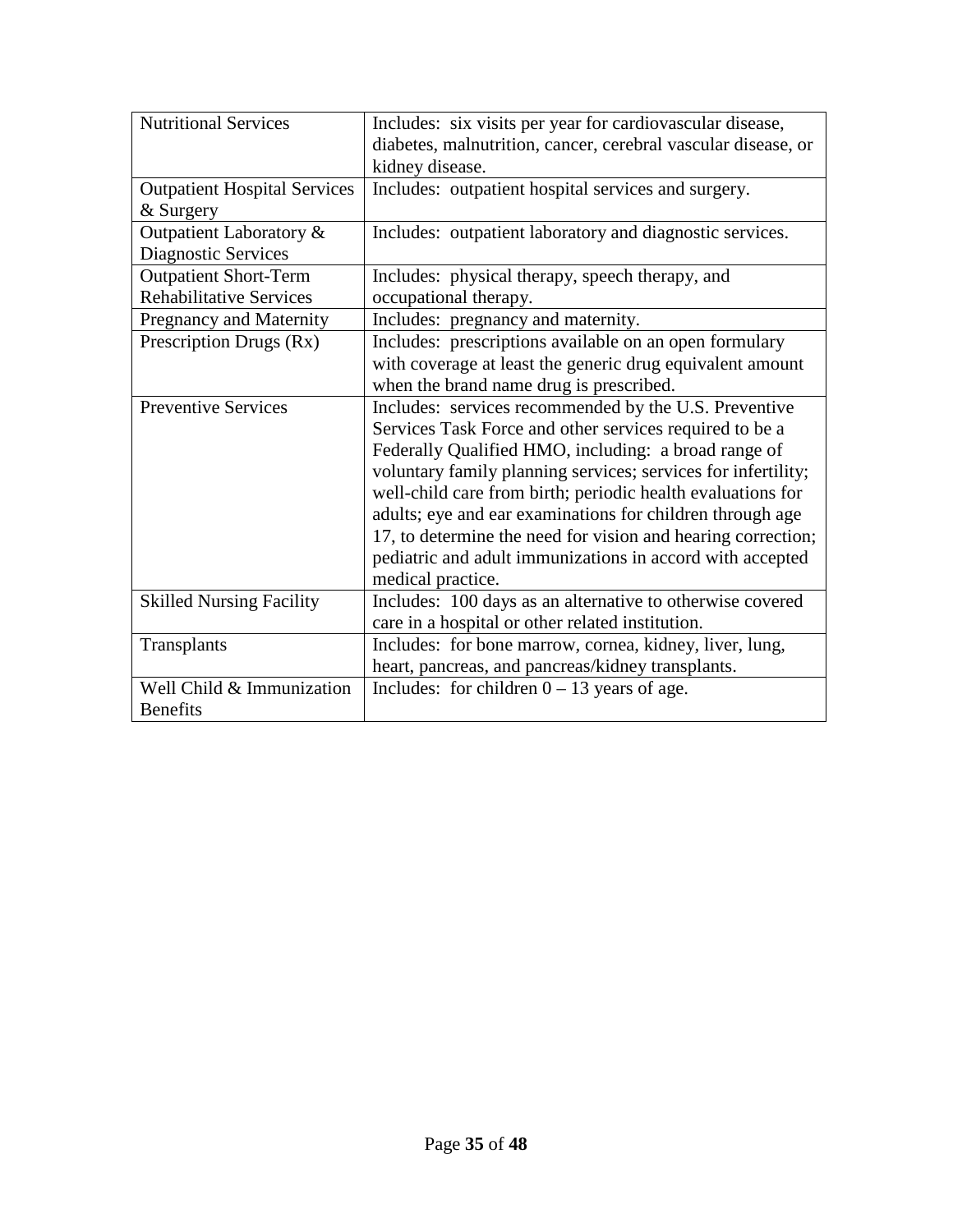# **Appendix C – 2011 Supplemental Report Restated Tables**

Appendix C shows tables from the 2011 Supplemental Report that have been restated and will allow for a consistent comparison to the tables in the 2012 Supplemental Report.

|                             |                | <b>Premium</b> | <b>Claims</b> | Loss  |
|-----------------------------|----------------|----------------|---------------|-------|
| <b>Limited Coverage</b>     | <b>Members</b> | <b>PMPM</b>    | <b>PMPM</b>   | Ratio |
| <b>Stand Alone Stoploss</b> | 61,196         | \$17           | \$13          | 77%   |
|                             |                |                |               |       |
| Student                     | 2,327          | \$100          | \$87          | 87%   |
|                             |                |                |               |       |
| High Risk Pool (NHHP)       | 1,573          | \$698          | \$508         | 73%   |
| High Risk Pool (NHHP-FED)   | 153            | \$625          | \$5,742       | 919%  |
| <b>High Risk Pool Total</b> | 1.725          | \$692          | \$971         | 140%  |

## SUMMARY STATISTICS

### NH SITUS ONLY STATISTICS

- Total premiums and premium equivalents  $= $2,459,351,481$
- Total claims =  $$2,172,983,593$
- Average loss ratio  $= 88.4\%$
- Average number of members insured  $= 514,409$
- Average member premium per month:
	- o Large Group \$410
	- o Small Group \$421
	- o Non-group \$255
- Members

|                    | <b>NH Situs</b> | non-NH Situs | <b>Total</b> |
|--------------------|-----------------|--------------|--------------|
| Large Group        | 374,836         | 108,929      | 483,765      |
| <b>Small Group</b> | 93,196          | 8,865        | 102,061      |
| Individual         | 46,377          | 180          | 46,557       |
| <b>Total</b>       | 514,409         | 117,975      | 632,384      |

|                          | <b>NH Situs</b> | non-NH Situs | Total   |
|--------------------------|-----------------|--------------|---------|
| Groups of 1 Employee     | 3.612           | 897          | 4,508   |
| Groups of 2-50 Employees | 89.584          | 7.9691       | 97,5531 |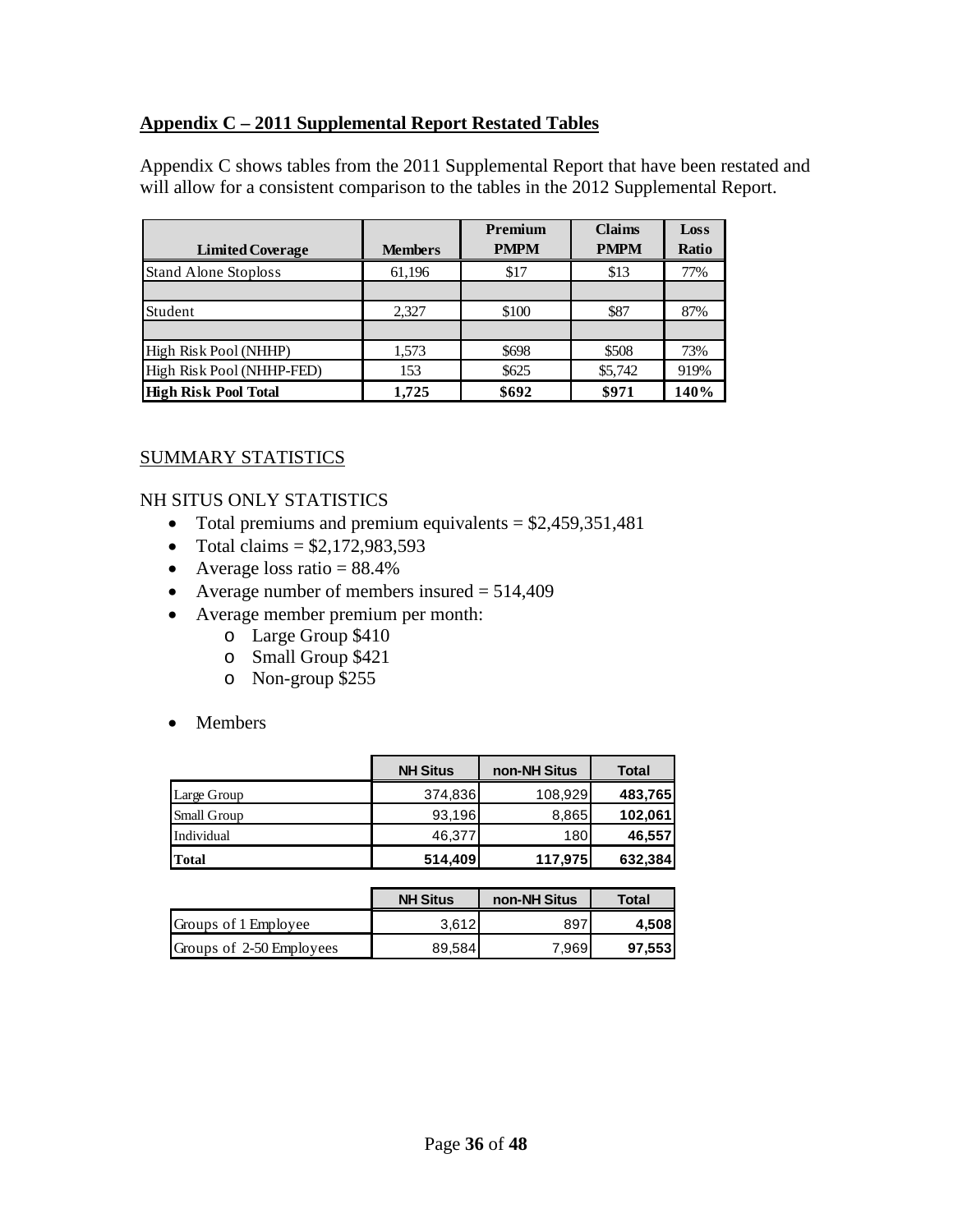• Percentage of All Members

|                    | <b>NH Situs</b> | non-NH Situs | <b>Total</b> |
|--------------------|-----------------|--------------|--------------|
| Large Group        | 59%             | 17%          | 76%          |
| <b>Small Group</b> | 15%             | 1%           | 16%          |
| Individual         | 7%              | 0%           | 7%           |
| <b>Total</b>       | 81%             | 19%          | 100%         |

• Percentage Members that are Fully Insured

|                    | <b>NH Situs</b> | non-NH Situs | <b>Total</b> |
|--------------------|-----------------|--------------|--------------|
| Large Group        | 28%             | 33%          | 29%          |
| <b>Small Group</b> | 99%             | 100%         | 99%          |
| Individual         | 100%            | 100%         | 100%         |
| <b>Total</b>       | 47%             | 38%          | 45%          |

#### HIGH DEDUCTIBLE HEALTH PLANS

• Percent of members in an IRS defined High Deductible Health Plan (HDHP) for NH situs members is 18%, compared to 18% for non-NH situs members.

#### **DEDUCTIBLES**

Most common deductible amounts, based on percent of covered members (NH-situs only):

- $\$0$  32%
- $$500 7\%$
- $$1,000 10\%$
- $$2,000 9\%$
- $$2,500 5\%$
- $$3,000 11\%$

### CO-INSURANCE

Most common co-insurance amounts, based on percent of covered members (NH-situs only):

- $\bullet$  0% co-insurance 68%
- $\bullet$  10% co-insurance 7%
- $\bullet$  20% co-insurance 19%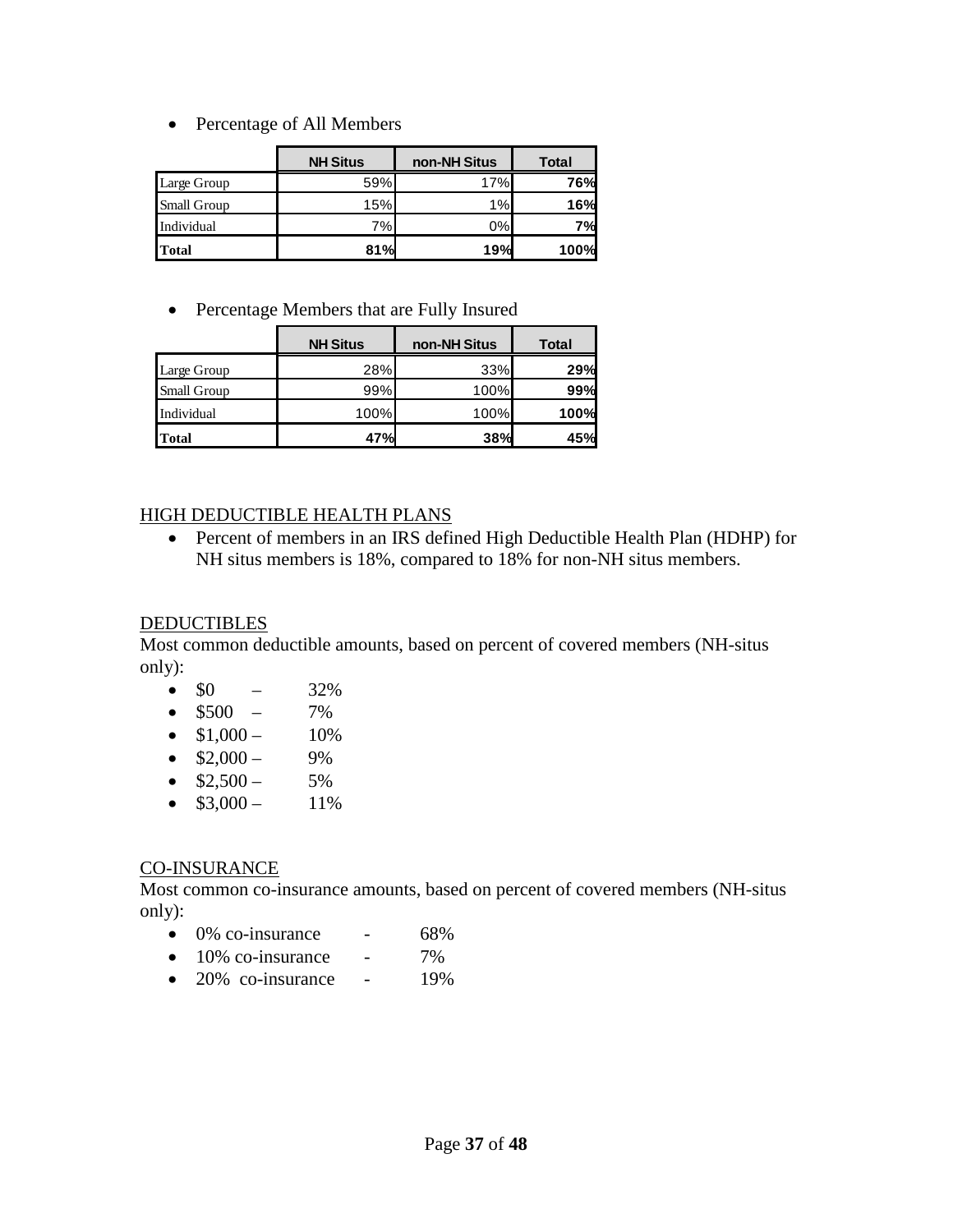### CO-PAYS

Most common co-pay amounts, based on percent of covered members (NH-situs only):

- $$0 20\%$
- $$5$   $7\%$
- $$10 13\%$
- $$20 18\%$
- $$25 18\%$
- \$40 6%

## **DETAILED ANALYSES**

#### **AVERAGE PREMIUMS**

|               |                  | Self-Insured*  |                        |  | <b>Fully-Insured</b>   |                    |  |
|---------------|------------------|----------------|------------------------|--|------------------------|--------------------|--|
| <b>Market</b> |                  |                |                        |  |                        |                    |  |
| Category      | <b>Plan Type</b> | <b>Members</b> | <b>Avg Premium</b>     |  | <b>Members</b>         | <b>Avg Premium</b> |  |
|               | <b>HMO</b>       | 94,720         | \$432                  |  | 59,764                 | \$436              |  |
|               | POS              | 63,840         | \$456                  |  | 2,809                  | \$510              |  |
| Large Group   | <b>PPO</b>       | 105,401        | \$345                  |  | 33,824                 | \$402              |  |
|               | EPO              | 2,027          | \$421                  |  | 6,157                  | \$332              |  |
|               | Indemnity**      | 5,392          | \$604                  |  | 902                    | \$188              |  |
|               | <b>HMO</b>       | 523            | \$478                  |  | 63,948                 | \$422              |  |
|               | <b>POS</b>       | 20             | \$489                  |  | 700                    | \$582              |  |
| Small Group   | <b>PPO</b>       | 472            | \$463                  |  | 14,819                 | \$435              |  |
|               | EPO              |                | No Membership Reported |  |                        | \$389              |  |
|               | Indemnity**      |                | No Membership Reported |  |                        | \$332              |  |
|               | <b>HMO</b>       |                |                        |  | 9,481                  | \$187              |  |
|               | <b>POS</b>       |                |                        |  | No Membership Reported |                    |  |
| Non-Group     | <b>PPO</b>       |                | No Membership Reported |  | 34,891                 | \$276              |  |
|               | <b>EPO</b>       |                |                        |  |                        | \$460              |  |
|               | Indemnity**      |                |                        |  | 1,982                  | \$217              |  |
|               | <b>Total</b>     | 272,394        | \$408                  |  | 242,015                | \$388              |  |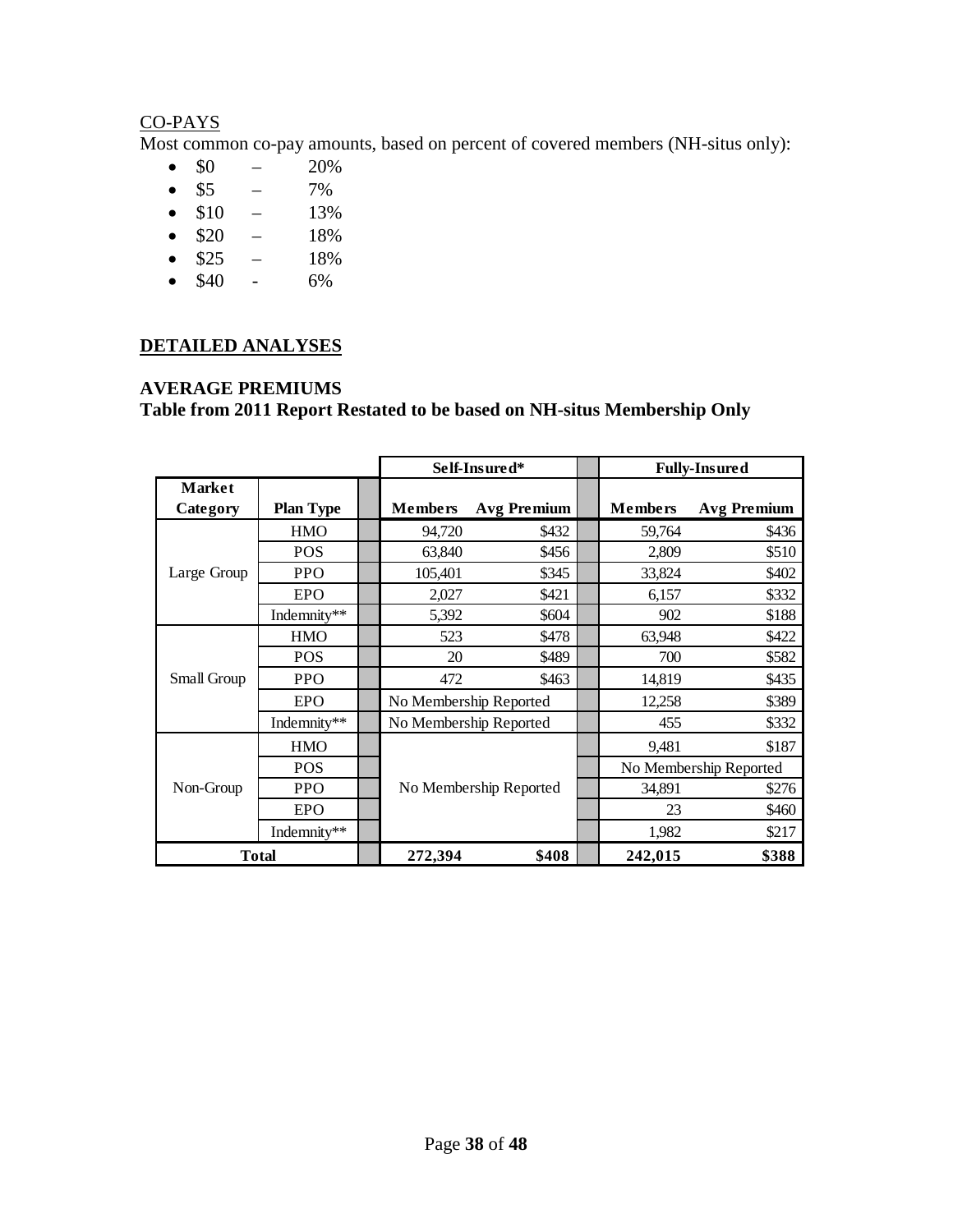#### **Average Premiums with Benefit Richness**

|                      |             |                        | Self-Insured*          |                 | <b>Fully-Insured</b>   |                                 |                |
|----------------------|-------------|------------------------|------------------------|-----------------|------------------------|---------------------------------|----------------|
|                      | Market      |                        | Avg                    | <b>Benefit</b>  |                        | Avg                             | <b>Benefit</b> |
| <b>Plan Type</b>     | Category    | <b>Members</b>         | Premium                | <b>Richness</b> |                        | <b>Members Premium Richness</b> |                |
|                      | Large Group | 94,720                 | \$432                  | 0.80            | 59,764                 | \$436                           | 0.64           |
| <b>HMO</b>           | Small Group | 523                    | \$478                  | 0.86            | 63,948                 | \$422                           | 0.59           |
|                      | Non-Group   |                        | No Membership Reported |                 | 9,481                  | \$187                           | 0.91           |
|                      |             |                        |                        |                 |                        |                                 |                |
|                      | Large Group | 63,840                 | \$456                  | 0.74            | 2,809                  | \$510                           | 0.86           |
| <b>POS</b>           | Small Group | 20                     | \$489                  | 1.03            | 700                    | \$582                           | 0.67           |
|                      | Non-Group   |                        | No Membership Reported |                 | No Membership Reported |                                 |                |
|                      |             |                        |                        |                 |                        |                                 |                |
|                      | Large Group | 105,401                | \$345                  | 0.69            | 33,824                 | \$402                           | 0.58           |
| <b>PPO</b>           | Small Group | 472                    | \$463                  | 0.85            | 14,819                 | \$435                           | 0.54           |
|                      | Non-Group   | No Membership Reported |                        |                 | 34,891                 | \$276                           | 0.21           |
|                      |             |                        |                        |                 |                        |                                 |                |
|                      | Large Group | 2,027                  | \$421                  | 0.74            | 6,157                  | \$332                           | 0.77           |
| EPO                  | Small Group |                        | No Membership Reported |                 | 12,258                 | \$389                           | 0.76           |
|                      | Non-Group   |                        |                        |                 | 23                     | \$460                           | 0.77           |
|                      |             |                        |                        |                 |                        |                                 |                |
|                      | Large Group | 5,392                  | \$604                  | 0.94            | 902                    | \$188                           | 0.99           |
| Indemnity**          | Small Group |                        | No Membership Reported |                 | 455                    | \$332                           | 0.15           |
|                      | Non-Group   |                        |                        |                 | 1,982                  | \$217                           | 0.31           |
| <b>Total Members</b> |             | 272,394                |                        |                 | 242,015                |                                 |                |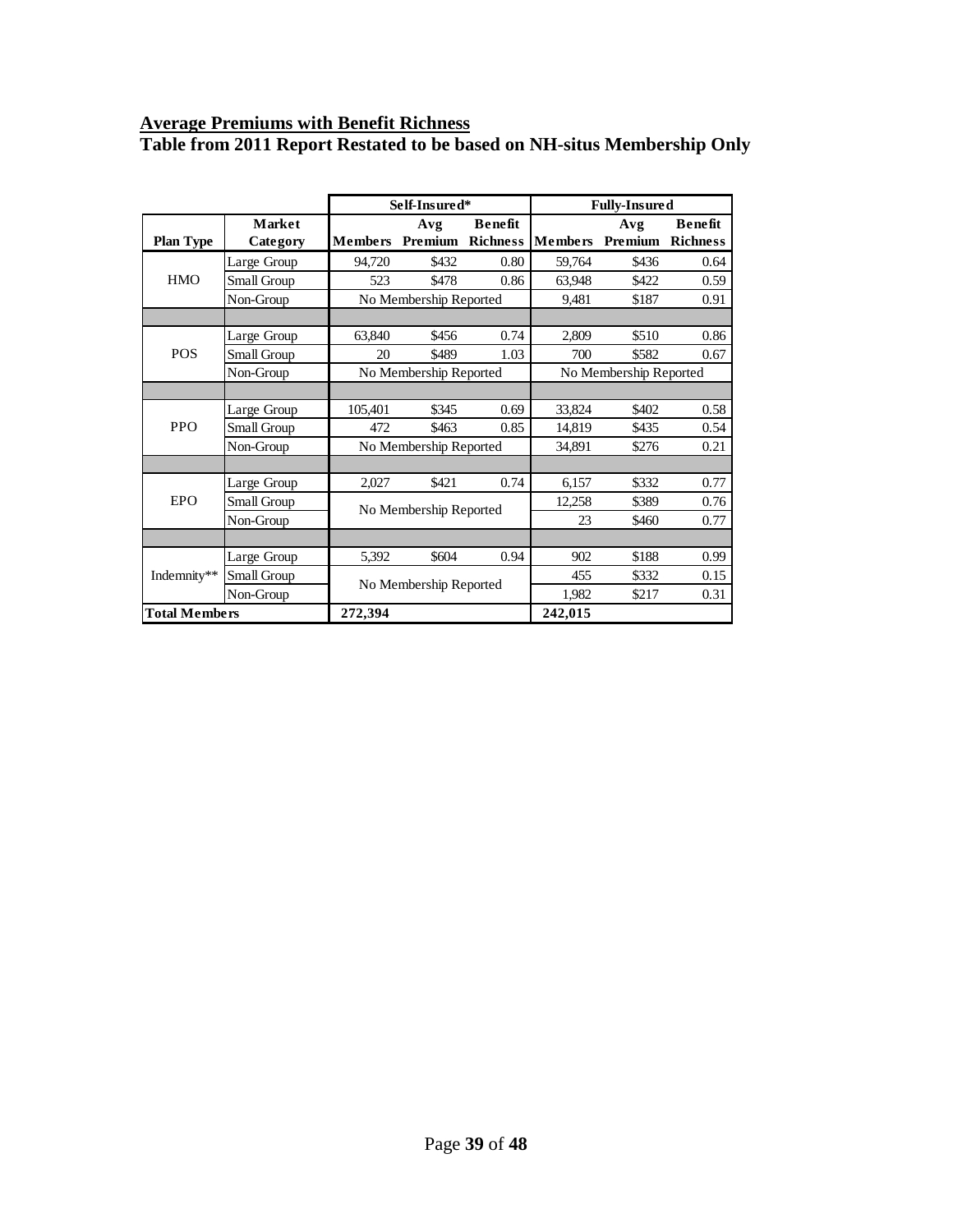### **Average Premium and Adjusted Premium**

|                      |                           |                              | Self-Insured*          |         | <b>Fully-Insured</b>                          |       |                            |  |
|----------------------|---------------------------|------------------------------|------------------------|---------|-----------------------------------------------|-------|----------------------------|--|
| <b>Plan Type</b>     | <b>Market</b><br>Category | Percent of<br><b>Members</b> | Avg<br>Premium         | Premium | Adjusted Percent of<br><b>Members</b> Premium | Avg   | <b>Adjusted</b><br>Premium |  |
|                      | Large Group               | 35%                          | \$432                  | \$542   | 25%                                           | \$436 | \$686                      |  |
| <b>HMO</b>           | Small Group               | 0%                           | \$478                  | \$558   | 26%                                           | \$422 | \$711                      |  |
|                      | Non-Group                 |                              | No Membership Reported |         | 4%                                            | \$187 | \$205                      |  |
|                      |                           |                              |                        |         |                                               |       |                            |  |
|                      | Large Group               | 23%                          | \$456                  | \$614   | $1\%$                                         | \$510 | \$591                      |  |
| <b>POS</b>           | Small Group               | 0%                           | \$489                  | \$475   | 0%                                            | \$582 | \$870                      |  |
|                      | Non-Group                 |                              | No Membership Reported |         | No Membership Reported                        |       |                            |  |
|                      |                           |                              |                        |         |                                               |       |                            |  |
|                      | Large Group               | 39%                          | \$345                  | \$499   | 14%                                           | \$402 | \$689                      |  |
| <b>PPO</b>           | Small Group               | 0%                           | \$463                  | \$544   | 6%                                            | \$435 | \$798                      |  |
|                      | Non-Group                 |                              | No Membership Reported |         | 14%                                           | \$276 | \$1,289                    |  |
|                      |                           |                              |                        |         |                                               |       |                            |  |
|                      | Large Group               | 1%                           | \$421                  | \$568   | 3%                                            | \$332 | \$428                      |  |
| EPO                  | Small Group               |                              | No Membership Reported |         | 5%                                            | \$389 | \$508                      |  |
|                      | Non-Group                 |                              |                        |         | 0%                                            | \$460 | \$594                      |  |
|                      |                           |                              |                        |         |                                               |       |                            |  |
|                      | Large Group               | 2%                           | \$604                  | \$639   | 0%                                            | \$188 | \$189                      |  |
| Indemnity**          | Small Group               |                              | No Membership Reported |         | $0\%$                                         | \$332 | \$2,141                    |  |
|                      | Non-Group                 |                              |                        |         | 1%                                            | \$217 | \$699                      |  |
|                      |                           |                              |                        |         |                                               |       |                            |  |
| <b>Total Members</b> |                           | 272,394                      |                        |         | 242,015                                       |       |                            |  |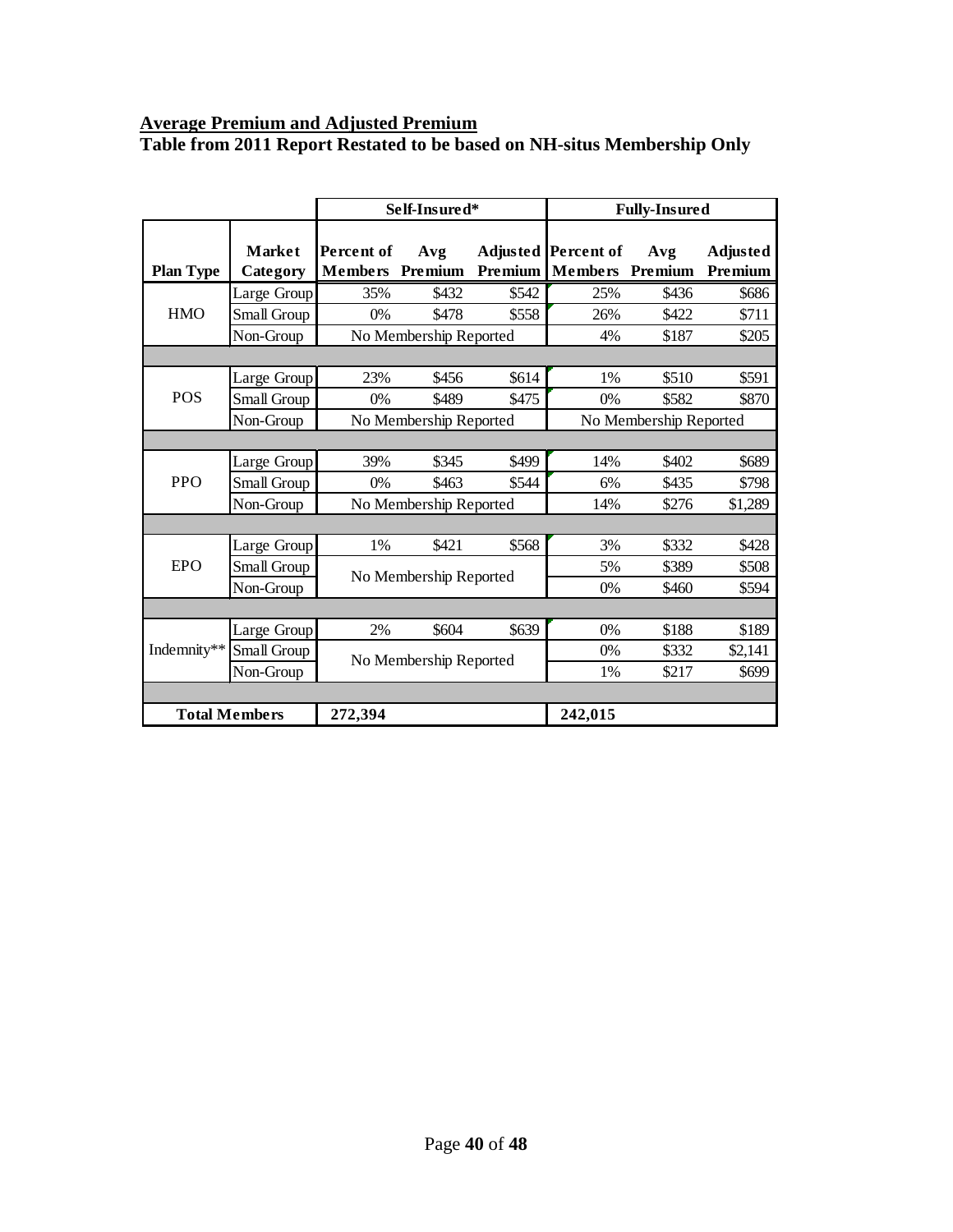|                  |                           | Percent of     | Avg                    | <b>Benefit</b>  | <b>Adjusted</b> |
|------------------|---------------------------|----------------|------------------------|-----------------|-----------------|
| <b>Plan Type</b> | <b>Account Type</b>       | <b>Members</b> | Premium*               | <b>Richness</b> | Premium*        |
|                  | <b>State</b>              | 5%             | \$425                  | 0.73            | \$580           |
| <b>HMO</b>       | Municipal                 | 8%             | \$457                  | 0.81            | \$561           |
|                  | All Other Accounts        | 31%            | \$410                  | 0.65            | \$632           |
|                  |                           |                |                        |                 |                 |
|                  | <b>State</b>              | 1%             | \$602                  | 0.87            | \$693           |
| <b>POS</b>       | Municipal                 | 5%             | \$489                  | 0.75            | \$653           |
|                  | <b>All Other Accounts</b> | 6%             | \$409                  | 0.72            | \$570           |
|                  |                           |                |                        |                 |                 |
|                  | <b>State</b>              | 0%             | \$598                  | 0.87            | \$688           |
| <b>PPO</b>       | Municipal                 | 0%             | \$495                  | 0.52            | \$948           |
|                  | All Other Accounts        | 36%            | \$348                  | 0.50            | \$700           |
|                  |                           |                |                        |                 |                 |
|                  | <b>State</b>              |                | No Membership Reported |                 |                 |
| <b>EPO</b>       | Municipal                 | $0\%$          | \$440                  | 0.85            | \$520           |
|                  | <b>All Other Accounts</b> | 4%             | \$374                  | 0.76            | \$490           |
|                  |                           |                |                        |                 |                 |
|                  | <b>State</b>              |                | No Membership Reported |                 |                 |
| Indemnity**      | Municipal                 | 1%             | \$577                  | 0.95            | \$610           |
|                  | All Other Accounts        | 1%             | \$312                  | 0.40            | \$777           |
|                  |                           |                |                        |                 |                 |
|                  | <b>Total Members</b>      | 514,409        |                        |                 |                 |

**State and Municipal Account Comparison**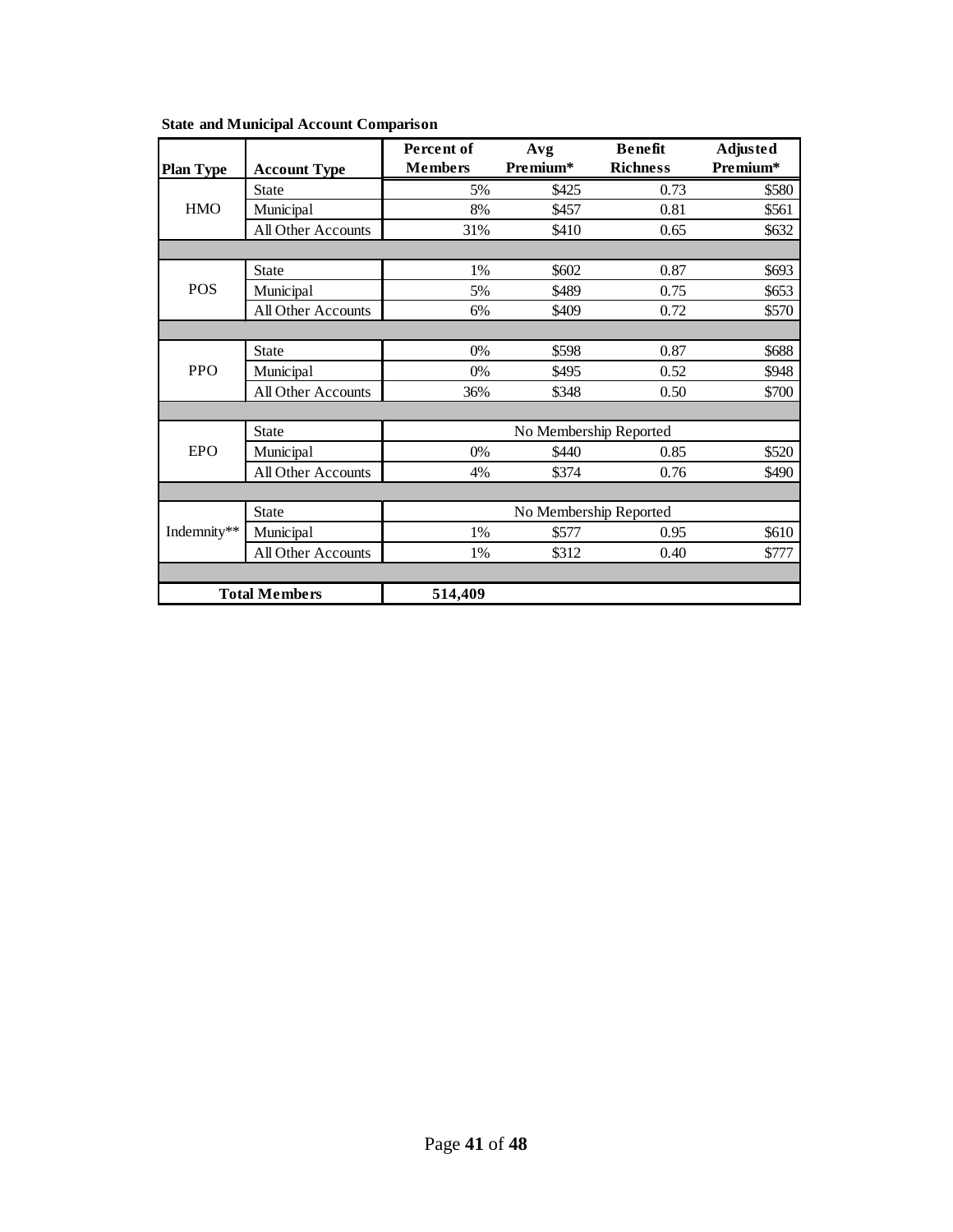# **MARKET CATEGORY**

### **All Members, by Insured Status and Market Category Table from 2011 Report Restated to be based on NH-situs Membership Only**

| <b>Market Category</b>             | All<br><b>Members</b> | Loss<br>Ratio | Self-<br><b>Insured</b><br><b>Members</b> | Loss<br><b>Ratio</b> | <b>Fully-</b><br><b>Insured</b><br><b>Members</b> | Loss<br><b>Ratio</b> |
|------------------------------------|-----------------------|---------------|-------------------------------------------|----------------------|---------------------------------------------------|----------------------|
| <b>Total Large Group</b>           | 66%                   | 0.91          | 89%                                       | 0.94                 | 40%                                               | 0.84                 |
| Employers with 51-99 Employees     | 7%                    | 0.85          | 2%                                        | 0.89                 | 13%                                               | 0.84                 |
| Employers with $>=$ 100 Employees  | 59%                   | 0.91          | 87%                                       | 0.94                 | 28%                                               | 0.83                 |
|                                    |                       |               |                                           |                      |                                                   |                      |
| <b>Oualified Association Trust</b> | 7%                    | 0.92          | 11%                                       | 0.93                 | 2%                                                | 0.85                 |
|                                    |                       |               |                                           |                      |                                                   |                      |
| <b>Total Small Group</b>           | 18%                   | 0.84          | $0\%$                                     | 0.86                 | 38%                                               | 0.84                 |
| Employers with 1 Employee          | 1%                    | 1.08          | None Reported                             |                      | 1%                                                | 1.08                 |
| Employers with 2-9 Employees       | 7%                    | 0.81          | $0\%$                                     | 0.92                 | 15%                                               | 0.81                 |
| Employers with 10-25 Employees     | 6%                    | 0.81          | $0\%$                                     | 0.95                 | 14%                                               | 0.81                 |
| Employers with 26-50 Employees     | 4%                    | 0.88          | $0\%$                                     | 0.84                 | 8%                                                | 0.88                 |
|                                    |                       |               |                                           |                      |                                                   |                      |
| <b>Total Individual</b>            | 9%                    | 0.71          |                                           |                      | 19%                                               | 0.71                 |
| <b>Individual Policy</b>           | 9%                    | 0.71          | None Reported                             |                      | 19%                                               | 0.71                 |
| Individual as Group Conversion     | $0\%$                 | 2.76          |                                           |                      | $0\%$                                             | 2.76                 |
|                                    |                       |               |                                           |                      |                                                   |                      |
| <b>Grand Total</b>                 | 514,409               | 0.88          | 272,394                                   | 0.94                 | 242,015                                           | 0.82                 |

|                    | All            | Self-          | <b>Fully-</b>  | Large   | <b>Small</b> | Non-   |
|--------------------|----------------|----------------|----------------|---------|--------------|--------|
| <b>Deductible</b>  | <b>Members</b> | <b>Insured</b> | <b>Insured</b> | Group   | Group        | Group  |
| \$0                | 32%            | 54%            | 7%             | 41%     | 0%           | 21%    |
| $$1-249$           | $1\%$          | 2%             | $0\%$          | 2%      | 0%           | $0\%$  |
| \$250-499          | 7%             | 13%            | 1%             | 10%     | 0%           | $0\%$  |
| \$500-749          | $7\%$          | 11%            | 3%             | 9%      | 3%           | $0\%$  |
| \$750-999          | $2\%$          | 3%             | 1%             | 3%      | $0\%$        | $0\%$  |
| \$1,000-1,499      | 12%            | 6%             | 19%            | 10%     | 18%          | 21%    |
| \$1,500-2,999      | 19%            | 8%             | 33%            | 14%     | 38%          | 26%    |
| \$3,000-4,999      | 13%            | 3%             | 24%            | 10%     | 32%          | 2%     |
| \$5,000-7,499      | $5\%$          | 1%             | 9%             | 2%      | 6%           | 24%    |
| \$7,500-9,999      | $1\%$          | 0%             | 2%             | 0%      | 2%           | 1%     |
| $$10,000+$         | $0\%$          | 0%             | 1%             | 0%      | 0%           | 4%     |
| <b>Grand Total</b> | 514,409        | 272,394        | 242,015        | 374,836 | 93,196       | 46,377 |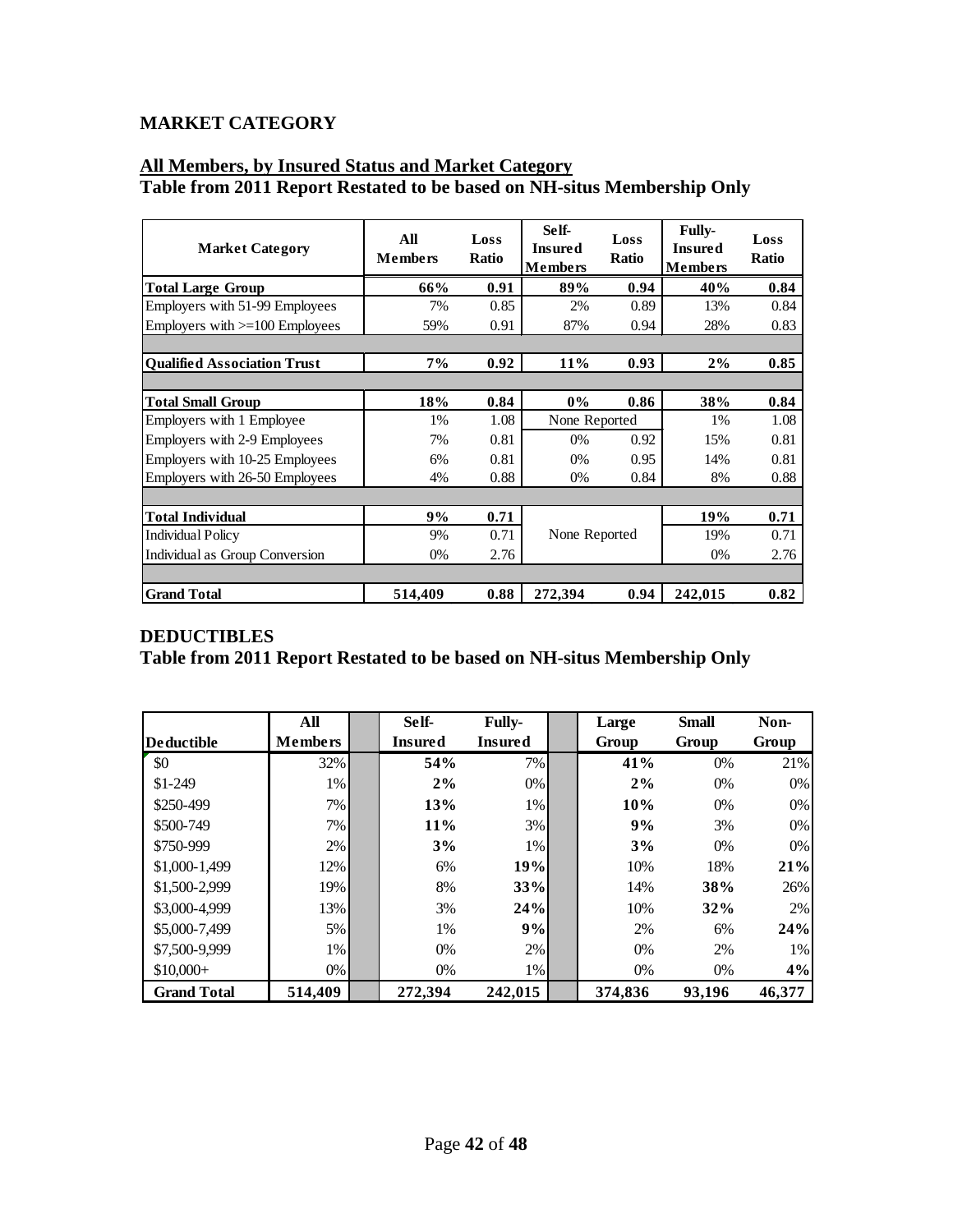|                    |                                               |              | Self-Insured     |         |
|--------------------|-----------------------------------------------|--------------|------------------|---------|
| <b>Deductible</b>  | All Self-<br><b>Insured</b><br><b>Members</b> | <b>State</b> | <b>Municipal</b> | Other   |
| \$0                | 54%                                           | 100%         | 85%              | 31%     |
| $$1-249$           | 2%                                            | $0\%$        | $0\%$            | 4%      |
| \$250-499          | 13%                                           | $0\%$        | 5%               | 19%     |
| \$500-749          | 11%                                           | $0\%$        | 6%               | 15%     |
| \$750-999          | 3%                                            | $0\%$        | $0\%$            | 5%      |
| \$1,000-1,499      | 6%                                            | $0\%$        | 1%               | 9%      |
| \$1,500-2,999      | 8%                                            | $0\%$        | $1\%$            | 12%     |
| \$3,000-4,999      | 3%                                            | $0\%$        | 1%               | 4%      |
| \$5,000-7,499      | 1%                                            | 0%           | 0%               | 2%      |
| <b>Grand Total</b> | 272,394                                       | 31,455       | 75,608           | 165,330 |

# **CO-INSURANCE**

|                      | All            | Self-          | <b>Fully-</b> | Large   | <b>Small</b> | Non-   |
|----------------------|----------------|----------------|---------------|---------|--------------|--------|
| <b>Coinsurance</b>   | <b>Members</b> | <b>Insured</b> | Insured       | Group   | Group        | Group  |
| 0%                   | 68%            | 62%            | 76%           | 65%     | 87%          | 54%    |
| 5%                   | $0\%$          | 1%             | 0%            | 1%      | $0\%$        | $0\%$  |
| 10%                  | 7%             | 10%            | 4%            | 9%      | 1%           | $0\%$  |
| 15%                  | $1\%$          | 1%             | 0%            | 1%      | $0\%$        | $0\%$  |
| 20%                  | 19%            | 19%            | 18%           | 19%     | 12%          | 35%    |
| 25%                  | $1\%$          | 2%             | 0%            | 2%      | $0\%$        | $0\%$  |
| 30%                  | 3%             | 4%             | 2%            | 3%      | $0\%$        | 7%     |
| 35%                  | $0\%$          | $0\%$          | 0%            | $0\%$   | 0%           | $0\%$  |
| 40%                  | $0\%$          | 1%             | 0%            | 1%      | 0%           | $0\%$  |
| 50%                  | $0\%$          | 0%             | 1%            | 0%      | 0%           | 4%     |
| <b>Total Members</b> | 514,409        | 272,394        | 242,015       | 374,836 | 93,196       | 46,377 |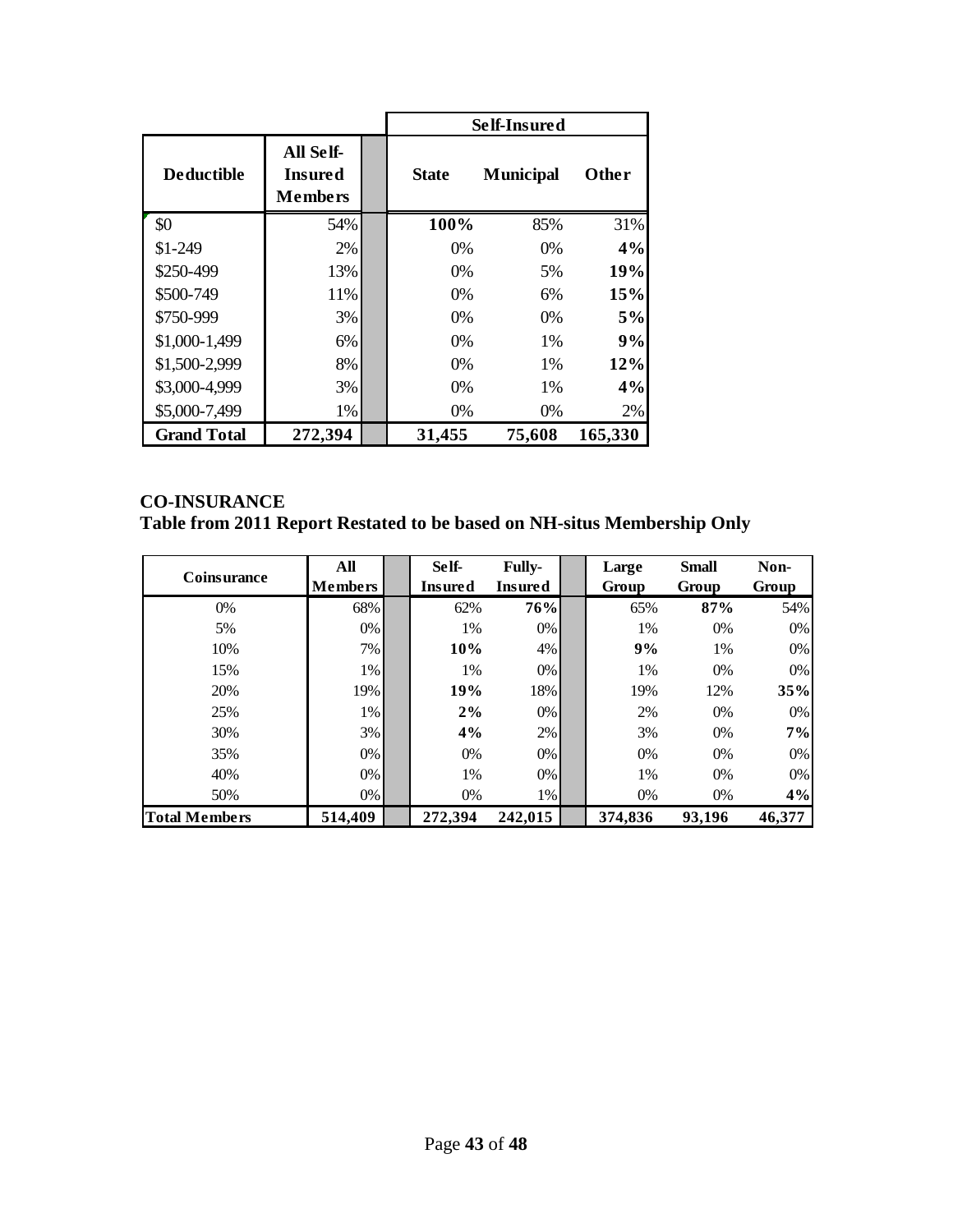|       | All            | Self-          | <b>Fully-</b>  | Large | <b>Small</b> | Non-  |
|-------|----------------|----------------|----------------|-------|--------------|-------|
| Copay | <b>Members</b> | <b>Insured</b> | <b>Insured</b> | Group | Group        | Group |
| \$0   | 20%            | 17%            | 24%            | 18%   | 16%          | 51%   |
| \$5   | 7%             | 14%            | 0%             | 10%   | 0%           | 0%    |
| \$10  | 13%            | 23%            | 1%             | 17%   | 0%           | 0%    |
| \$15  | 5%             | 6%             | 3%             | 5%    | 3%           | 1%    |
| \$20  | 18%            | 14%            | 23%            | 16%   | 18%          | 36%   |
| \$25  | 18%            | 8%             | 29%            | 14%   | 42%          | 0%    |
| \$30  | 4%             | 4%             | 3%             | 4%    | 2%           | 4%    |
| \$35  | 2%             | 3%             | 0%             | $2\%$ | 0%           | 0%    |
| \$40  | 6%             | 5%             | 7%             | 5%    | 7%           | 8%    |
| \$45  | 1%             | 2%             | 0%             | 1%    | 0%           | 0%    |
| \$50  | 6%             | 3%             | 9%             | 5%    | 11%          | 0%    |
| \$55  | 0%             | 0%             | 0%             | 0%    | 0%           | 0%    |
| \$60  | 0%             | 0%             | 0%             | $0\%$ | 0%           | 0%    |
| \$65  | 0%             | 0%             | 0%             | $0\%$ | 0%           | 0%    |
| \$70  | 1%             | 1%             | 0%             | 1%    | 0%           | 0%    |

\$75 0% 0% 0% 0% 0% 0%

**Total Members 514,409 272,394 242,015 374,836 93,196 46,377**<br>Average Copay \$ 18 \$ 16 \$ 21 \$ 18 \$ 24 \$ 12 **Average Copay \$ 18 \$ 16 \$ 21 \$ 18 \$ 24 \$ 12**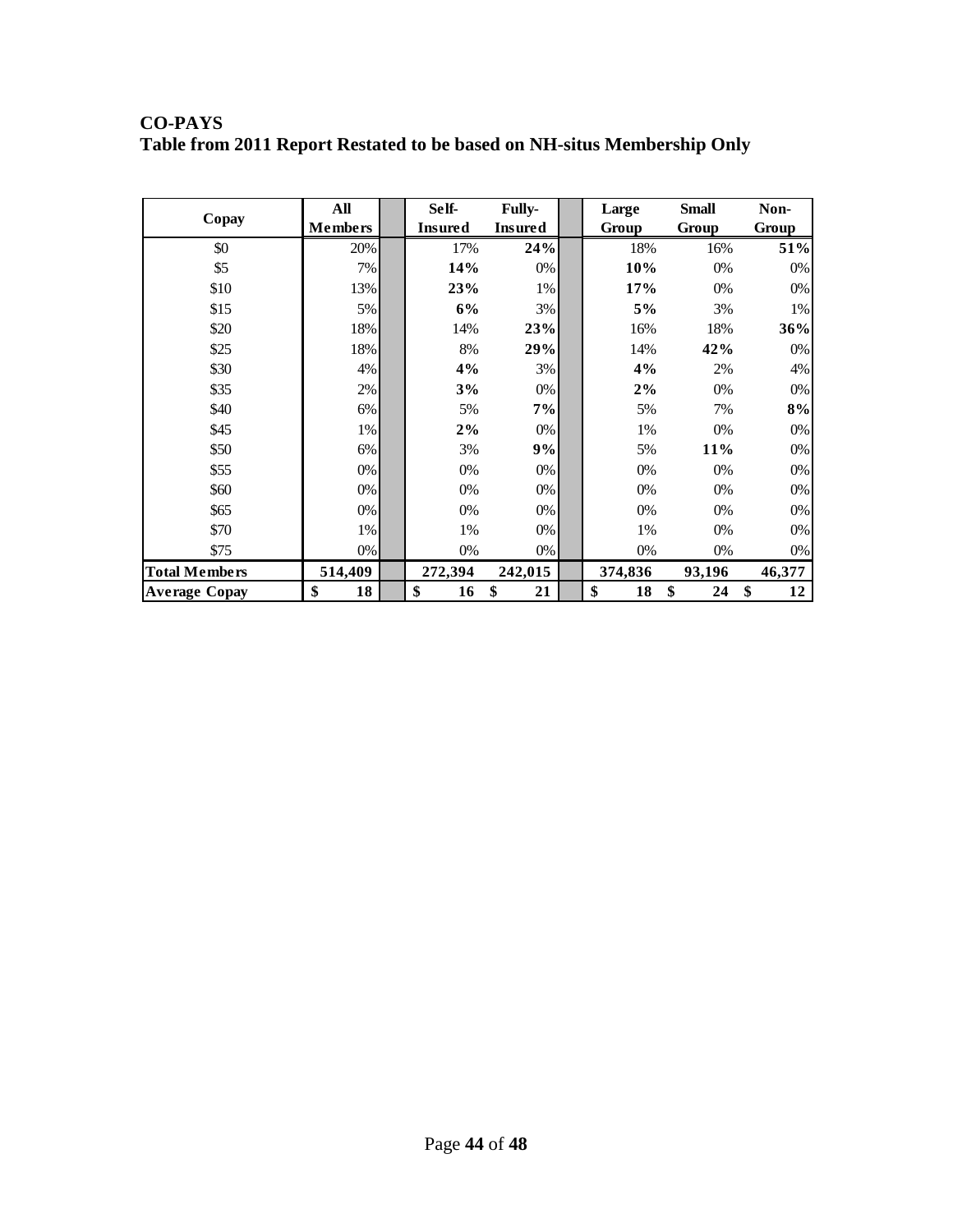### **2011 Restated- Detailed Benefit Category Table: Table from 2011 Report Restated to be based on NH-situs Membership Only**

| <b>Coverage Category</b>        | Covered        | All            | Self- | <b>Fully-</b>          | Large | <b>Small</b> | Non-  |
|---------------------------------|----------------|----------------|-------|------------------------|-------|--------------|-------|
|                                 |                | <b>Members</b> |       | <b>Insured Insured</b> | Group | Group        | Group |
| <b>Ambulance Services</b>       | Yes            | 100%           | 100%  | 100%                   | 100%  | 100%         | 100%  |
|                                 | No             | $0\%$          | 0%    | 0%                     | 0%    | 0%           | 0%    |
| Audiology Screening of          | Yes            | 98%            | 98%   | 97%                    | 99%   | 100%         | 85%   |
| Newborns                        | N <sub>o</sub> | 2%             | 2%    | 3%                     | 1%    | 0%           | 15%   |
| <b>Blood and Blood Products</b> | Yes            | 84%            | 75%   | 95%                    | 79%   | 99%          | 100%  |
|                                 | N <sub>o</sub> | 16%            | 25%   | 5%                     | 21%   | 1%           | $0\%$ |
| Case Management                 | Yes            | 100%           | 100%  | 100%                   | 100%  | 100%         | 100%  |
| Programs                        | No             | 0%             | 0%    | 0%                     | 0%    | 0%           | 0%    |
| Chiropractic Services           | Yes            | 92%            | 100%  | 84%                    | 99%   | 93%          | 35%   |
|                                 | N <sub>o</sub> | 8%             | 0%    | 16%                    | 1%    | 7%           | 65%   |
| Durable Medical                 | Yes            | 100%           | 100%  | 99%                    | 100%  | 100%         | 97%   |
| Equipment                       | No             | 0%             | 0%    | 1%                     | 0%    | 0%           | 3%    |
| <b>Emergency Room Services</b>  | Yes            | 100%           | 100%  | 100%                   | 100%  | 100%         | 99%   |
|                                 | No             | 0%             | 0%    | $0\%$                  | 0%    | 0%           | 1%    |
| <b>Family Planning Services</b> | Yes            | 85%            | 80%   | 91%                    | 83%   | 99%          | 78%   |
|                                 | N <sub>o</sub> | 15%            | 20%   | 9%                     | 17%   | 1%           | 22%   |
| <b>Habilitative Services</b>    | Yes            | 90%            | 93%   | 88%                    | 95%   | 100%         | 37%   |
|                                 | No             | 10%            | 7%    | 12%                    | 5%    | 0%           | 63%   |
| <b>Hearing Aids</b>             | Yes            | 74%            | 56%   | 93%                    | 65%   | 98%          | 96%   |
|                                 | N <sub>o</sub> | 26%            | 44%   | 7%                     | 35%   | 2%           | 4%    |
| Home Health Care                | Yes            | 100%           | 100%  | 99%                    | 100%  | 100%         | 98%   |
|                                 | N <sub>o</sub> | 0%             | 0%    | 1%                     | 0%    | 0%           | 2%    |
|                                 | Yes            | 84%            | 75%   | 94%                    | 79%   | 99%          | 94%   |
| Hospice                         | No             | 16%            | 25%   | 6%                     | 21%   | 1%           | 6%    |
|                                 | Yes            | 99%            | 100%  | 98%                    | 100%  | 100%         | 93%   |
| Hospitalization                 | No             | 1%             | 0%    | 2%                     | 0%    | $0\%$        | 7%    |
|                                 | Yes            | 41%            | 45%   | 36%                    | 44%   | 48%          | 0%    |
| <b>Infertility Services</b>     | No             | 59%            | 55%   | 64%                    | 56%   | 52%          | 100%  |
|                                 | Yes            | 94%            | 91%   | 98%                    | 94%   | 99%          | 90%   |
| Medical Food                    | No             | 6%             | 9%    | 2%                     | 6%    | 1%           | 10%   |
| Mental Health and               | Yes            | 83%            | 74%   | 92%                    | 78%   | 99%          | 87%   |
| <b>Substance Abuse</b>          | No             | 17%            | 26%   | $8\%$                  | 22%   | 1%           | 13%   |
|                                 | Yes            | 80%            | 69%   | 92%                    | 74%   | 98%          | 85%   |
| <b>Nutritional Services</b>     | No             | 20%            | 31%   | 8%                     | 26%   | 2%           | 15%   |
| <b>Outpatient Hospital</b>      | Yes            | 100%           | 100%  | 100%                   | 100%  | 100%         | 100%  |
| Services and Surgery            | No             | $0\%$          | 0%    | 0%                     | $0\%$ | $0\%$        | 0%    |
| Outpatient Laboratory and       | Yes            | 100%           | 100%  | 100%                   | 100%  | 100%         | 100%  |
| Diagnostic Services             | No             | $0\%$          | $0\%$ | $0\%$                  | $0\%$ | $0\%$        | 0%    |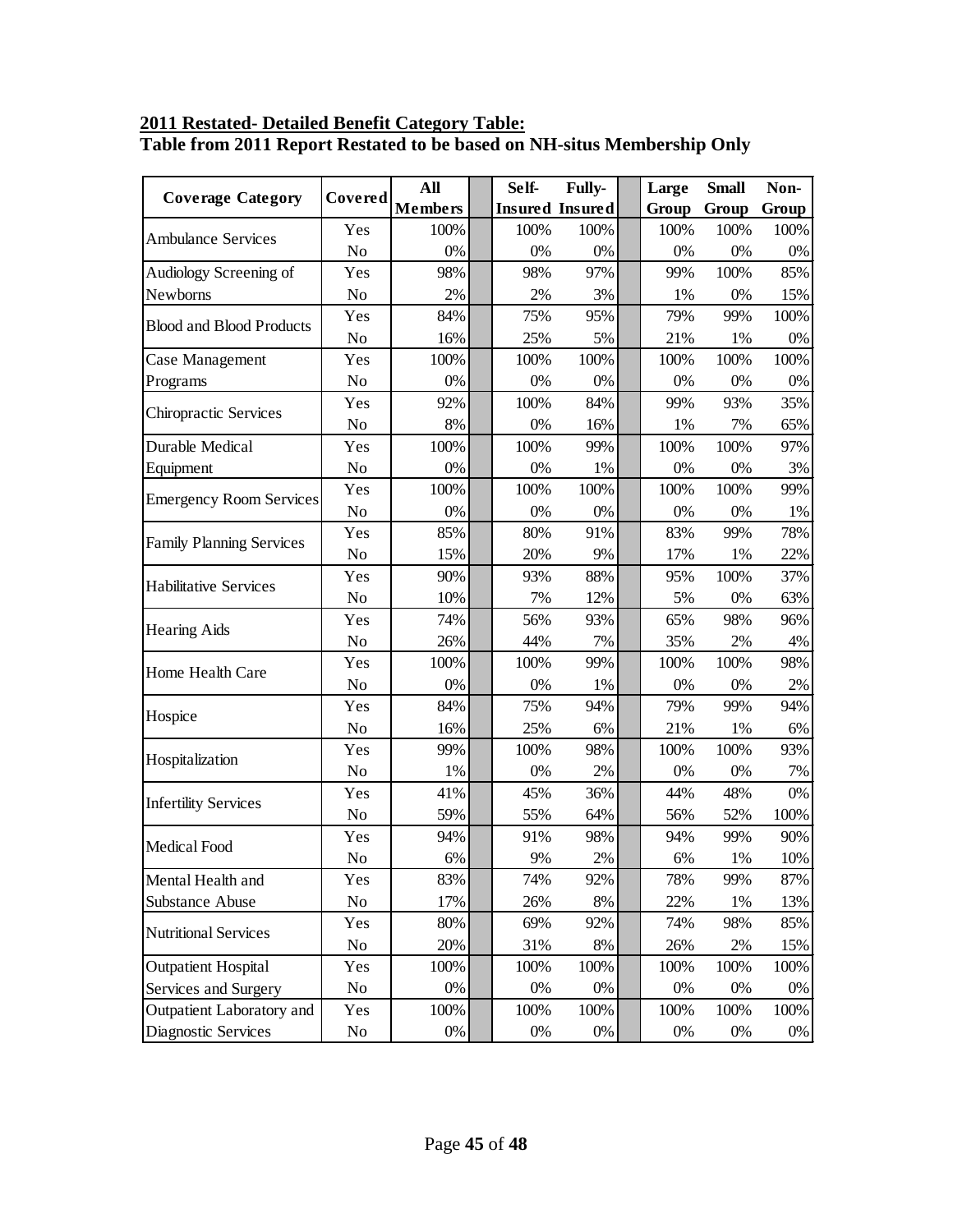| <b>Coverage Category</b>         | <b>Covered</b> | All            | Self- | <b>Fully-</b>   | Large | <b>Small</b> | Non-  |
|----------------------------------|----------------|----------------|-------|-----------------|-------|--------------|-------|
|                                  |                | <b>Members</b> |       | Insured Insured | Group | Group        | Group |
| <b>Outpatient Rehabilitation</b> | Yes            | 99%            | 100%  | 98%             | 100%  | 100%         | 90%   |
| Services                         | No             | $1\%$          | $0\%$ | 2%              | $0\%$ | $0\%$        | 10%   |
| Pregnancy and Maternity          | Yes            | 98%            | 100%  | 97%             | 100%  | 100%         | 83%   |
| Services                         | No             | 2%             | 0%    | 3%              | $0\%$ | 0%           | 17%   |
| <b>Preventive Services</b>       | Yes            | 88%            | 81%   | 96%             | 84%   | 99%          | 94%   |
|                                  | No             | 12%            | 19%   | 4%              | 16%   | 1%           | 6%    |
| <b>Prescription Drugs</b>        | Yes            | 92%            | 86%   | 98%             | 89%   | 99%          | 96%   |
|                                  | No             | 8%             | 14%   | 2%              | 11%   | 1%           | 4%    |
| <b>Skilled Nursing Facility</b>  | Yes            | 93%            | 89%   | 96%             | 90%   | 100%         | 97%   |
|                                  | No             | 7%             | 11%   | 4%              | 10%   | 0%           | 3%    |
| Transplants                      | Yes            | 100%           | 100%  | 100%            | 100%  | 100%         | 100%  |
|                                  | No             | $0\%$          | 0%    | $0\%$           | 0%    | 0%           | 0%    |
| Well Child and                   | Yes            | 94%            | 91%   | 97%             | 92%   | 99%          | 94%   |
| <b>Immunization Services</b>     | No             | 6%             | 9%    | 3%              | 8%    | 1%           | 6%    |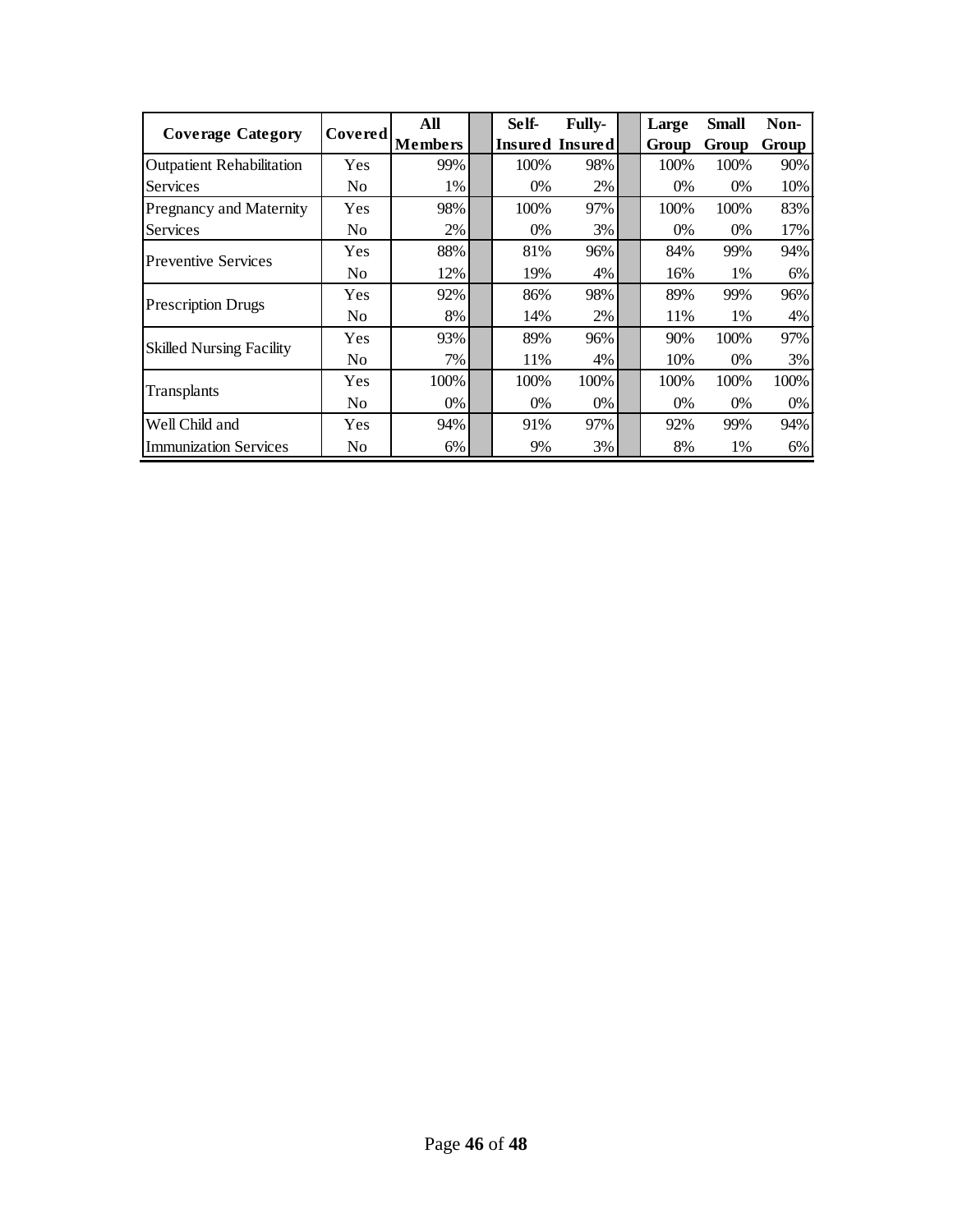| <b>Deductible</b> | <b>All Members</b> | <b>Self-Insured</b> | Fully-<br><b>Insured</b> |       | Large Group Small Group Non-Group |        |
|-------------------|--------------------|---------------------|--------------------------|-------|-----------------------------------|--------|
| \$0               | 32%                | 54%                 | 7%                       | 41%   | 0%                                | 21%    |
| \$100             | 1%                 | 1%                  | 0%                       | 1%    | $0\%$                             | $0\%$  |
| \$125             | $0\%$              | 0%                  | $0\%$                    | 0%    | 0%                                | $0\%$  |
| \$150             | $0\%$              | 1%                  | 0%                       | 1%    | 0%                                | $0\%$  |
| \$200             | $0\%$              | 0%                  | 0%                       | 0%    | 0%                                | $0\%$  |
| \$250             | 5%                 | 8%                  | 1%                       | $6\%$ | $0\%$                             | $0\%$  |
| \$300             | 1%                 | $2\%$               | $0\%$                    | $2\%$ | $0\%$                             | $0\%$  |
| \$322             | $0\%$              | 0%                  | 0%                       | 0%    | 0%                                | $0\%$  |
| \$350             | 1%                 | 1%                  | 0%                       | 1%    | 0%                                | $0\%$  |
| \$375             | $0\%$              | 1%                  | $0\%$                    | 0%    | 0%                                | $0\%$  |
| \$400             | $0\%$              | $0\%$               | 0%                       | 0%    | 0%                                | $0\%$  |
| \$450             | $0\%$              | 0%                  | 0%                       | 0%    | 0%                                | $0\%$  |
| \$500             | $7\%$              | 10%                 | $3\%$                    | 9%    | 3%                                | $0\%$  |
| \$550             | $0\%$              | $0\%$               | $0\%$                    | 0%    | $0\%$                             | $0\%$  |
| \$600             | $0\%$              | 0%                  | 0%                       | $0\%$ | 0%                                | $0\%$  |
| \$750             | $2\%$              | 3%                  | 1%                       | 3%    | 0%                                | $0\%$  |
| \$800             | 0%                 | 0%                  | $0\%$                    | 0%    | $0\%$                             | $0\%$  |
| \$1,000           | 10%                | 3%                  | 18%                      | 7%    | $18\%$                            | 15%    |
| \$1,100           | $0\%$              | 0%                  | 0%                       | 0%    | 0%                                | $0\%$  |
| \$1,200           | $1\%$              | 3%                  | $0\%$                    | $2\%$ | $0\%$                             | $0\%$  |
| \$1,250           | $1\%$              | 0%                  | 1%                       | 0%    | 0%                                | 5%     |
| \$1,300           | $0\%$              | $0\%$               | 0%                       | 0%    | 0%                                | $0\%$  |
| \$1,350           | $0\%$              | $0\%$               | 0%                       | 0%    | 0%                                | $0\%$  |
| \$1,400           | $0\%$              | 0%                  | $0\%$                    | 0%    | $0\%$                             | $0\%$  |
| \$1,500           | 5%                 | 3%                  | 7%                       | 4%    | 8%                                | 3%     |
| \$1,600           | $0\%$              | 0%                  | $0\%$                    | 0%    | 0%                                | $0\%$  |
| \$1,700           | $0\%$              | $0\%$               | $0\%$                    | 0%    | $0\%$                             | $0\%$  |
| \$1,750           | 0%                 | $0\%$               | $0\%$                    | 0%    | 0%                                | $0\%$  |
| \$2,000           | 9%                 | 2%                  | 16%                      | 6%    | 20%                               | $6\%$  |
| \$2,050           | $0\%$              | 0%                  | $0\%$                    | 0%    | 0%                                | $0\%$  |
| \$2,100           | $0\%$              | 0%                  | $0\%$                    | 0%    | 0%                                | $0\%$  |
| \$2,150           | $0\%$              | 0%                  | $0\%$                    | 0%    | 0%                                | $0\%$  |
| \$2,250           | 0%                 | $0\%$               | 0%                       | 0%    | 0%                                | 0%     |
| \$2,400           | $0\%$              | $0\%$               | $0\%$                    | $0\%$ | $0\%$                             | $0\%$  |
| \$2,500           | 5%                 | 2%                  | $10\%$                   | 3%    | 10%                               | $16\%$ |
| \$2,550           | $0\%$              | $0\%$               | $0\%$                    | $0\%$ | $0\%$                             | $0\%$  |
| \$2,600           | $0\%$              | $0\%$               | $0\%$                    | 0%    | 0%                                | $0\%$  |
| \$2,700           | $0\%$              | $0\%$               | $0\%$                    | 0%    | $0\%$                             | $0\%$  |
| \$2,800           | $0\%$              | $0\%$               | $0\%$                    | $0\%$ | $0\%$                             | $0\%$  |
| \$2,850           | $0\%$              | $0\%$               | $0\%$                    | $0\%$ | $0\%$                             | $0\%$  |

**Appendix A 2011 Restated to be based on NH-situs only Appendix A - Detailed Distribution of Members by Deductible**